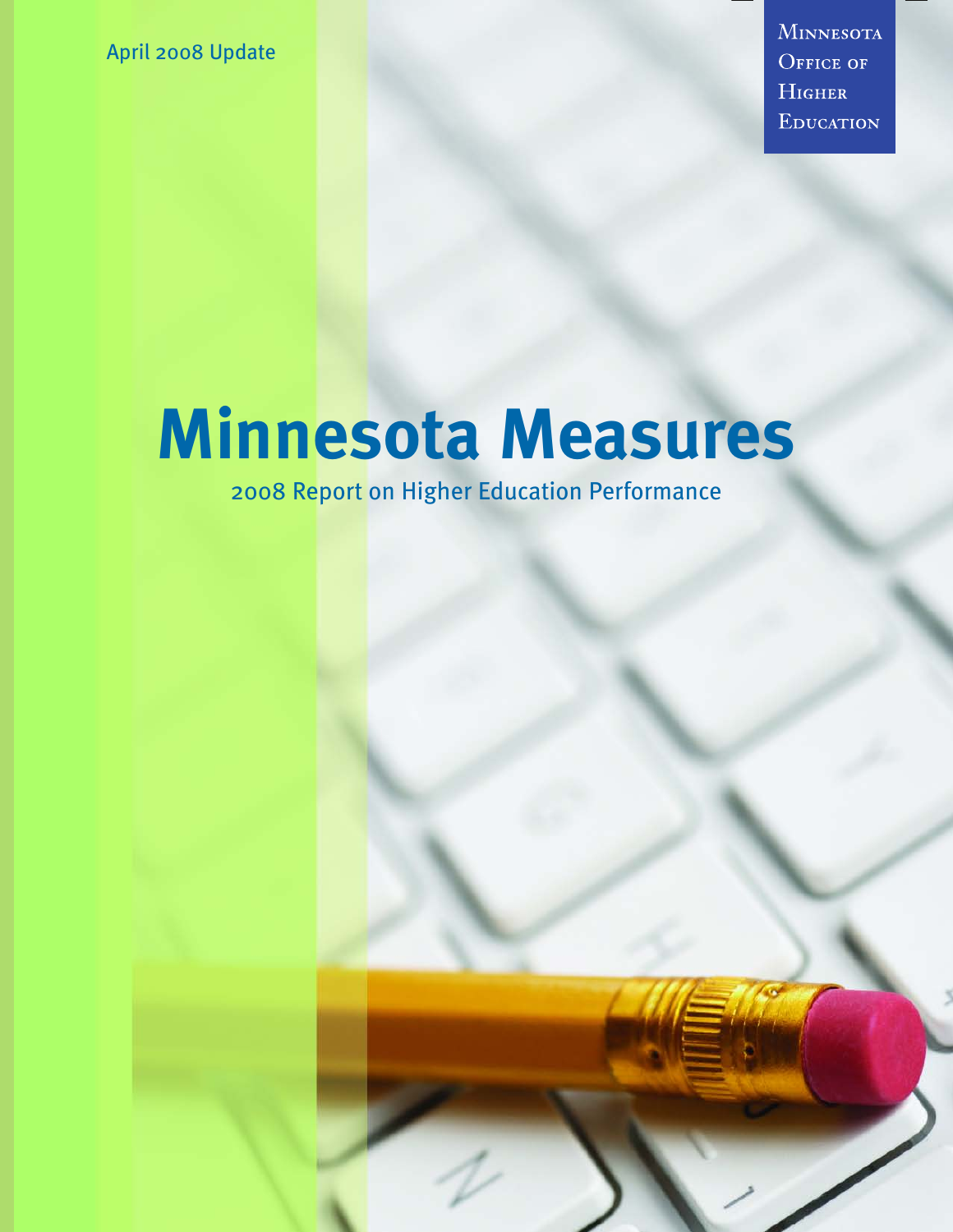**"Building Minnesota's world-leading status in the knowledge economy requires setting goals for higher education and measuring results.** *Minnesota Measures* **gauges our progress so we can focus on strategies to improve."** 

**– Governor Tim Pawlenty**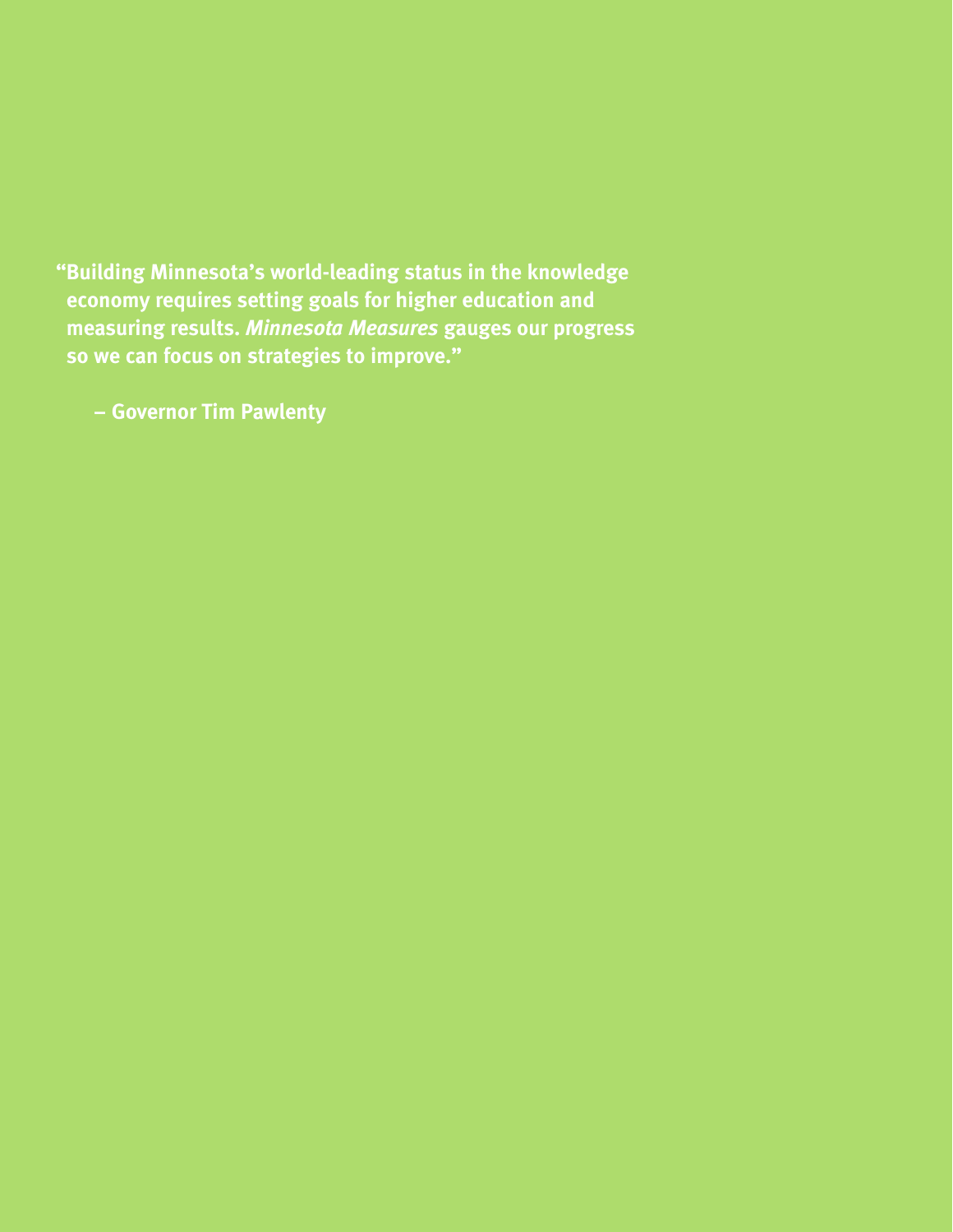#### Table of Contents

#### **Goal One:** Improve success of all students, particularly students

#### **Goal Two:** Create a responsive system that produces graduates

#### **Goal Three:** Increase student learning and improve skill levels

| of students so they can compete effectively in the global marketplace. 30 |  |
|---------------------------------------------------------------------------|--|
|                                                                           |  |
|                                                                           |  |
|                                                                           |  |
|                                                                           |  |

| <b>Goal Four:</b> Contribute to the development of a state economy that is competitive<br>in the global market through research, workforce training and other appropriate means. 40 |
|-------------------------------------------------------------------------------------------------------------------------------------------------------------------------------------|
|                                                                                                                                                                                     |
|                                                                                                                                                                                     |
|                                                                                                                                                                                     |
|                                                                                                                                                                                     |

*This document can be made available in alternate formats for people with disabilities.*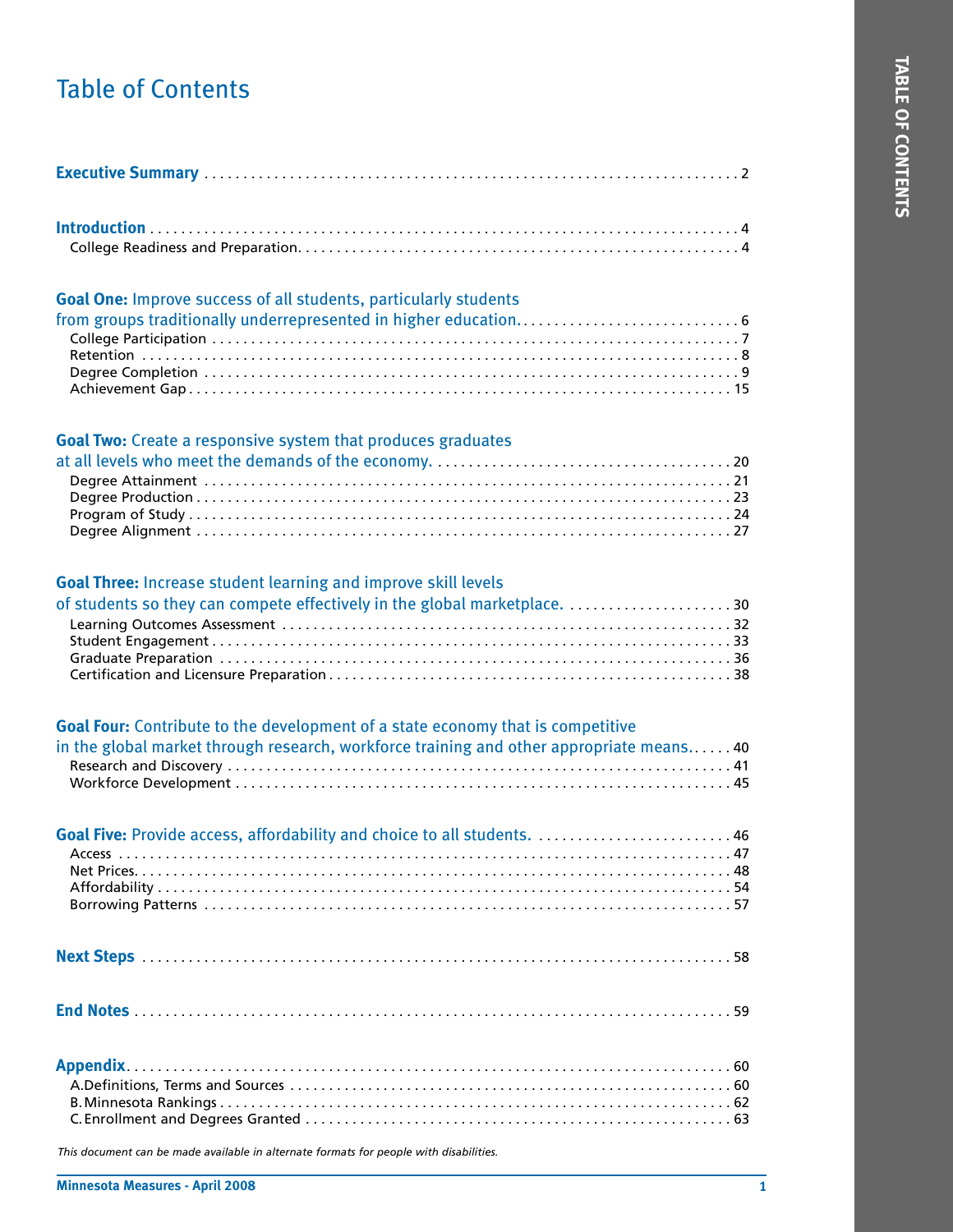#### **Minnesota Measures**

A report on higher education performance

#### **Executive Summary**

For most of Minnesota's 150 years of statehood, its distinctive economic advantages were largely a function of its natural resources, such as timber, taconite and tourism. Today, while these and other resources remain cornerstones of the state's economy, it is clear that the intellectual capacity of Minnesota's people is emerging as a promising strategic advantage in a global economy.

Recognizing this, Governor Tim Pawlenty and the Minnesota Legislature charged the Minnesota Office of Higher Education with developing a statewide accountability system to measure the higher education sector's effectiveness in meeting state goals.

In 2005 and 2006, educators, policymakers, employers and other leaders were involved in a process to identify broad goals and indicators of success. Five goals emerged, which serve as the organizing framework for this report. The five goals and 23 indicators serve as Minnesota's public agenda for higher education. No single indicator tells the complete story. However, taken together, some findings begin to emerge.

Minnesota's leaders recognize that, in order to lead consistently in these areas, the state must first embrace a system of accountability that can measure progress toward goals.

#### **Acknowledgements**

The Office of Higher Education thanks the Minnesota State Colleges and Universities, the University of Minnesota, the Minnesota Private College Council and the Minnesota Career College Association for their participation and assistance in this process.

| <b>GOAL ONE</b> Improve success of all students,<br>particularly students from groups traditionally<br>underrepresented in higher education.                                          |
|---------------------------------------------------------------------------------------------------------------------------------------------------------------------------------------|
| <b>GOAL TWO</b> Create a responsive system that produces<br>graduates at all levels who meet the demands<br>of the economy.                                                           |
| <b>GOAL THREE</b>   Increase student learning and improve skill<br>levels of students so they can compete<br>effectively in the global marketplace.                                   |
| <b>GOAL FOUR</b> Contribute to the development of a state<br>economy that is competitive in the global<br>market through research, workforce training<br>and other appropriate means. |
| <b>GOAL FIVE</b> Frovide access, affordability and choice to all students.                                                                                                            |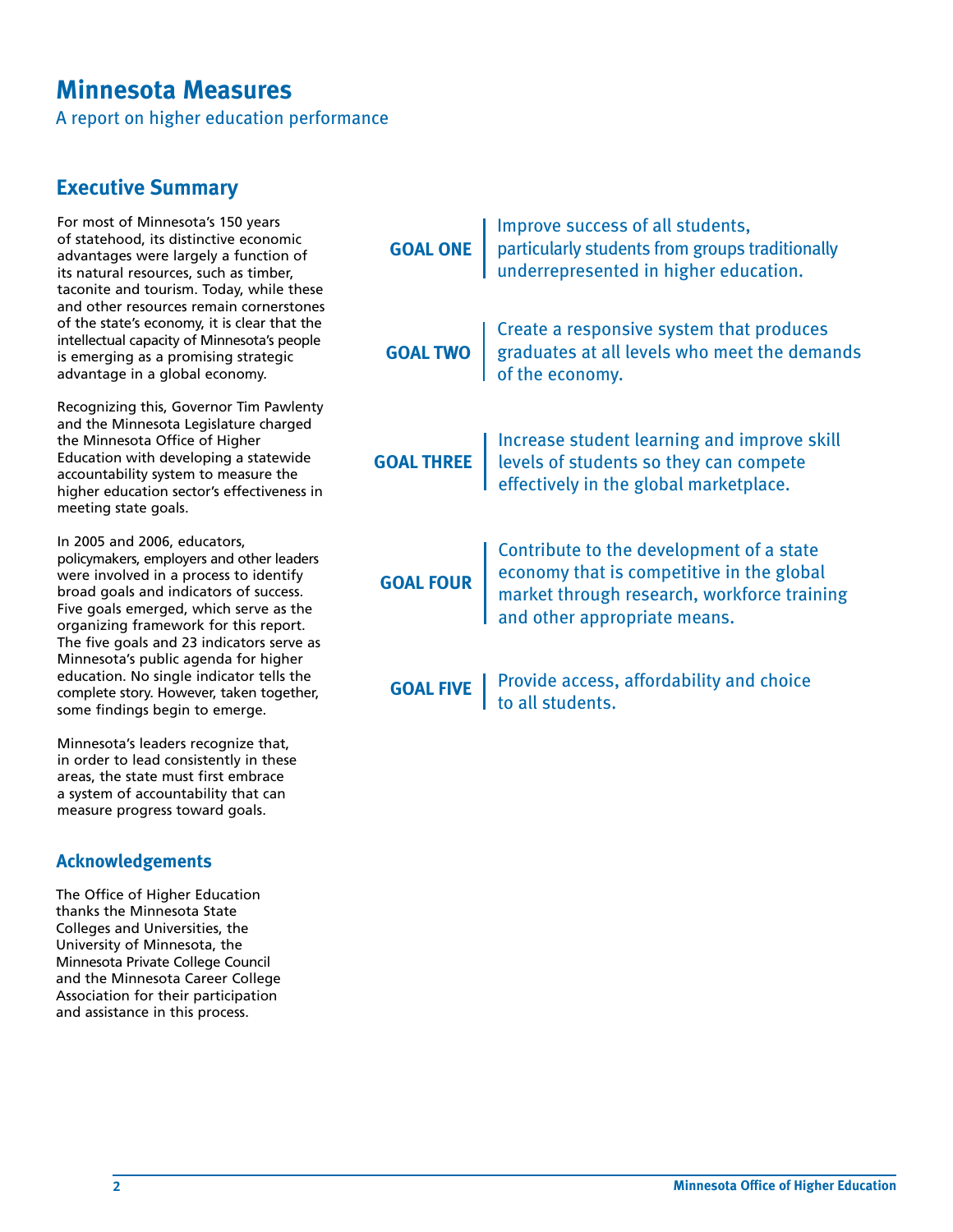#### *Minnesota Measures 2008* **findings:**

- On measures of student success, Minnesota's high school graduates are initially participating in college at nation-leading rates. However, many students are not persisting in college to degree completion. Minnesota's performance on key measures of retention and graduation are generally at or near the national average among states.
- A clearly defined achievement gap exists in higher education, with Black, Hispanic and American Indian students consistently succeeding at lower rates than their white and Asian counterparts.
- A higher proportion of working-age Minnesotans possess degrees than in most other states.
- Minnesota's higher education sector is responding to employment demand in many critical and growing fields by producing graduates to meet the needs. Workforce shortages are expected to persist in certain engineering, medical and information technology fields, putting a strain on Minnesota employers.
- On measures of student learning, many public and private institutions are implementing learning assessments and surveys to gauge the value added by higher education. National discussions on the importance of learning assessment and how best to accomplish this task are ongoing.
- The state's leading research institution, the University of Minnesota, is generally recognized as a leader in research and contributes to the state's economy in important ways. The University has a stated aspiration to be considered among the top public research institutions in the world.
- Minnesota's net tuition and fees are higher than the national average for most public and private institutions in the country, with some families being expected to pay a significant percentage of their adjusted gross income for their child's education. While not the only measure of access, the net price of attending college plays a critical role in understanding postsecondary participation.

The charge to the Minnesota Office of Higher Education was to provide useful information on the performance of the higher education sector. *Minnesota Measures* is a work in progress, with next steps identified on page 58 of this report. It is a tool to aid Minnesota policymakers in the difficult and important work of providing the vision, identifying priorities and setting targets needed to move Minnesota forward to lead in the information age.

The full *Minnesota Measures* report is also available online at **www.ohe.state.mn.us.**

*"Accountability is the responsibility to demonstrate that specific and carefully defined outcomes result from higher education and that these outcomes are worth what they cost".*

> John D. Millett (1973) Senior Vice President Academy for Educational Development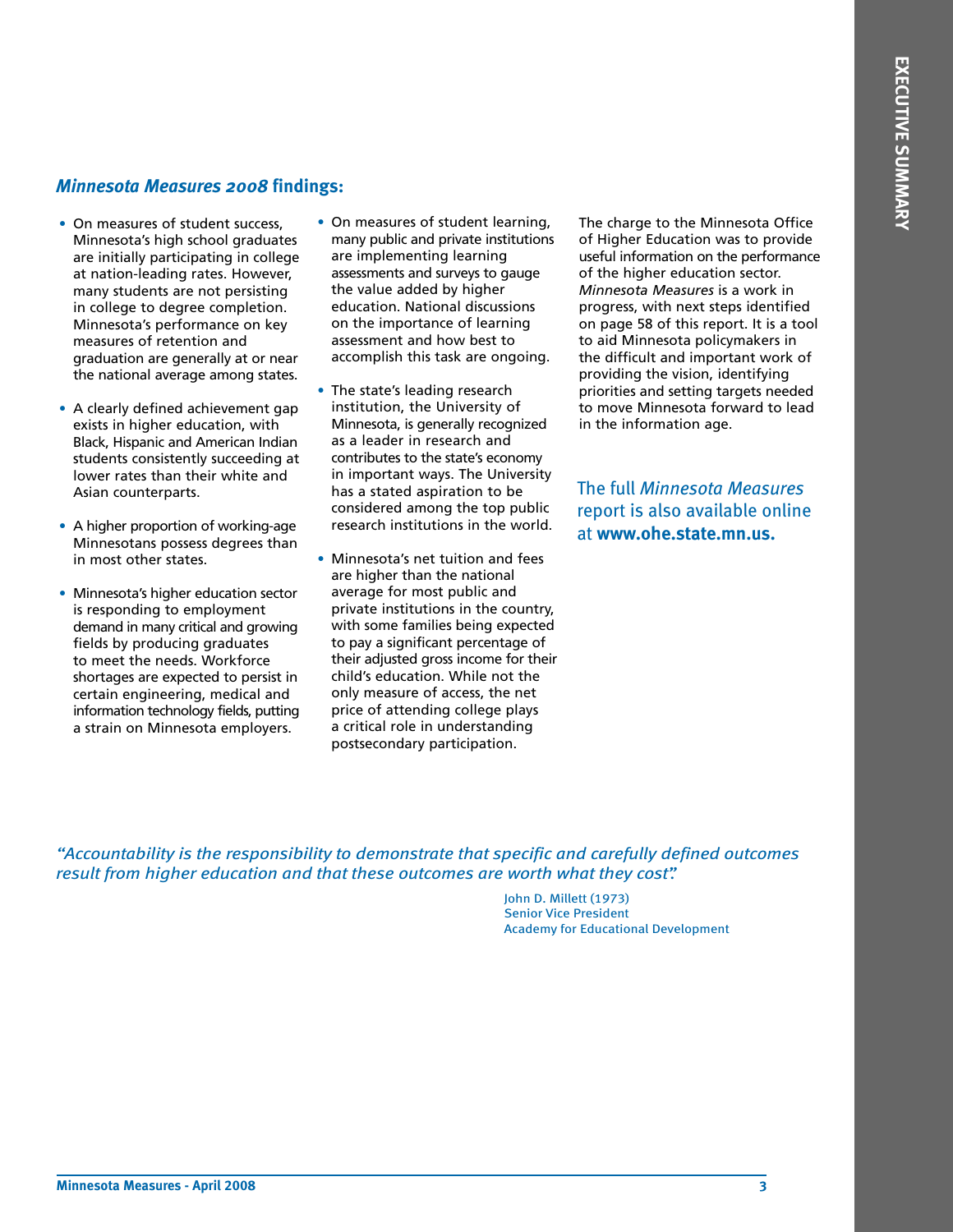#### **Minnesota Measures**

A report on higher education performance

#### **Introduction**

*Minnesota Measures 2008* is the second annual report in an ongoing statewide effort to assess the performance, effectiveness and productivity of Minnesota's diverse higher education sector. The primary purpose of this effort is to provide information that will lead to educational improvement and inform policy decisions relating to higher education. The report will continue to evolve, especially in cases where new data sources or methodologies become available or where current indicators are found to be inadequate.

While much has been done to improve and update the report, the five goals established through broad statewide input in 2006 remain the same. Readers will recognize three significant changes made to the 2008 report when compared with *Minnesota Measures 2007*.

1. Degree production: Indicators for Goal Two (page 20) have been revised to include a new supply and demand component for certain high-demand fields. By combining degree production data with state employment projections from the Minnesota Department of Employment and Economic Development, Goal Two now provides insight into the responsiveness of the higher education sector in the context of the specific workforce needs of the state.

- 2. Learning outcomes: *Minnesota Measures 2007* included no indicators for Goal Three because postsecondary student assessment data for the state was neither readily available nor easily summarized. Still, learning outcomes were identified as important throughout the project planning phase. Goal Three in this edition includes information from a range of assessment tools and may serve as the basis for future discussions about learning outcomes as part of higher education accountability in Minnesota.
- 3. Comparing Minnesota: In this report, Minnesota's performance is frequently compared to the average performance of a group of eight "peer" states in addition to the three highest performing states. Peer states were selected due to their similarities to Minnesota in terms of geography, higher education structures, economies and demographics. The peer states are Iowa, Illinois, Indiana, Michigan, Minnesota, Ohio, Pennsylvania and Wisconsin. By including the averages for this group, readers can assess how well Minnesota performs against

states with similar challenges and opportunities. This peer state comparison replaces the average for the top 10 New Economy States1 used in 2007.

Minnesota's performance is also frequently compared against the performance of the top three states for each indicator. The top three states are unique to each indicator and provide an aspirational target for Minnesota. While Massachusetts appears most often in the top three, this group of states varies widely from measure to measure.

Developing reliable international comparisons is essential to making *Minnesota Measures* relevant in the global context. Yet international comparisons are few in this report. Internationally comparable data on higher education is not available for most indicators. As the international discussion on higher education accountability evolves, such measures will be developed in ways that ensure integrity and general understanding of the contextual and cultural differences that surround education.

#### **College Readiness and Preparation**

The effectiveness of the higher education sector depends, in part, on the preparation of new students who enter the state's colleges and universities directly out of high school. Students who complete more rigorous courses in core academic subjects in high school consistently score higher on standardized tests and college entrance assessments. These students are more likely to participate and succeed in college.

#### Minnesota Comprehensive **Assessments**

Minnesota Comprehensive Assessments measure student progress toward

Minnesota's academic standards for K-12 education. Reading and mathematics exams are given to all public school students in grades three through eight, reading only in grade 10 and mathematics only in grade 11.

The statewide results for the reading exam in 2007 indicate that there is a substantial portion of students not meeting the minimum competency standards set by the Minnesota Department of Education. The line in the charts on page 5 represents the percentage of students in each racial

or ethnic group who met minimum standards on the 2006 reading exam. Each group shows a decline in this percentage from 2006 to 2007.

There were modest gains in the proportion of students in each racial or ethnic group meeting minimum standards on the state math exam in 2007. However, the vast majority of 11th grade students did not meet standard expectations in mathematics. The data also illustrate the achievement gap between students of color and white students.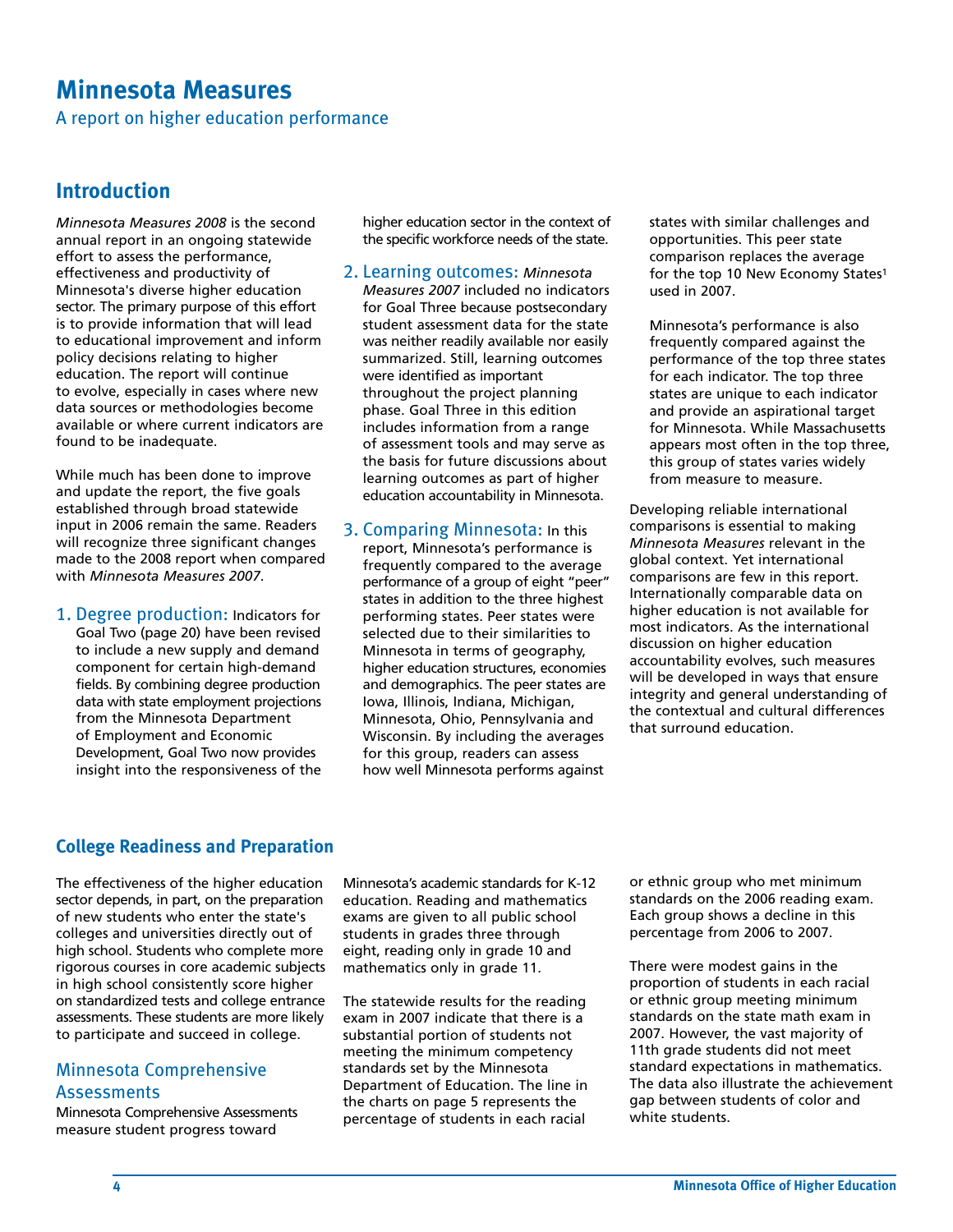#### College Readiness and Preparation continued

#### ACT College Entrance Exam

Minnesota's high school graduates once again posted the highest mean composite score in the nation among states where more than 50 percent of students took the ACT. With 70 percent of high school graduates taking the ACT, the mean score was 22.5 out of a total of 36. While Minnesota has the highest mean composite score in the nation, a significant proportion of high school graduates were not prepared for college-level work, according to ACT.

ACT has developed college readiness benchmarks in each of the four testing areas of its college entrance exams. Based on ACT research, these benchmarks define the score needed to have a 75 percent chance of earning a grade of 'C' or better in related college-level courses. Fewer than one-third of Minnesota's high school graduates who took the ACT were academically prepared to succeed in all four subjects of English composition, social science, college algebra and college biology. Students of color who took the ACT were less prepared to succeed in college than their white counterparts.



#### **Percentage of 2007 Minnesota High School Graduates Who Met College Readiness Benchmarks Set by ACT2**

|                     | <b>English</b><br><b>Composition:</b><br>score of 18 or<br>higher in English | <b>Social Science:</b><br>21 or higher<br>in Reading | <b>College Algebra:</b><br>22 or higher<br>in Math | <b>Biology:</b><br>24 or higher<br>in Science | <b>All Four</b><br><b>Subject Areas</b> |
|---------------------|------------------------------------------------------------------------------|------------------------------------------------------|----------------------------------------------------|-----------------------------------------------|-----------------------------------------|
| <b>All Students</b> | 78%                                                                          | 62%                                                  | 56%                                                | 38%                                           | 31%                                     |
| American Indian     | 53%                                                                          | 43%                                                  | 34%                                                | 18%                                           | 11%                                     |
| Asian               | 57%                                                                          | 40%                                                  | 42%                                                | 24%                                           | 19%                                     |
| <b>Black</b>        | 37%                                                                          | 26%                                                  | 16%                                                | 7%                                            | 5%                                      |
| <b>Hispanic</b>     | 60%                                                                          | 45%                                                  | 37%                                                | 20%                                           | 17%                                     |
| White               | 81%                                                                          | 65%                                                  | 58%                                                | 41%                                           | 33%                                     |

Source: ACT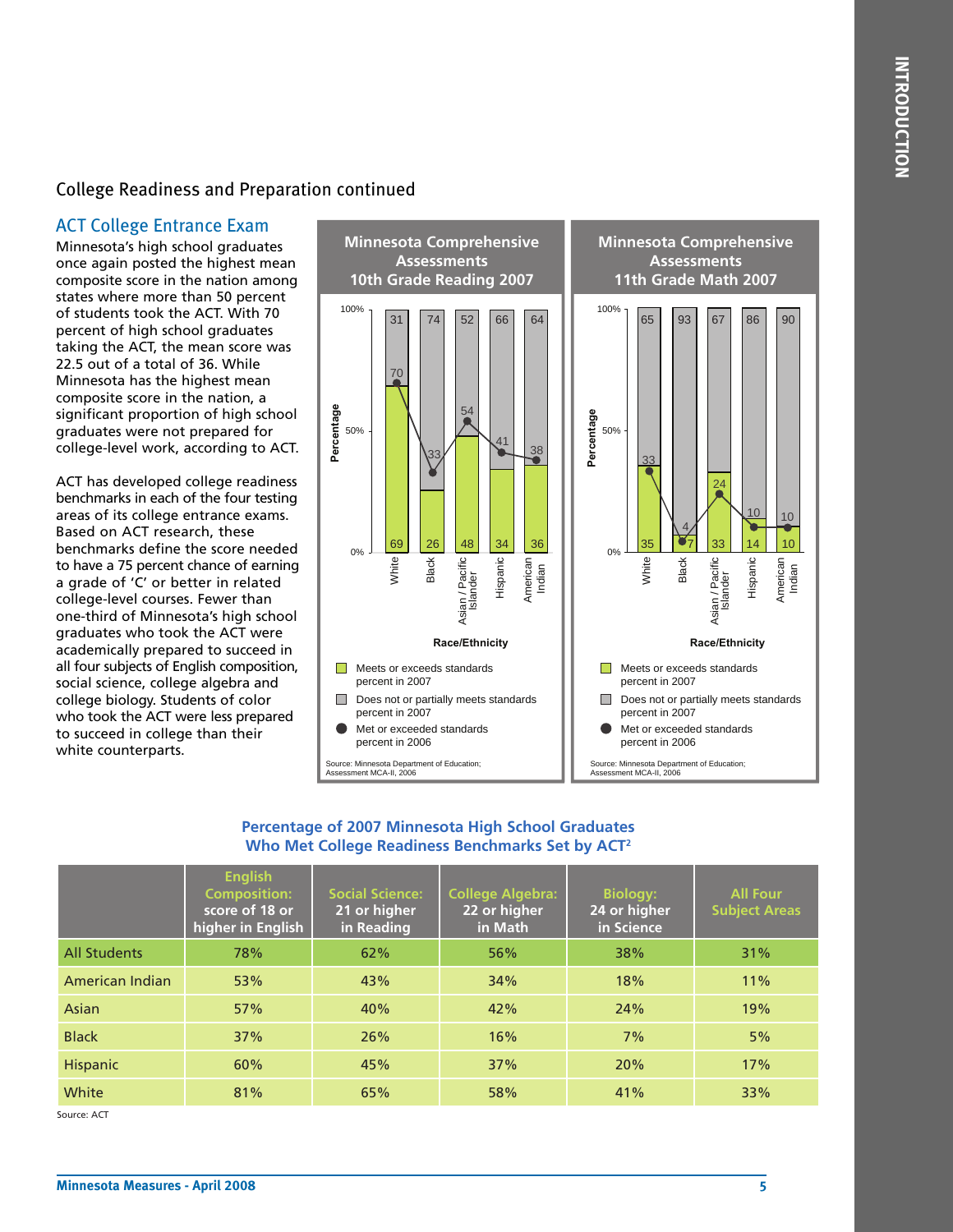## **14**<br> **14**<br> **14**<br> **14**<br> **14**<br> **14**<br> **15**<br> **15 Improve success of all students, particularly students from groups traditionally underrepresented in higher education.**

From the state's perspective, success for students in higher education generally means that students who enter college gain the knowledge, skills and capacity to complete their chosen programs so they are prepared for a rewarding life. When more students participate in college and complete degrees, the state benefits in many important economic, cultural and social ways. No single indicator alone demonstrates student success. However, taken together, measures such as enrollment, retention and graduation rates along with success measures for each racial and ethnic group begin to paint a picture of the Minnesota experience in postsecondary education.

In general, students attending more selective public and private institutions tend to fare better on success measures than those attending institutions with more open admissions policies. A collection of indicators suggest that Black, American Indian and Hispanic students were generally less successful than their Asian and white counterparts enrolled in postsecondary education; this terminology is defined by IPEDS and explained on page 60. Black, American Indian and Hispanic students were more likely to attend college part time than full time, and completed degrees at lower rates than their white or Asian counterparts. Differences in part-time versus full-time enrollment and program choices by race and ethnicity are also illustrated here.

Minnesota's average performance on standard measures of retention and graduation, and the clearly defined achievement lag for certain populations are important and relevant policy concerns.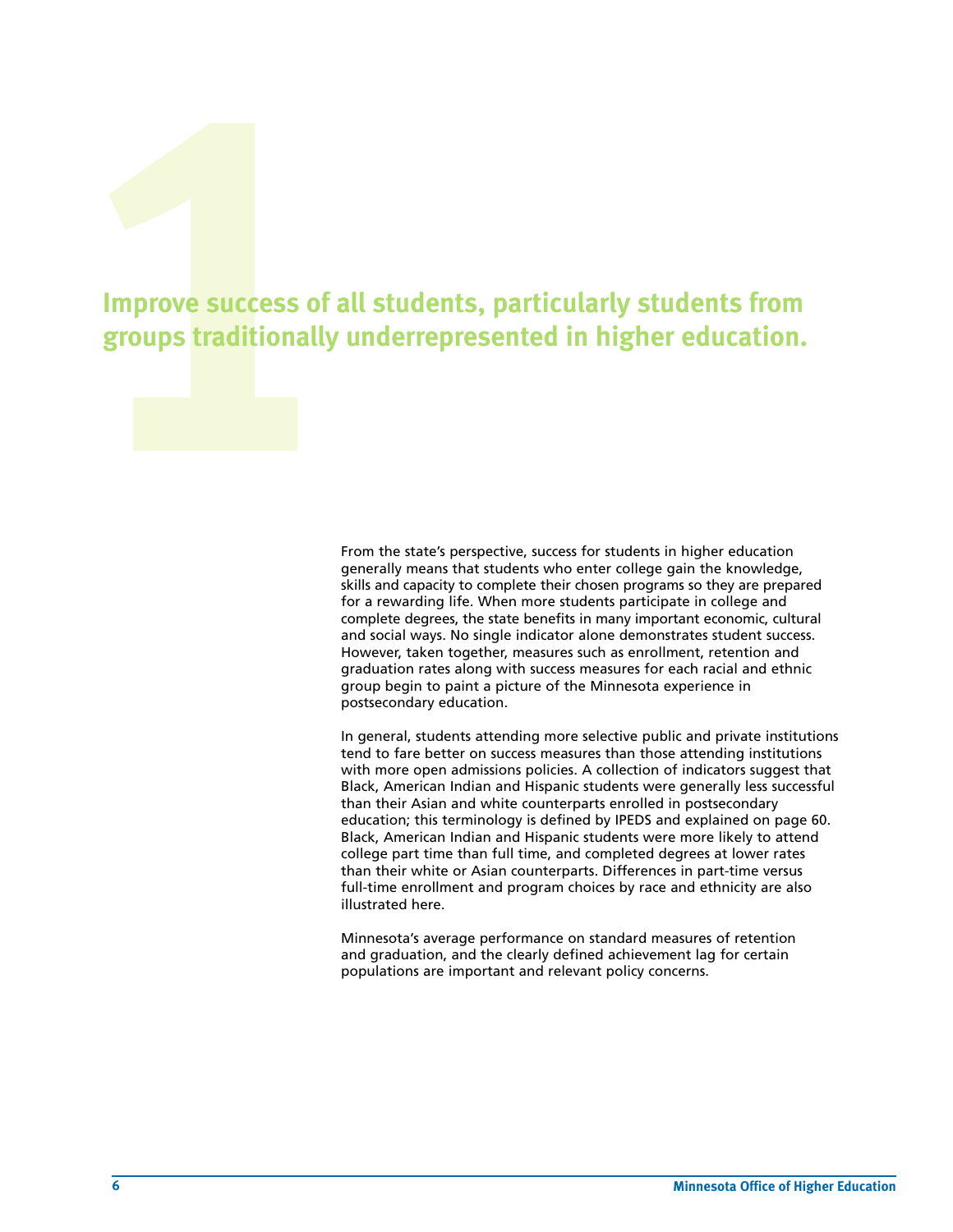#### **College Participation**

#### Indicator 1A: What percentage of Minnesota high school graduates enroll in postsecondary education in the year following graduation?

The rate at which recent high school graduates enroll in college is known as the college participation rate. Specifically, this indicator shows the percentage of Minnesota high school graduates who enroll in postsecondary education within a 12-month period following graduation. Minnesota's performance on this measure may indicate the effectiveness of college awareness initiatives and the success of college recruiting and outreach targeted to Minnesota high school students. It is also heavily influenced by the academic preparation of high school students.

Minnesota ranked fifth in the nation in 2004, with 65 percent of the state's 2003 high school graduates enrolling in postsecondary education by 2004. The participation rate in Minnesota has remained near 65 percent since 2001.3

#### **College Participation Rates 2004**

| <b>Top 3 States</b>           |       |
|-------------------------------|-------|
| South Dakota                  | 68.8% |
| New York                      | 67.9% |
| North Dakota                  | 67.6% |
| Minnesota (5th)               | 65.3% |
| National Average <sup>4</sup> | 55.7% |
| Peer States <sup>5</sup>      | 57.8% |

Source: National Center for Higher Education Management Systems

Of all Minnesota high school graduates, approximately:

- 50 percent chose to attend a Minnesota postsecondary institution
- 16 percent chose to attend an out-of-state school
- 34 percent chose to not attend college within the first year after graduating

Students who are 18 to 24 make up the bulk of undergraduate enrollment. In fall 2004, this group comprised 86 percent of the full-time undergraduate enrollment in Minnesota postsecondary institutions. The Minnesota State Demographic Center projects the overall number of high school graduates will peak in 2009 and decline steadily over the next six years.<sup>6</sup> If the college participation rate remains steady, this could translate into a decrease in postsecondary enrollment.

> **GOAL ONE**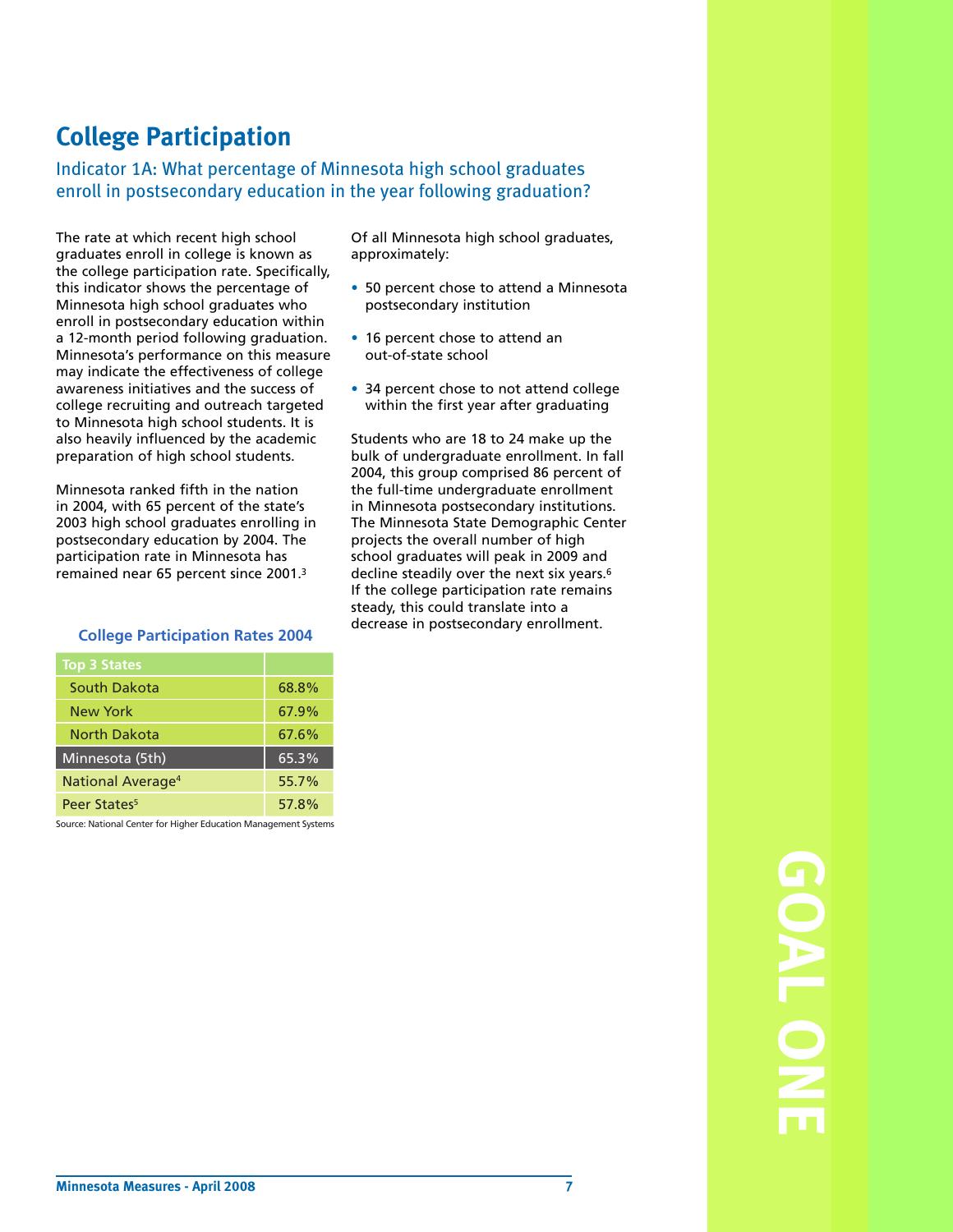#### **Retention**

#### Indicator 1B: Are first-year, first-time, full-time students being retained in the second year?

College retention is defined as the number of students who return for a second year at the same institution as a proportion of those who were first-time, full-time students at that institution in the prior year. Students may not return for a wide range of reasons. Some students may find they are not academically or socially prepared for college. Some do not find the right institutional fit on the first try and do not return because their expectations or needs were not met.

#### Retention at four-year institutions

From fall 2004 to fall 2005, Minnesota retained 78 percent of its first-time, full-time students from the first year to the second.

For California and Washington, the bulk of the cohort group is enrolled at public institutions. In Massachusetts, the vast majority of the cohort group is enrolled at highly selective, private not-for-profit institutions. It is unclear why California and Washington public institutions retain at such high rates, but affordability and selectivity may be factors.

Minnesota's retention rate has changed little over the last three years. Overall, the private not-for-profit schools had higher first- to second-year retention than public institutions.7

#### Retention at two-year institutions

Minnesota's public and private two-year institutions ranked well below the topperforming states on this measure, with 56 percent of first-time, full-time students retained at the same institution in the second year. Students who completed their programs within their first year of study were counted as retained in the second year; thus, retention is positively impacted by students who complete their short-term programs. Minnesota's forprofit two-year institutions reported greater retention.

Retention and graduation rates at private, for-profit two-year institutions (often called private career schools) are typically high because of the highly structured nature of these programs. Wyoming and Nevada each have a large proportion of students attending private for-profit institutions. States where the majority of students come from private for-profit institutions will tend to have higher retention rates for two-year schools overall.

Though the retention rates at Minnesota's private institutions are substantially higher than those at public institutions, the first-year full-time enrollment at private institutions is only five percent of the overall first-year full-time enrollment at two-year institutions.

#### **Minnesota Detail: Retention at 4-year Institutions**

| <b>Institution Type</b>                 | <b>Fall 2005</b> | <b>Fall 2006</b> <sup>8</sup> |
|-----------------------------------------|------------------|-------------------------------|
| <b>State universities</b>               | 71.9%            | 72.7%                         |
| <b>University of Minnesota</b>          | 83.0%            | 82.6%                         |
| Private not-for-profit                  | 83.5%            | 84.6%                         |
| Private for-profit                      | 60.2%            | 63.5%                         |
| Minnesota 4-year college retention rate | 77.8%            | 78.8%                         |

Source: Integrated Postsecondary Education Data System

Note: Fall 2004 cohort for 2005 data and fall 2005 cohort for 2006 data

#### **First- to Second-year Retention at 4-year Institutions Fall 2005 8**

| <b>Top 3 States</b>      |       |
|--------------------------|-------|
| California               | 84.0% |
| Washington               | 83.9% |
| <b>Massachusetts</b>     | 83.6% |
| Minnesota (16th)         | 77.9% |
| <b>National Average</b>  | 76.7% |
| Peer States <sup>5</sup> | 78.2% |

Source: Integrated Postsecondary Education Data System Note: Fall 2004 cohort

#### **First- to Second-year Retention at 2-year Institutions Fall 2005 8**

| <b>Top 3 States</b>      |          |
|--------------------------|----------|
| South Dakota             | 76.1%    |
| Wyoming                  | $72.1\%$ |
| Nevada                   | 70.8%    |
| Minnesota (33rd)         | 56.8%    |
| <b>National Average</b>  | 60.7%    |
| Peer States <sup>5</sup> | $60.4\%$ |

Source: Integrated Postsecondary Education Data System Note: Fall 2004 cohort

#### **Minnesota Detail: Retention at 2-year Institutions**

| <b>Institution Type</b>                  | <b>Fall 2005</b> | <b>Fall 2006</b> |
|------------------------------------------|------------------|------------------|
| Public 2-year retention rate             | 55.7%            | 56.0%            |
| Private for-profit 2-year retention rate | $81.0\%$         | 75.0%            |
| Minnesota 2-year college retention rate  | 56.6%            | 56.7%            |

Source: Integrated Postsecondary Education Data System Note: Fall 2004 cohort for 2005 data and fall 2005 cohort for 2006 data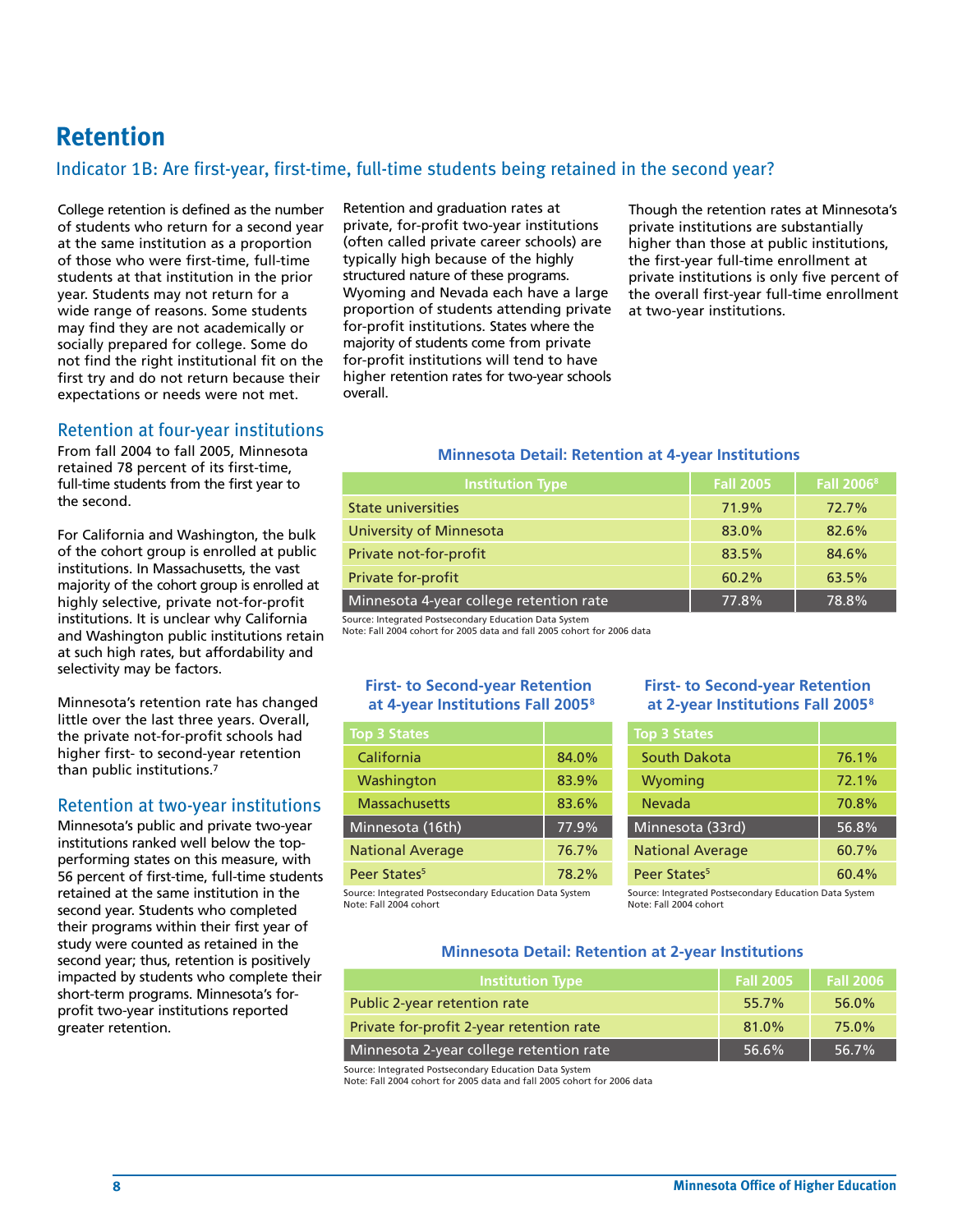#### **Degree Completion**

Indicator 1C: How do Minnesota institutions compare on graduation rates? What proportion of students completed a degree within 150 percent of the generally accepted time for completion?

High graduation rates may be indications of appropriately targeted student recruitment, effective campus communication and scheduling, strong advising and accessible student support services. The academic preparation of students, colleges' admissions selectivity and student demographics also factor into graduation rates. Institutions serving a majority of traditional-age, full-time students are likely to move students through to graduation more quickly than those serving working adults who attend part time.

#### Graduation rates at four-year institutions

One sign of both individual and institutional success is degree completion. The graduation rate tracks a cohort of first-time, full-year, full-time students and identifies what proportion of them graduated within four or six years. Only students who stay at the same institution and complete their programs are counted in this measure. Any student who was part of the original cohort, who completes his or her degree within six years, will be captured in the graduation rate.

Graduation rates at Minnesota's four-year colleges were average among states, with 35 percent of students completing degrees within four years and 58 percent completing within six years of their initial enrollment. Minnesota's not-for-profit private colleges had the highest graduation rates. No significant change in the graduation rate occurred between 2004 and 2005. Among peer states, the range for the four-year rate was 45.0 percent (Pennsylvania) to 28.8 percent (Wisconsin).

Massachusetts has nearly three times as many students in its private not-for-profit institutions as it does in its state system; the private not-forprofit institutions tend to have higher graduation rates. The situation is similar in Rhode Island, where the 1999 cohort private not-for-profit enrollment is slightly more than two times public enrollment. Delaware ranks first in four- and six-year graduation rates within the public sector and has a very small private not-for-profit sector by comparison. None of these states has a substantial private for-profit sector at the fouryear level.

| 4-year Rate              |       | <b>6-year Rate</b>       |       |
|--------------------------|-------|--------------------------|-------|
| Top 3 States             |       | Top 3 States             |       |
| Rhode Island             | 52.5% | <b>Massachusetts</b>     | 68.6% |
| <b>Delaware</b>          | 51.8% | Rhode Island             | 66.8% |
| <b>Massachusetts</b>     | 51.2% | <b>Delaware</b>          | 66.1% |
| Minnesota (21st)         | 35.0% | Minnesota (18th)         | 58.0% |
| <b>National Rate</b>     | 35.3% | <b>National Rate</b>     | 57.2% |
| Peer States <sup>5</sup> | 37.3% | Peer States <sup>5</sup> | 59.7% |

#### **Graduation Rates at 4-year Institutions 2005 8**

Source: Integrated Postsecondary Education Data System Note: Fall 1999 cohort

#### **Minnesota Detail: Graduation Rates at 4-year Institutions**

|                                  | 2005   |        |        | 2006 <sup>9</sup> |
|----------------------------------|--------|--------|--------|-------------------|
| <b>Institution Type</b>          | 4 year | 6 year | 4 year | 6 year            |
| <b>State universities</b>        | 14.9%  | 46.8%  | 20.6%  | 46.8%             |
| <b>University of Minnesota</b>   | 29.0%  | 56.2%  | 30.1%  | 56.6%             |
| Private not-for-profit           | 58.8%  | 70.0%  | 56.7%  | 68.2%             |
| Private for-profit <sup>10</sup> | 42.1%  | 52.6%  | 25.9%  | 32.1%             |
| Minnesota 4-year graduation rate | 35.0%  | 58.0%  | 36.7%  | 57.5%             |

Source: Integrated Postsecondary Education Data System

Note: Fall 1999 cohort for 2005 data and fall 2000 cohort for 2006

**Retention**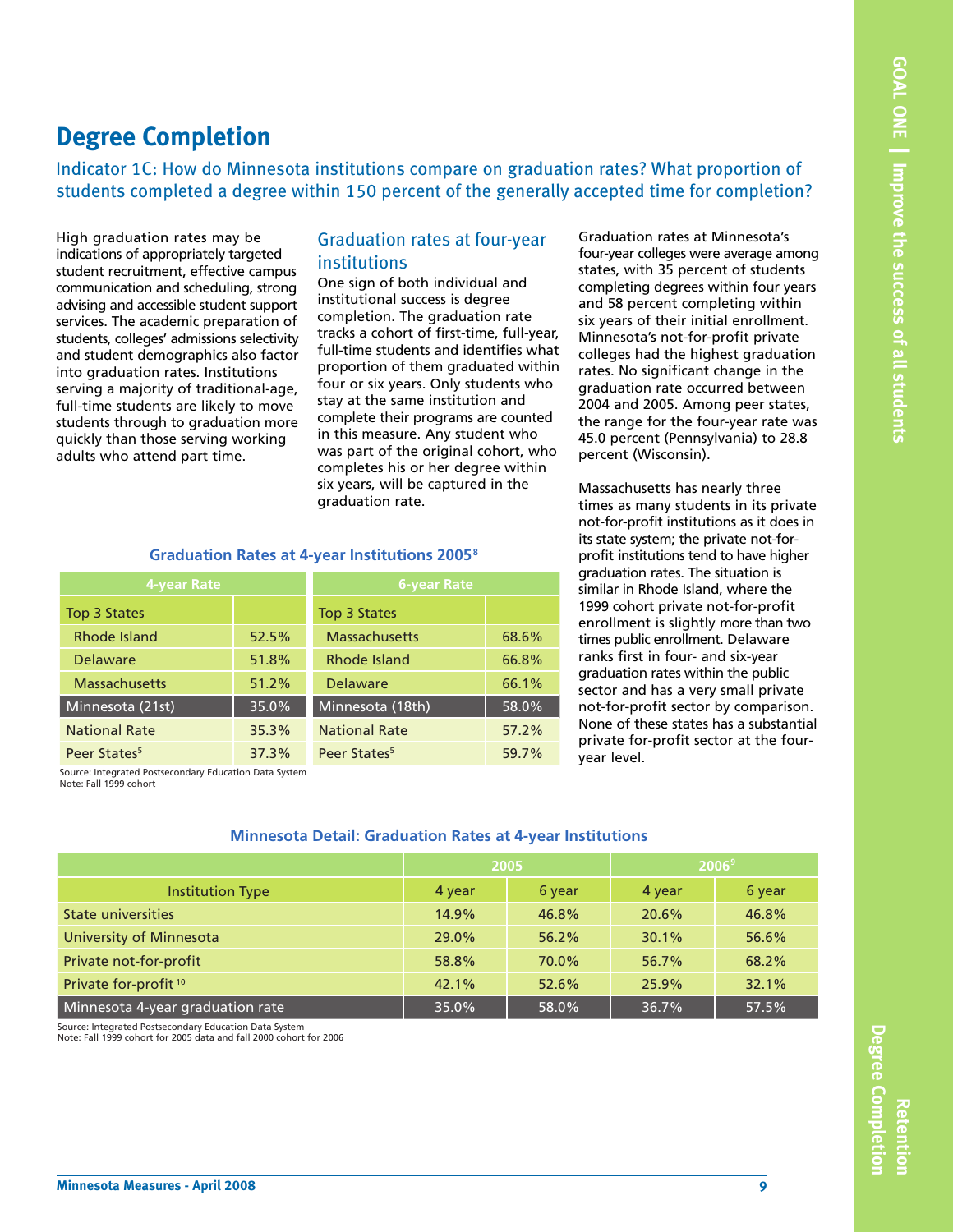#### Degree Completion 1C continued

#### **Minnesota Detail: Retention and Graduation Rates at 4-year Institutions 2006**

| Institution <sup>10</sup>                  | First- to Second-year<br><b>Retention Rate</b> | 4-year<br><b>Graduation Rate</b> | 6-year<br><b>Graduation Rate</b> |
|--------------------------------------------|------------------------------------------------|----------------------------------|----------------------------------|
| The Art Institutes International Minnesota | 59%                                            | 32.8%                            | 41.4%                            |
| <b>Augsburg College</b>                    | 80%                                            | 31.8%                            | 51.8%                            |
| <b>Bemidji State University</b>            | 66%                                            | 28.2%                            | 45.5%                            |
| <b>Bethany Lutheran College</b>            | 68%                                            | 13.5%                            | 23.4%                            |
| <b>Bethel University</b>                   | 85%                                            | 62.2%                            | 69.7%                            |
| <b>Carleton College</b>                    | 96%                                            | 88.1%                            | 92.8%                            |
| <b>College of Saint Benedict</b>           | 90%                                            | 74.9%                            | 79.6%                            |
| <b>College of St. Catherine</b>            | 80%                                            | 39.7%                            | 56.9%                            |
| <b>College of Saint Scholastica</b>        | 81%                                            | 54.9%                            | 65.7%                            |
| <b>College of Visual Arts</b>              | 55%                                            | 11.4%                            | 25.0%                            |
| Concordia College-Moorhead                 | 80%                                            | 63.9%                            | 69.8%                            |
| Concordia University-Saint Paul            | 73%                                            | 26.9%                            | 41.0%                            |
| <b>Crossroads College</b>                  | 58%                                            | 17.1%                            | 20.0%                            |
| <b>Crown College</b>                       | 64%                                            | 29.3%                            | 46.3%                            |
| <b>Gustavus Adolphus College</b>           | 89%                                            | 60.1%                            | 67.2%                            |
| <b>Hamline University</b>                  | 81%                                            | 53.4%                            | 60.5%                            |
| <b>Macalester College</b>                  | 93%                                            | 80.6%                            | 85.5%                            |
| <b>Martin Luther College</b>               | 78%                                            | 36.0%                            | 68.7%                            |
| <b>Metropolitan State University</b>       | 53%                                            | 16.3%                            | 20.9%                            |
| Minneapolis College of Art and Design      | 84%                                            | <b>NA</b>                        | 73.1%                            |
| Minnesota State University, Mankato        | 78%                                            | 18.8%                            | 47.8%                            |
| Minnesota State University Moorhead        | 70%                                            | 16.1%                            | 42.1%                            |
| Northwestern College                       | 81%                                            | 41.7%                            | 58.3%                            |
| Oak Hills Christian College                | 45%                                            | <b>NA</b>                        | 18.5%                            |
| <b>Pillsbury Baptist Bible College</b>     | 63%                                            | 25.6%                            | 39.5%                            |
| <b>Saint Cloud State University</b>        | 73%                                            | 19.3%                            | 46.0%                            |
| <b>Saint John's University</b>             | 91%                                            | 77.8%                            | 81.8%                            |
| Saint Mary's University of Minnesota       | 78%                                            | 53.2%                            | 60.8%                            |
| St. Olaf College                           | 93%                                            | 79.7%                            | 84.7%                            |
| Southwest Minnesota State University       | 68%                                            | 20.3%                            | 40.2%                            |
| University of Minnesota-Crookston          | 69%                                            | 16.9%                            | 25.7%                            |
| University of Minnesota-Duluth             | 76%                                            | 24.3%                            | 51.2%                            |
| <b>University of Minnesota-Morris</b>      | 80%                                            | 39.8%                            | 57.2%                            |
| University of Minnesota-Twin Cities        | 86%                                            | 32.5%                            | 60.7%                            |
| University of St. Thomas                   | 88%                                            | 55.2%                            | 74.1%                            |
| <b>Winona State University</b>             | 71%                                            | 26.5%                            | 54.3%                            |

Source: Integrated Postsecondary Education Data System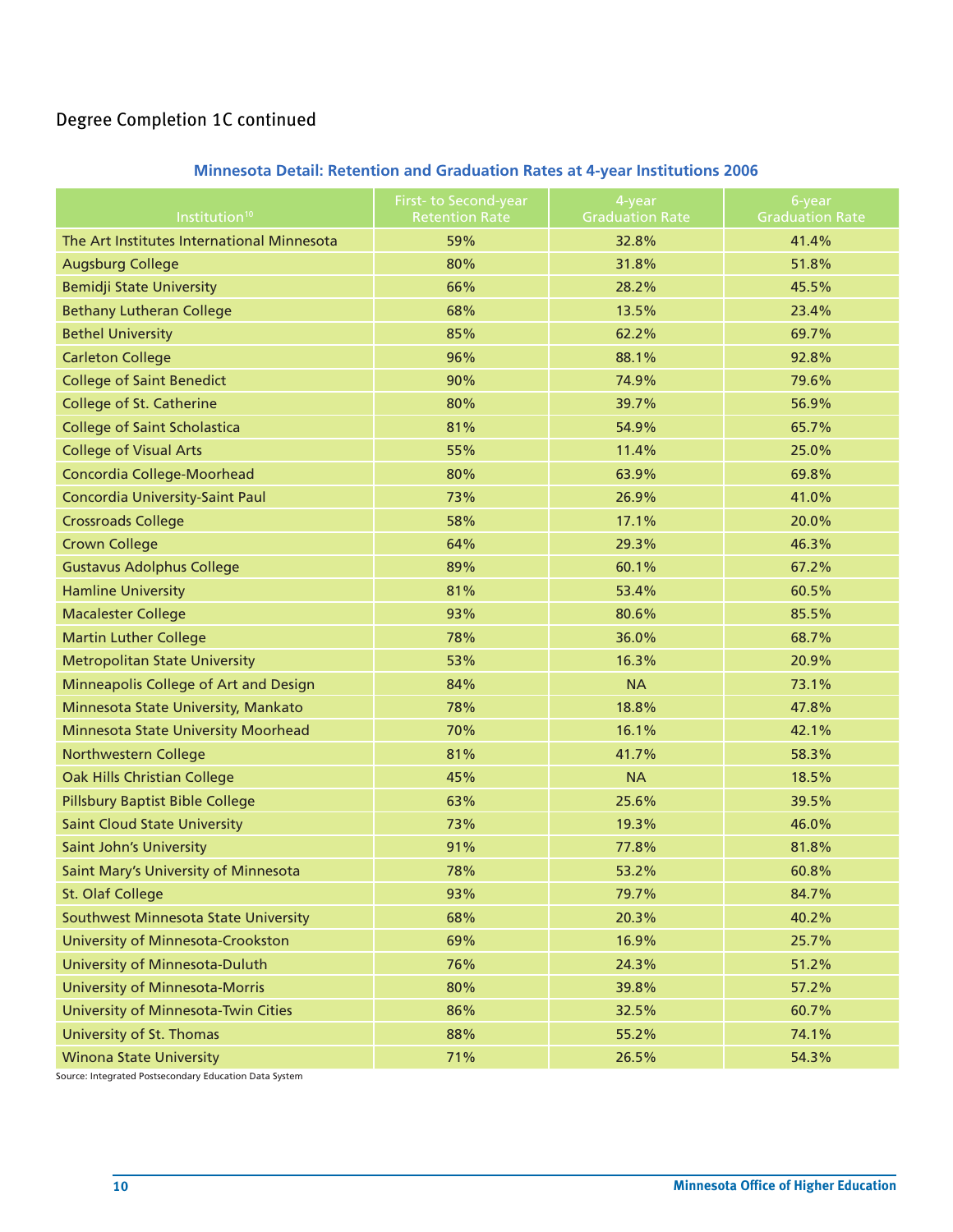#### Graduation rates at two-year institutions

For two-year institutions, the threeyear graduation rate includes all who completed a credential, including a certificate, diploma or associate degree. Like the retention rate, the graduation rate is adversely affected by transfer activity. Many students enrolled at public two-year institutions transfer upon completion (or even near completion) of a set of transfer courses known as the Minnesota Transfer Curriculum,11 without completing an associate degree. This pattern adversely affects the graduation rate.

South Dakota has the highest three-year graduation rate for public two-year schools. Approximately 90 percent of its total enrollment in two-year institutions is at public institutions. Alaska has only public two-year schools and a very small cohort. In Wyoming, more than half the two-year enrollment is in the private for-profit sector, which tends to have higher graduation rates and lower transfer out rates than public institutions.

Minnesota's three-year graduation rate was above the national average, but well below the top performing states. The three highest performing states on this indicator were rural western states with relatively low populations.

While there was an increase in the three-year graduation rate for private two-year colleges, the enrollment in these institutions was significantly smaller than the enrollment in the same cohort for the public institutions.

#### **3-year Graduation Rates at 2-year Institutions 2005**

| Top 3 Sta <u>tes</u>     |       |
|--------------------------|-------|
| South Dakota             | 65.7% |
| Alaska                   | 57.4% |
| Wyoming                  | 56.7% |
| Minnesota (24th)         | 34.0% |
| <b>National Rate</b>     | 32.5% |
| Peer States <sup>5</sup> | 32.9% |

Source: Integrated Postsecondary Education Data System Note: Fall 2002 cohort

#### **Minnesota Detail: Graduation Rates at Minnesota 2-year Colleges**

| Institution Type                 | 2005  | 2006 <sup>12</sup> |
|----------------------------------|-------|--------------------|
| Public 2-year                    | 31.5% | 31.8%              |
| Private for-profit 2-year        | 49.6% | 55.2%              |
| Minnesota 3-year graduation rate | 34.0% | 33.3%              |
|                                  |       |                    |

Source: Integrated Postsecondary Education Data System Note: Fall 2002 cohort for 2005 and fall 2003 cohort for 2006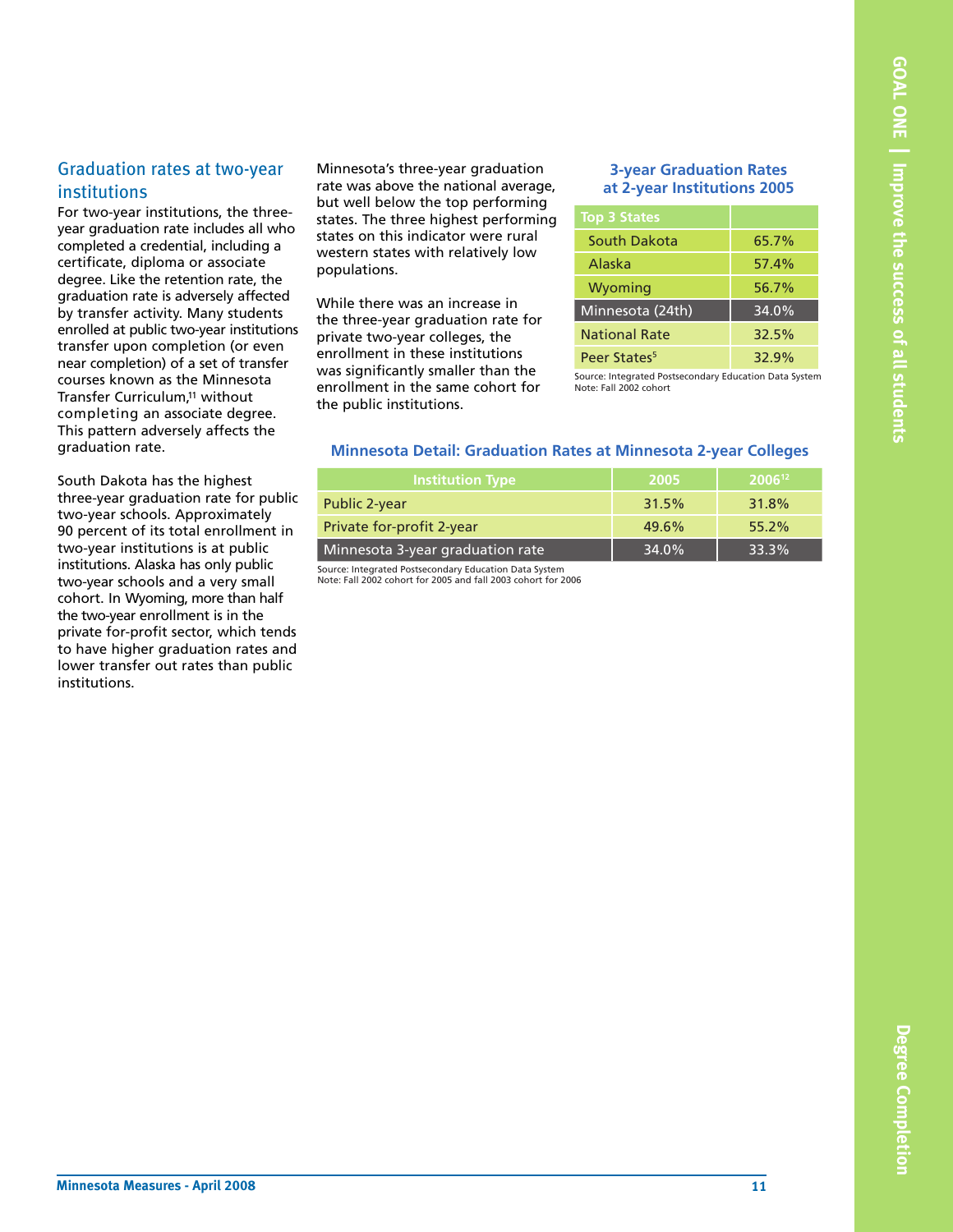#### Degree Completion 1C continued

#### **Minnesota Detail: Retention, Graduation and Transfer Rates at 2-year Institutions13 2006**

|                                                      |                       |                        |                          | 3-year                   |
|------------------------------------------------------|-----------------------|------------------------|--------------------------|--------------------------|
|                                                      |                       | 3-year                 | 3-year                   | <b>Graduation and</b>    |
| <b>Institution</b>                                   | <b>Retention Rate</b> | <b>Graduation Rate</b> | <b>Transfer-out Rate</b> | <b>Transfer-out Rate</b> |
| Alexandria Technical College                         | 69%                   | 58.9%                  | 7.8%                     | 66.6%                    |
| <b>Anoka Technical College</b>                       | 56%                   | 42.2%                  | 10.9%                    | 53.1%                    |
| <b>Anoka-Ramsey Community College</b>                | 52%                   | 14.4%                  | 41.8%                    | 56.2%                    |
| <b>Central Lakes College</b>                         | 55%                   | 40.3%                  | 15.5%                    | 55.9%                    |
| <b>Century College</b>                               | 51%                   | 12.0%                  | 30.8%                    | 42.7%                    |
| <b>Dakota County Technical College</b>               | 65%                   | 46.4%                  | 13.9%                    | 60.4%                    |
| <b>Duluth Business University</b>                    | 44%                   | 32.5%                  | <b>NA</b>                | 32.5%                    |
| Dunwoody College of Technology                       | 62%                   | 54.0%                  | <b>NA</b>                | 54.0%                    |
| Fond du Lac Tribal & Community College               | 49%                   | 18.1%                  | 21.9%                    | 40.0%                    |
| <b>Hennepin Technical College</b>                    | 60%                   | 44.2%                  | 11.3%                    | 55.5%                    |
| <b>Hibbing Community College</b>                     | 57%                   | 36.4%                  | 26.6%                    | 62.9%                    |
| High-Tech Institute-Minneapolis                      | 83%                   | 44.2%                  | <b>NA</b>                | 44.2%                    |
| <b>Inver Hills Community College</b>                 | 45%                   | 12.2%                  | 34.1%                    | 46.4%                    |
| <b>Itasca Community College</b>                      | 58%                   | 33.0%                  | 26.2%                    | 59.2%                    |
| <b>Lake Superior College</b>                         | 56%                   | 19.8%                  | 20.2%                    | 40.1%                    |
| <b>Leech Lake Tribal College</b>                     | 46%                   | 11.8%                  | <b>NA</b>                | 11.8%                    |
| Mesabi Range Community & Technical College           | 66%                   | 30.9%                  | 11.4%                    | 42.3%                    |
| <b>Minneapolis Business College</b>                  | 78%                   | 81.3%                  | <b>NA</b>                | 81.3%                    |
| <b>Minneapolis Community &amp; Technical College</b> | 56%                   | 19.1%                  | 20.9%                    | 40.1%                    |
| Minnesota State College-Southeast Technical          | 58%                   | 49.1%                  | 10.0%                    | 59.1%                    |
| Minnesota State Community & Technical College        | 57%                   | 39.2%                  | 15.6%                    | 54.8%                    |
| Minnesota West Community & Technical College         | 67%                   | 43.9%                  | 15.6%                    | 59.4%                    |
| <b>Normandale Community College</b>                  | 52%                   | 12.3%                  | 42.9%                    | 55.2%                    |
| North Hennepin Community College                     | 56%                   | 17.5%                  | 33.4%                    | 50.9%                    |
| <b>Northland Community &amp; Technical College</b>   | 51%                   | 35.5%                  | 9.7%                     | 45.3%                    |
| <b>Northwest Technical College</b>                   | 47%                   | 44.3%                  | 15.1%                    | 59.5%                    |
| <b>Northwest Technical Institute</b>                 | 85%                   | 90.5%                  | 9.5%                     | 100.0%                   |
| <b>Pine Technical College</b>                        | 57%                   | 45.1%                  | 13.5%                    | 58.6%                    |
| <b>Rainy River Community College</b>                 | 46%                   | 25.4%                  | 32.2%                    | 57.6%                    |
| <b>Ridgewater College</b>                            | 60%                   | 42.3%                  | 16.9%                    | 59.2%                    |
| <b>Riverland Community College</b>                   | 57%                   | 45.5%                  | 14.5%                    | 60.1%                    |
| <b>Rochester Community and Technical College</b>     | 53%                   | 26.5%                  | 24.9%                    | 51.4%                    |
| <b>Saint Cloud Technical College</b>                 | 58%                   | 49.1%                  | 15.6%                    | 64.8%                    |
| <b>Saint Paul College</b>                            | 59%                   | 43.2%                  | 15.1%                    | 58.3%                    |
| <b>South Central College</b>                         | 60%                   | 39.8%                  | 16.7%                    | 56.5%                    |
| <b>Vermilion Community College</b>                   | 46%                   | 28.6%                  | 32.2%                    | 60.8%                    |

Source: Integrated Postsecondary Education Data System<br>Notes: This table does not include institutions that are not reporting proper graduation rate data to IPEDS. The three-year graduation and transfer-out rate is a combi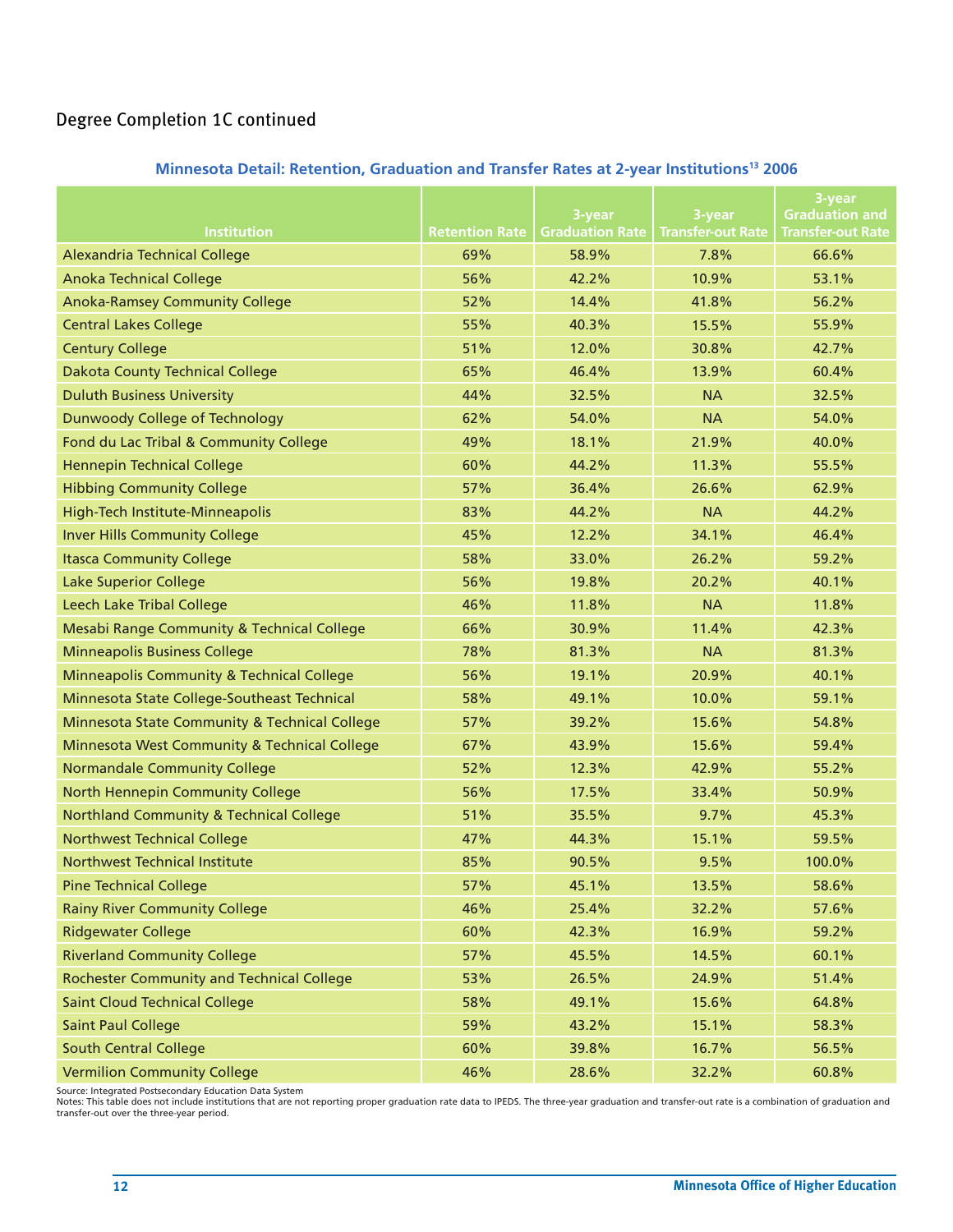#### Factors affecting retention and graduation rates at Minnesota institutions

Student retention and timely graduation can be influenced by a wide range of factors. Students who work more hours outside school and attend school part time may be less likely to graduate within six years. Timely graduation is also more difficult for students who change programs of study midway through their course of study. Academic preparation and financial challenges may also influence a student's ability to graduate within an expected period of time.

Transfer activity affects retention and graduation rates. Students who transferred to another institution before completing their program are not counted as retained or as graduates of any institution. For many students at two-year colleges, transferring can be a forward progression to upper-division study. In other cases, transfers may represent students who did not initially find the right fit or the programs and services they expected or needed at their first institution.

The Office of Higher Education collects and reports data on transfer activity. The chart in this indicator represents both part- and full-time students enrolled in fall 2005, and the enrollment status of these students one year later in fall 2006. Of the students enrolled for the first time at Minnesota public and private institutions in fall 2005, 54 percent were enrolled at the same institution one year later, 33 percent stopped attending or transferred out of state and nine percent transferred within Minnesota.

With recent improvements in the transfer process and improved access to online courses, transferring credits has become commonplace. The following table shows all students enrolled in fall 2006 who transferred in credits from another Minnesota college or university. Unlike the chart, this table includes all new transfer students, not just a single cohort of students. In fall 2006, 25,499 new students reported transferring in credits from another institution.



#### **Minnesota Undergraduate Students Admitted as Transfer Students in Fall 2006**

| <b>Transferred From</b>                      |                              |                                      |                            | <b>Transferred To</b> |                              |                                            |              |
|----------------------------------------------|------------------------------|--------------------------------------|----------------------------|-----------------------|------------------------------|--------------------------------------------|--------------|
| <b>Institution Type</b>                      | <b>State</b><br>universities | Community<br>& technical<br>colleges | University<br>of Minnesota | Private<br>colleges   | Private<br>career<br>schools | <b>Private</b><br>career online<br>schools | <b>Total</b> |
| State universities                           | 421                          | 1,133                                | 134                        | 34                    | 134                          | $\overline{4}$                             | 1,860        |
| Community &<br>technical colleges            | 2,687                        | 3,297                                | 787                        | 239                   | 309                          | 9                                          | 7,328        |
| <b>University of Minnesota</b>               | 335                          | 630                                  | 87                         | 40                    | 51                           | $\mathbf{1}$                               | 1,144        |
| Private colleges &<br>universities           | 311                          | 506                                  | 147                        | 67                    | 39                           | $\overline{2}$                             | 1,072        |
| Private career schools                       | 38                           | 149                                  | $\overline{2}$             | 26                    | 63                           | 5                                          | 283          |
| <b>Unspecified Minnesota</b><br>institutions | 29                           | 65                                   | $\overline{7}$             | 12                    | 5                            | $\mathbf{0}$                               | 118          |
| Out of state                                 | 1,486                        | 2,273                                | 655                        | 265                   | 262                          | 183                                        | 5,124        |
| Institution unknown                          | 215                          | 4,489                                | 728                        | 2,487                 | 636                          | 15                                         | 8,570        |
| <b>Total</b>                                 | 5,522                        | 12,542                               | 2,547                      | 3,170                 | 1,499                        | 219                                        | 25,499       |

Source: Minnesota Office of Higher Education 2006

Note: This table only includes students who were enrolled at one institution in fall 2005 and transferred credits to a different institution in fall 2006.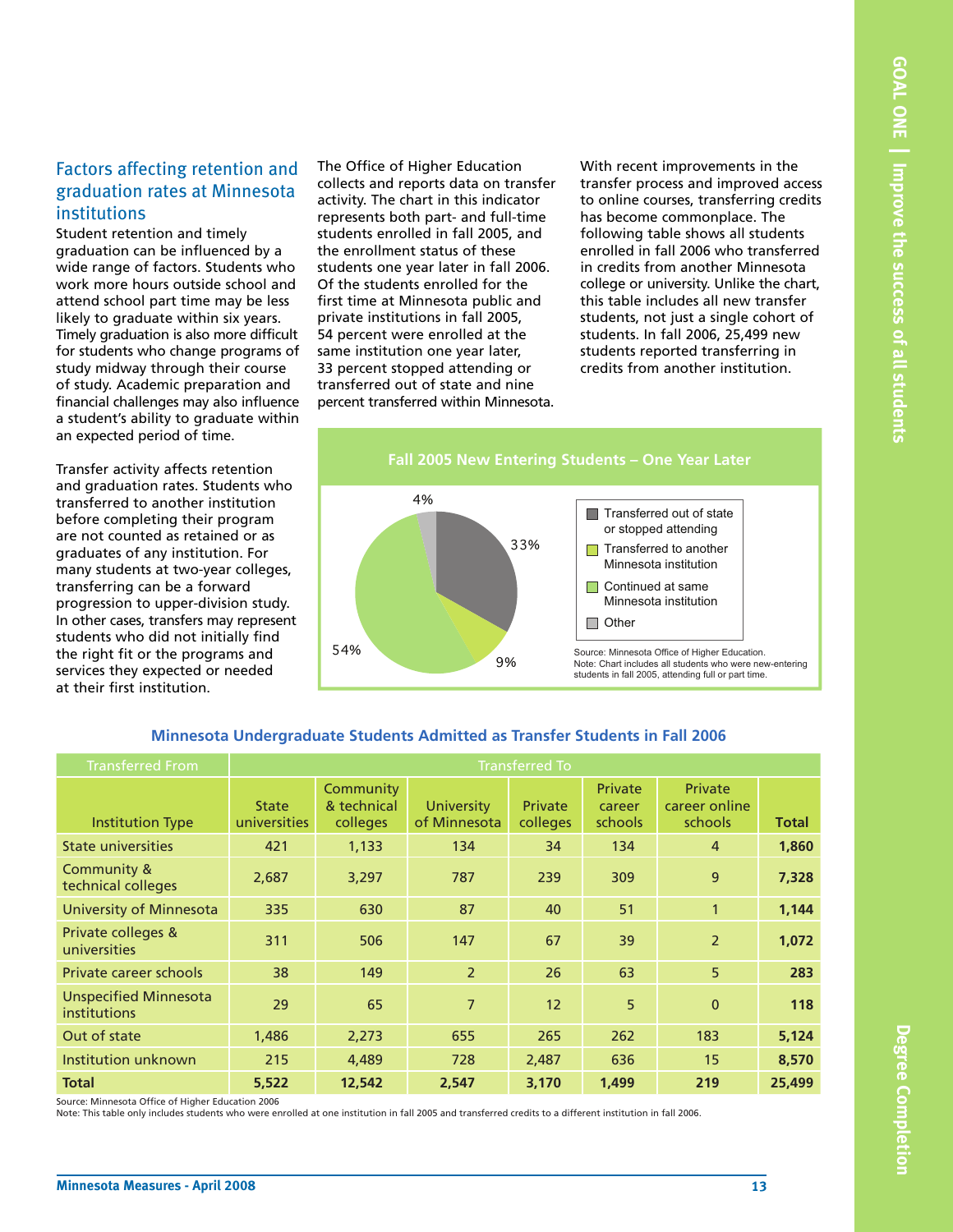#### **Degree Completion**

#### Indicator 1D: What was the proportion of degree completers to full-time enrollment at two- and four-year institutions?

This indicator provides an alternate perspective on graduation rates, one that measures degree production relative to all enrolled students, including part-time, transfer and full-time students. The denominator has been adjusted, using full-time equivalent enrollment instead of total headcount enrollment. The fulltime enrollment represents full-time enrollment plus part-time enrollment adjusted to its full-time equivalent.

#### Four-year Institutions

At four-year institutions, the number of bachelor's degrees awarded in 2005 in Minnesota represented approximately 16.6 percent of the total full-time equivalent enrollment. This means the equivalent of about one-sixth of the student body graduated from Minnesota's four-year institutions in 2005, placing Minnesota near the national average and the average for peer states on this measure. A number of private for-profit institutions award primarily certificates, diplomas, and associate degrees and have only recently begun offering four-year degrees.

#### Two-year Institutions

At two-year institutions, the number of students completing degrees in 2005 was slightly less than one-third of the fulltime, full-year enrollment for these institutions. The impact of transfer activity may be a factor in this measure for two-year colleges, as many students transfer to complete bachelor's degrees without completing an associate degree, diploma or certificate.

#### **Bachelor's Degrees Awarded as a Proportion of Full-time Equivalent Enrollment at 4-year Institutions 2005**

| <b>Top 3 States</b>      |          |
|--------------------------|----------|
| Washington               | $21.2\%$ |
| lowa                     | 19.2%    |
| Nebraska                 | 18.6%    |
| Minnesota (23rd)         | 16.6%    |
| <b>National Average</b>  | 16.4%    |
| Peer States <sup>5</sup> | 16.9%    |

Source: Integrated Postsecondary Education Data System

Source: Integrated Postsecondary Education Data System

#### **Associate Degrees, Certificates and Diplomas Awarded as a Proportion of Full-time Equivalent Enrollment at 2-year Institutions 2005**

| <b>Top 3 States</b>      |       |
|--------------------------|-------|
| Alabama                  | 49.9% |
| Georgia                  | 42.5% |
| Wisconsin                | 40.7% |
| Minnesota (16th)         | 29.1% |
| <b>National Average</b>  | 26.7% |
| Peer States <sup>5</sup> | 25.2% |

Source: Integrated Postsecondary Education Data System

#### **Minnesota Detail: Awards Completed as a Percentage of Full-time Enrollment at 2-year Colleges 2005 and 2006**

**Minnesota Detail: Bachelor's Degrees Awarded as a Proportion of Full-time Equivalent Enrollment 2005 and 2006**

Public universities 17.7% 18.4% Private not-for-profit and the 22.0% 21.3% Private for-profit and the contract of the 2.3% 2.5% Total 16.6% 16.3% and  $\sim$  16.6% 16.3%

**4-year Institutions 2005 Proportion 2006 Proportion**

| <b>2-year Institutions</b> | 2005 Proportion | <b>2006 Proportion</b> |
|----------------------------|-----------------|------------------------|
| Public 2-year              | 28.2%           | 31.1%                  |
| Private 2-year             | 44.6%           | 39.2%                  |
| Total                      | 29.1%           | 31.6%                  |

Source: Integrated Postsecondary Education Data System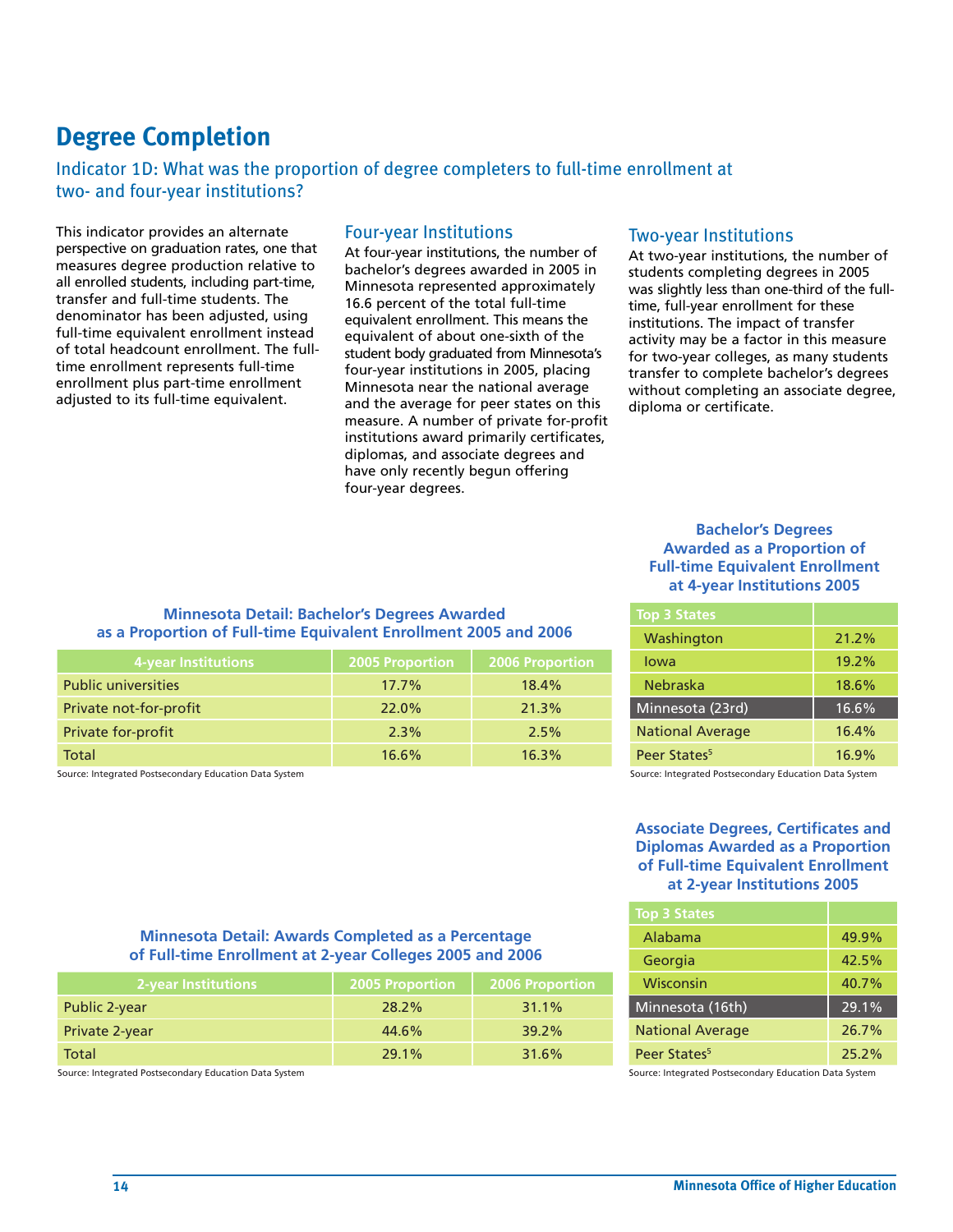#### **Achievement Gap**

#### Indicator 1E: Are students from all racial and ethnic backgrounds succeeding in higher education at equal rates?

Minnesota's traditional college-age population is becoming increasingly diverse. The state anticipates a projected increase of 40 percent in the number of high school graduates who are students of color and a decrease of 17 percent in the number of white graduates from 2004 through 2015, according to the Minnesota State Demographic Center.

During the same period, the overall number of graduates is projected to decrease by approximately 10 percent through 2014. The purpose of this indicator is to identify how students from each broad racial or ethnic group fare once they enter postsecondary education.

Enrollment patterns vary by race and ethnicity. The following observations can be made about Minnesota students enrolled in fall 2006:

- The majority (57 percent) of enrolled Black students attended two-year institutions; of these, more than half were part-time students.
- The majority (54 percent) of enrolled American Indian students attended two-year institutions; of these, more than half were full-time students.
- The majority (55 percent) of enrolled Asian students attended four-year institutions; of these, most were full-time students.
- The majority (54 percent) of enrolled Hispanic students attended four-year institutions; of these, the majority were full-time students.
- The majority (54 percent) of enrolled white students attended four-year institutions; of these, most were full-time students.



**Degree Completion**

**Degree Completio** 

**Achievement**

 **Gap**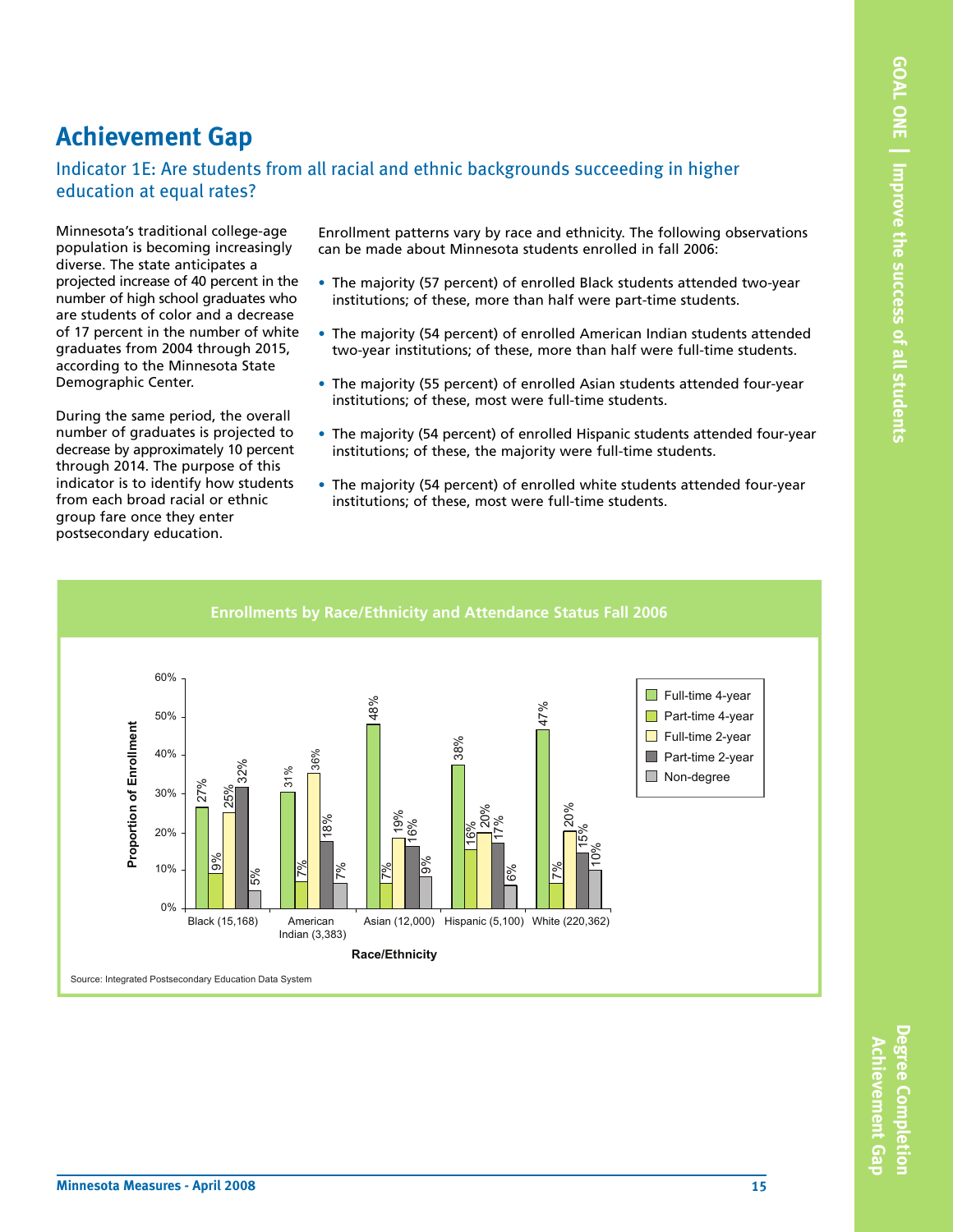#### Achievement Gap 1E continued

The following graphs show degree completion for each racial or ethnic group. Students who are Black and American Indian completed degrees at Minnesota's public and private four-year institutions at substantially lower rates than their Asian, Hispanic and white counterparts, reflecting an achievement gap similar to that observed in K-12 education.

A larger portion of students of color neither graduated nor transferred within 150 percent of the expected completion time than their white counterparts. This is especially pronounced at two-year institutions where, on average, fewer than half the students of color either completed a credential or transferred to another institution within three years. What is unclear is whether these students have switched to part-time status, stopped out (meaning that they left school but intend to return) or dropped out of college.

Among students attending Minnesota's two-year colleges, Black students had the lowest graduation rate of any group, with 16 percent of full-time, first-time new entering students in fall 2003 graduating from the same institution within three years. This group also had the highest transfer out rate of any group.

Further research and follow up with full-time students who leave higher education without completing a degree or certificate could be an area of future study.

#### Graduation Rates

The graduation rate for Minnesota's four-year institutions tracks a cohort of first-time, full-year, full-time students and identifies what proportion of them graduate within four or six years. Only students who stay at the same institution and complete their programs are counted as graduates in this measure.

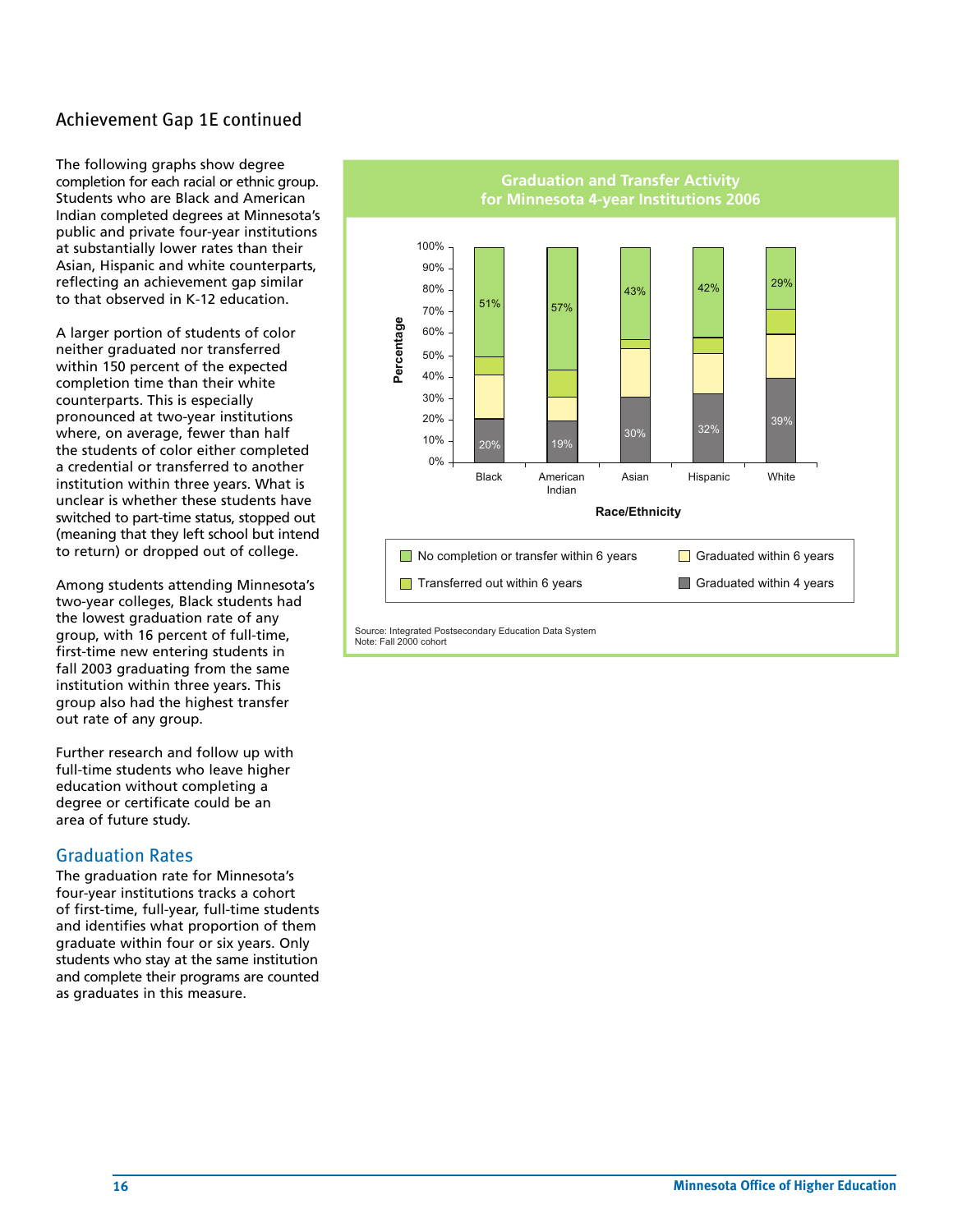

#### Graduation Rates

The graduation rate for Minnesota's two-year institutions tracks a cohort of first-time, full-year, full-time students and identifies what proportion of them graduate within three years. Only students who stay at the same institution and complete their programs are counted as graduates in this measure.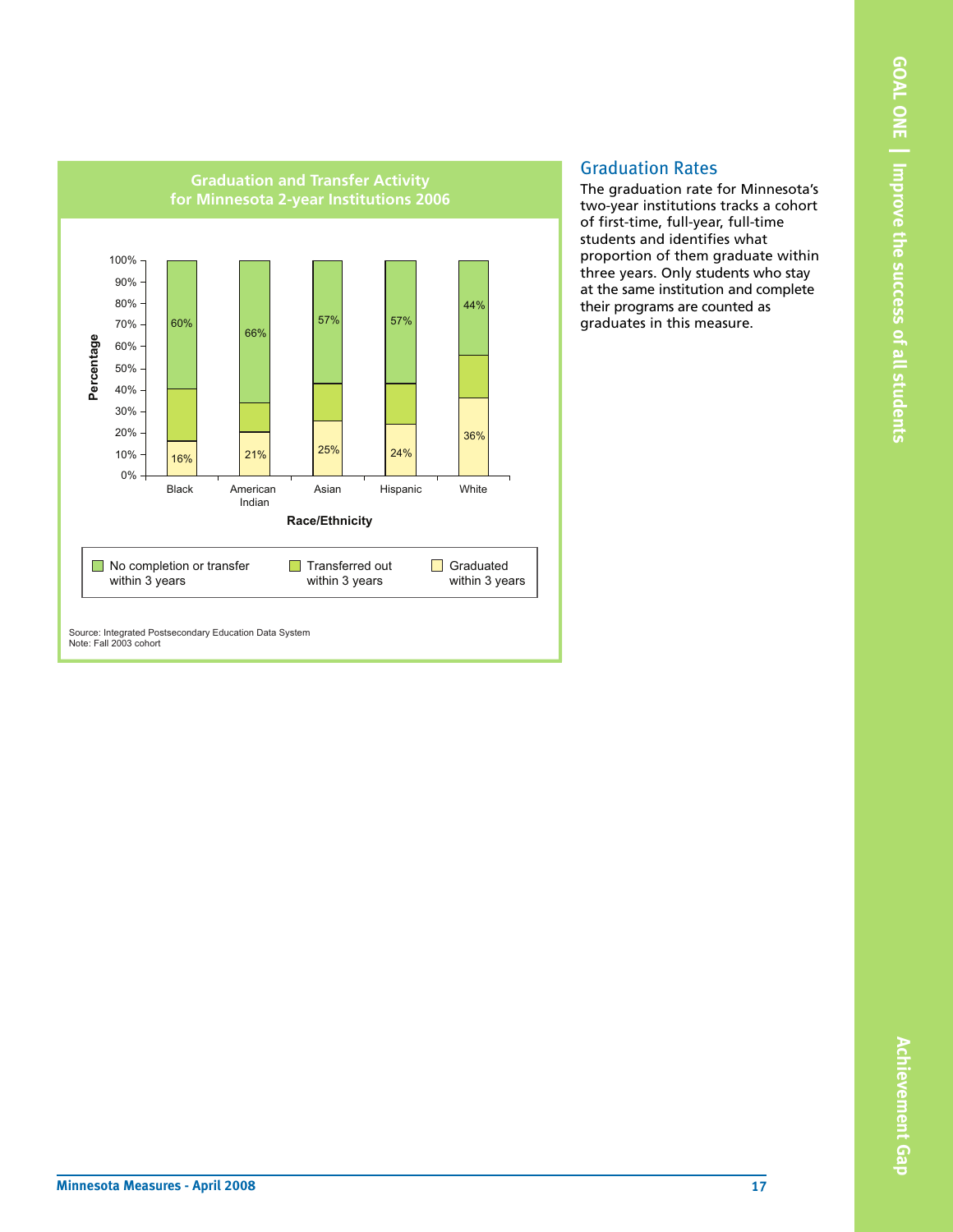#### **Achievement Gap**

Indicator 1F: Are students from all racial and ethnic groups choosing and completing comparable undergraduate programs?

In general, the more education students complete, the more employment flexibility and income they will enjoy. Analyzing students' program choices becomes important as the state of Minnesota considers the kinds of economic opportunities available and whether students from all racial and ethnic groups are preparing for the high-wage opportunities of the future.

Completion data by race and ethnicity for 2006 paralleled enrollment patterns. The majority of Black, American Indian and Hispanic students completed certificate and associate degree programs; the majority of Asian and white students completed bachelor's degree programs. Health-related programs were the most popular at the certificate level for all groups. For all but Black and Hispanic students, liberal arts (typically reflecting a plan to transfer) were most popular at the associate degree level. Business programs are the most popular for all groups at the bachelor's degree level.

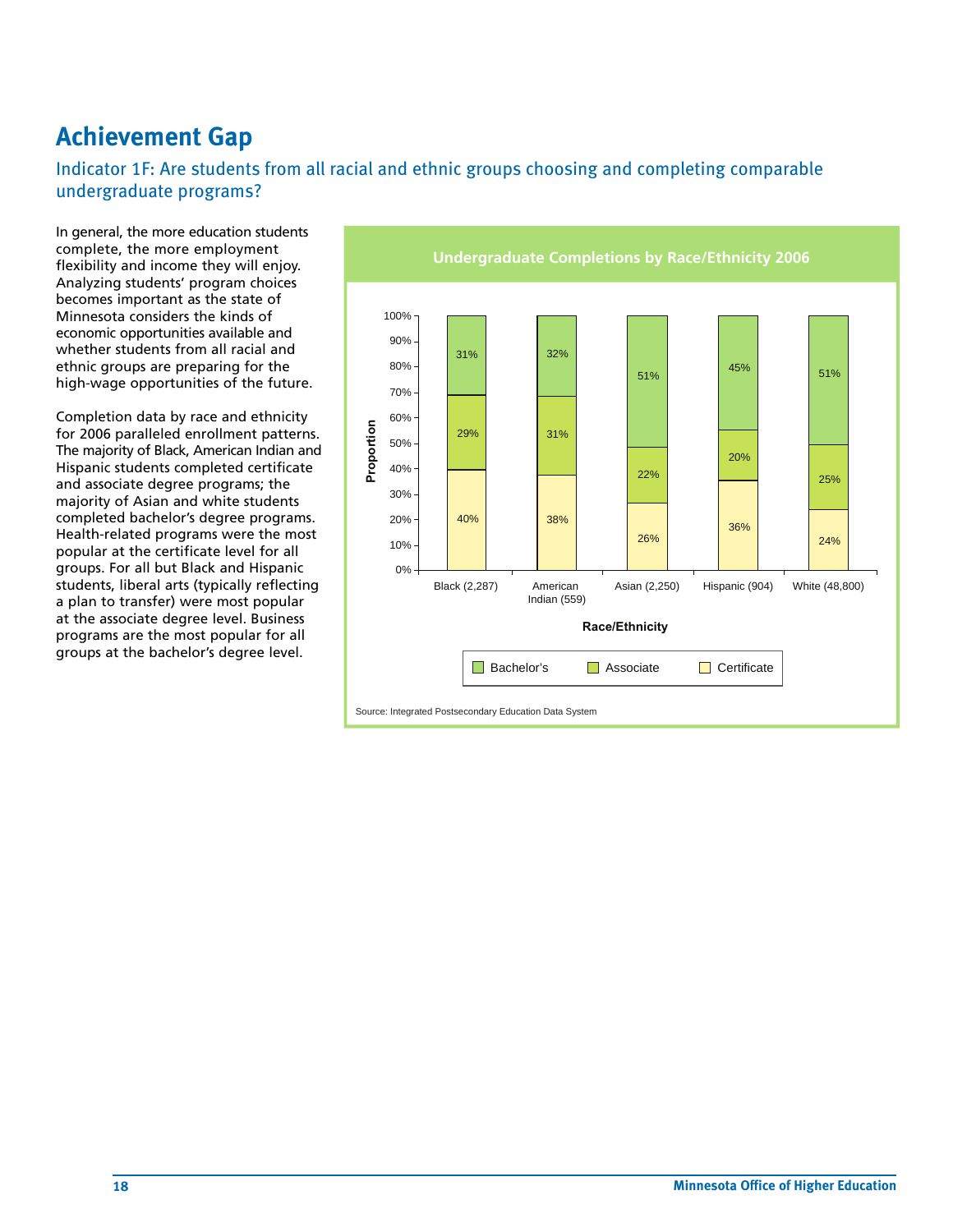



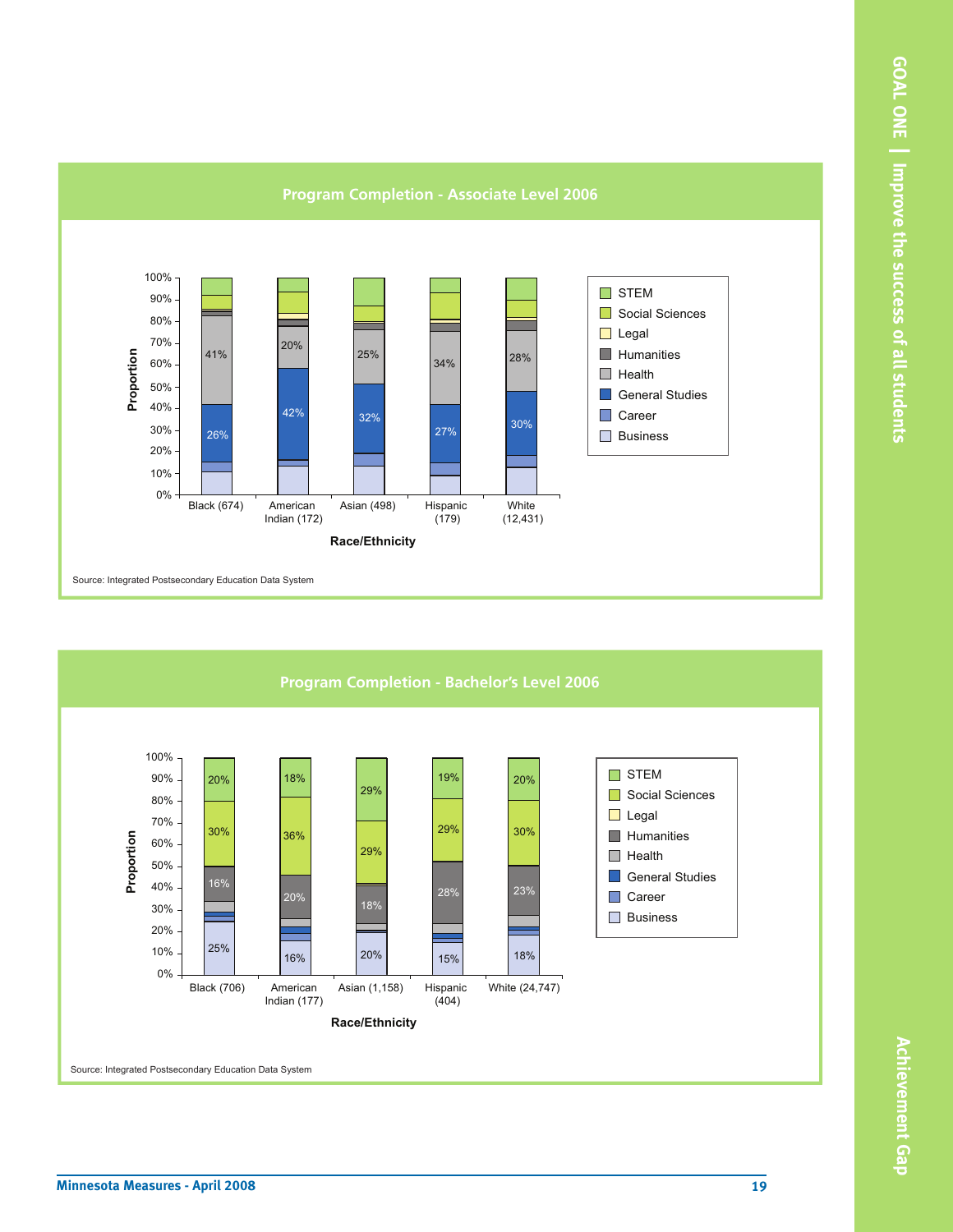## **2**<br>**2**<br>**2**<br>**2**<br>**2**<br>**2**<br>**2**<br>**2**<br>**2 Create a responsive system that produces graduates at all levels who meet the demands of the economy.**

This section examines how Minnesota's postsecondary institutions are responding to the needs of the state from an economic perspective. The state's higher education sector is a critical driver in building and maintaining a competitive workforce.

According to job growth projections compiled by the Minnesota Department of Employment and Economic Development:

- 16 of the 20 fastest growing occupations in the state require education beyond high school.
- Of the 780 occupations analyzed in the projections, 356 are in occupations that currently pay \$15 per hour or more and require some amount of postsecondary education.
- Approximately 21 percent of the jobs that will be available in 2014 are in occupations that currently pay \$24 per hour or more and require some amount of postsecondary education.

For individuals, this means that the path to a secure financial future includes higher education.

Minnesota continues to have a highly educated workforce, ranking sixth among all states in the total working population holding at least an associate degree. Still, there are employment gaps. Using employment projections from the Minnesota Department of Employment and Economic Development, degree production was aligned with projected need in certain fields. This new approach to measure responsiveness, while not precise, enables the state to more specifically project the highest-demand fields in the years ahead.

The production of qualified graduates in some of the highest demand fields, such as computer science, is not keeping pace with the state's projected need in those fields. Minnesota lags slightly behind both the nation and its peer states in the proportion of its graduate students pursuing degrees in science, technology, engineering, mathematics and health programs.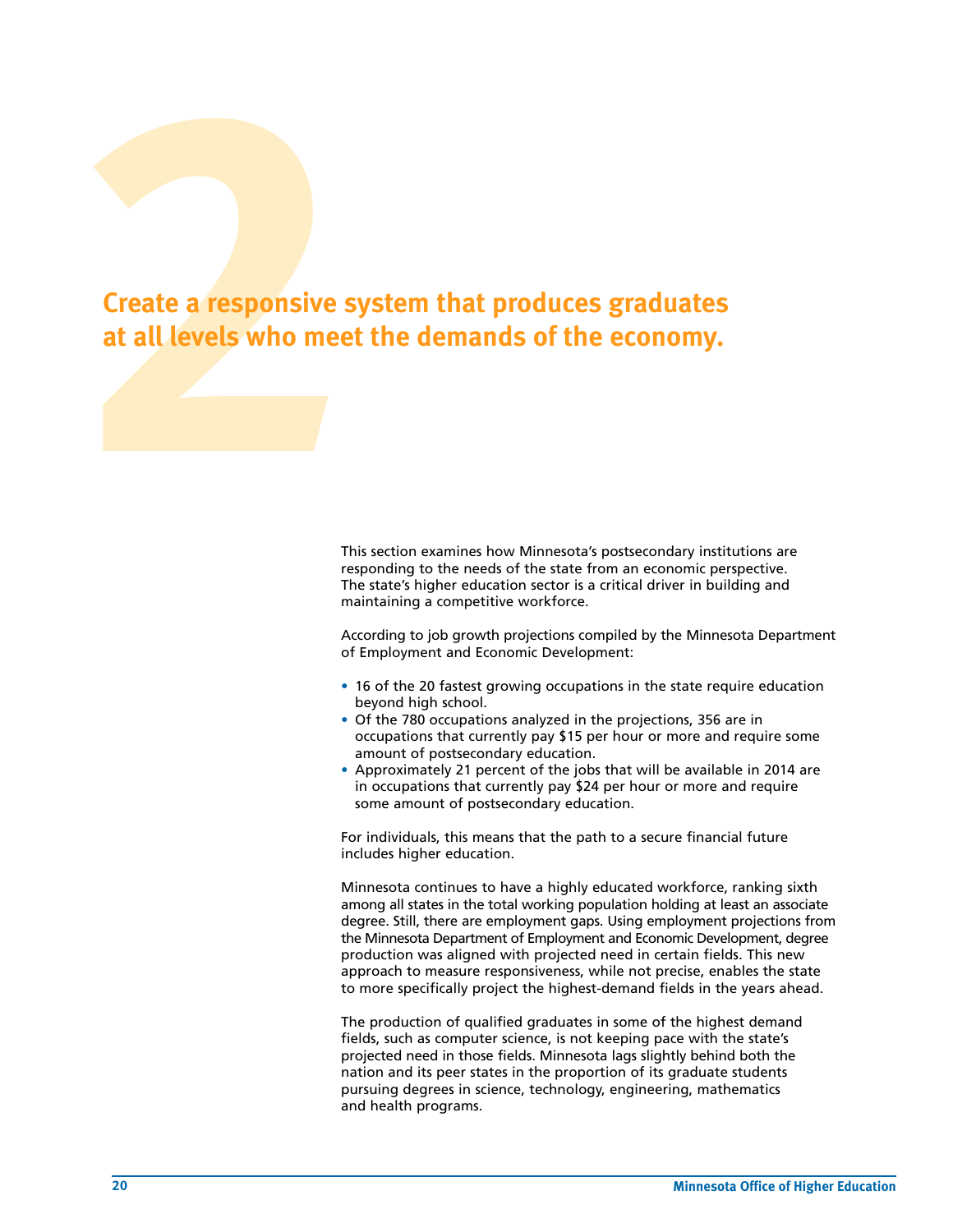#### **Degree Attainment**

#### Indicator 2A: What proportion of the state's working-age population possesses a postsecondary degree?

Degree attainment is not only a measure of institutional and individual success, but a measure of responsiveness by the higher education sector as a whole. Having an educated citizenry benefits the state in several areas, from overall quality of life to areas more directly related to the economy.

With 40 percent of its residents ages 18 to 64 years old holding at least an associate degree, Minnesota ranked sixth in the nation on this measure of degree attainment. The state ranked consistently high on all measures of degree attainment among working-age adults. The relatively high rankings for Minnesota may be based, in part, on steady in-migration<sup>15</sup> of collegeeducated people moving to Minnesota from other states. Minnesota's performance on these measures was substantially higher than that of the nation and peer states.

#### **Proportion of Population with at least an Associate Degree 2006**

| 18 – 64 Year Olds        |          |  |  |
|--------------------------|----------|--|--|
| <b>Top 3 States</b>      |          |  |  |
| <b>Massachusetts</b>     | 44.9%    |  |  |
| Connecticut              | 42.3%    |  |  |
| <b>New Jersey</b>        | 41.1%    |  |  |
| Minnesota (6th)          | $40.1\%$ |  |  |
| National                 | 33.9%    |  |  |
| Peer States <sup>5</sup> | 33.2%    |  |  |

Source: American Community Survey

#### **"Minnesota ranked consistently high on all measures of degree attainment among working-age adults."**

#### **Proportion of Population with at least an Associate Degree16 by Age Group 2006**

| $18 - 24$ Year Olds      |       | $25 - 34$ Year Olds  |       |  |
|--------------------------|-------|----------------------|-------|--|
| <b>Top 3 States</b>      |       | <b>Top 3 States</b>  |       |  |
| <b>New York</b>          | 19.1% | <b>Massachusetts</b> | 51.9% |  |
| <b>Massachusetts</b>     | 18.5% | Minnesota            | 48.0% |  |
| lowa                     | 17.8% | <b>New York</b>      | 47.1% |  |
| Minnesota (6th)          | 16.8% | Minnesota (2nd)      | 48.0% |  |
| <b>National</b>          | 13.4% | <b>National</b>      | 37.0% |  |
| Peer States <sup>5</sup> | 14.1% | <b>Peer States</b>   | 39.0% |  |

| $35 - 44$ Year Olds  |       | 45 - 64 Year Olds    |       |  |
|----------------------|-------|----------------------|-------|--|
| <b>Top 3 States</b>  |       | <b>Top 3 States</b>  |       |  |
| <b>Massachusetts</b> | 50.5% | <b>Massachusetts</b> | 47.1% |  |
| North Dakota         | 48.1% | Colorado             | 45.3% |  |
| Minnesota            | 46.6% | Vermont              | 45.3% |  |
| Minnesota (3rd)      | 46.6% | Minnesota (11th)     | 40.7% |  |
| <b>National</b>      | 38.4% | <b>National</b>      | 36.6% |  |
| <b>Peer States</b>   | 39.0% | <b>Peer States</b>   | 34.5% |  |

Source: American Community Survey

| 25 – 34 Year Olds   |       |  |  |  |  |
|---------------------|-------|--|--|--|--|
| <b>Top 3 States</b> |       |  |  |  |  |
| Massachusetts       | 51.9% |  |  |  |  |
| Minnesota           | 48.0% |  |  |  |  |
| New York            | 47.1% |  |  |  |  |
| Minnesota (2nd)     | 48.0% |  |  |  |  |
| <b>National</b>     | 37.0% |  |  |  |  |
| <b>Peer States</b>  | 39.0% |  |  |  |  |

| 35 – 44 Year Olds | 45 - 64 Year Olds    |       |
|-------------------|----------------------|-------|
|                   | <b>Top 3 States</b>  |       |
| 50.5%             | <b>Massachusetts</b> | 47.1% |
| 48.1%             | Colorado             | 45.3% |
| 46.6%             | Vermont              | 45.3% |
| 46.6%             | Minnesota (11th)     | 40.7% |
| 38.4%             | <b>National</b>      | 36.6% |
| 39.0%             | <b>Peer States</b>   | 34.5% |
|                   |                      |       |

**GOAL TWO**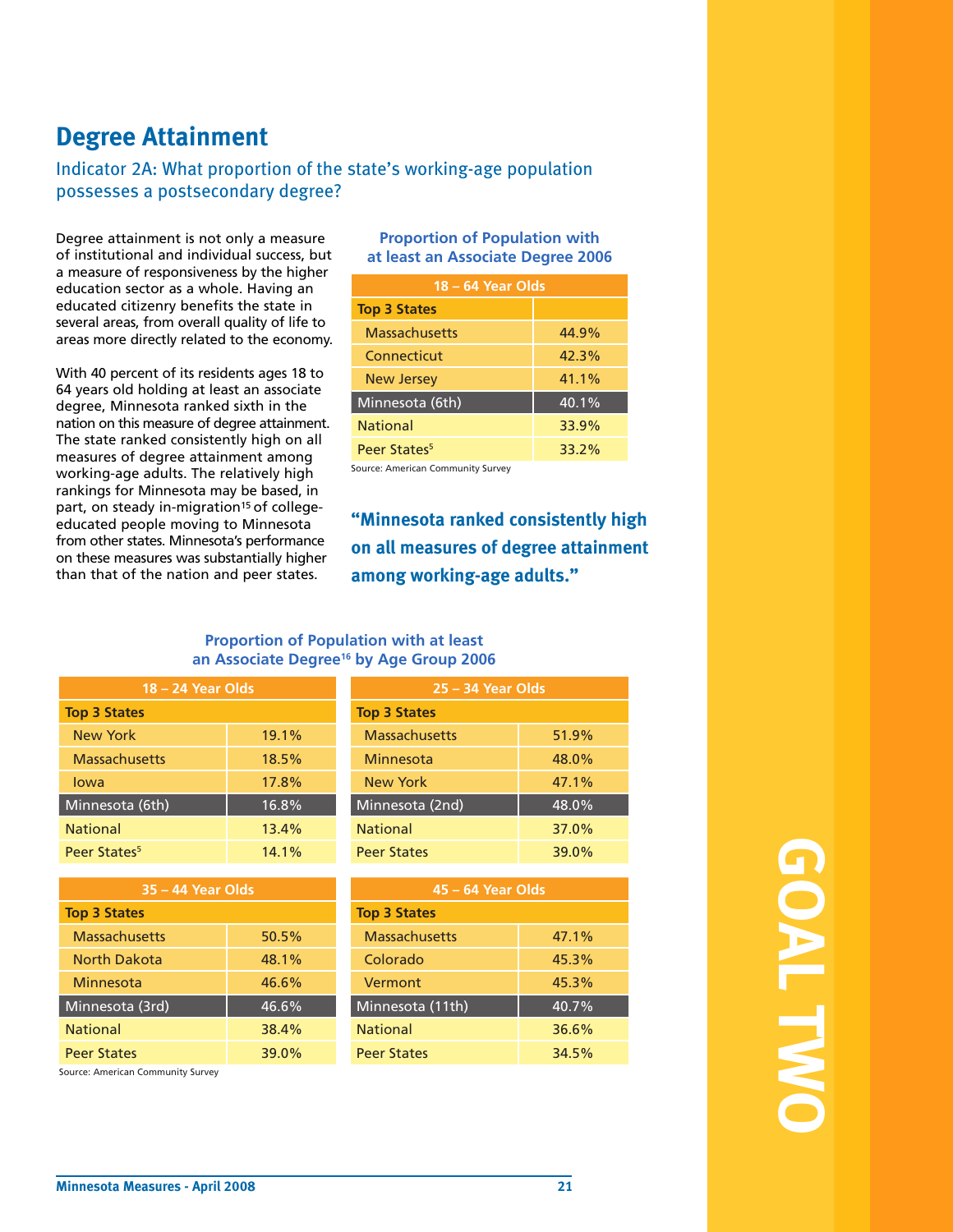#### Degree Attainment 2A continued

#### **Proportion of Population with a Bachelor's Degree or Higher**

|                                | $25 - 34$ Year Olds |           |            | $25 - 64$ Year Olds |
|--------------------------------|---------------------|-----------|------------|---------------------|
|                                | 2004                | 2005      | 2004       | 2005                |
| Top 3 States in 2005           |                     |           |            |                     |
| <b>Massachusetts</b>           |                     | 45%       |            | 40%                 |
| <b>New Jersey</b>              |                     | 40%       |            | 38%                 |
| Connecticut                    |                     | 39%       |            | 38%                 |
| Minnesota (national rank)      | 36% (8th)           | 36% (7th) | 33% (11th) | 33% (10th)          |
| Peer States <sup>5</sup>       |                     | 31%       |            | 28%                 |
| <b>Top 4 Countries in 2005</b> |                     |           |            |                     |
| Norway                         |                     | 39%       |            | 30%                 |
| <b>Netherlands</b>             |                     | 34%       |            | 28%                 |
| <b>Iceland</b>                 |                     | 33%       |            | 26%                 |
| <b>United States</b>           |                     | 30%       |            | 29%                 |

Minnesota ranked 10th in the nation on the proportion of working adults, aged 25 to 65, who hold a bachelor's degree. Minnesota's performance on this measure is influenced, in part, by a high-wage economy in which employers import talented and educated people from other states and countries.

Source: American Community Survey of the U.S. Census Bureau for state and national data; Organisation for Economic

Cooperation and Development for international data<br>Note: International comparison data on degree attainment for 2006 was not available. International data on this measure<br>could not be compared at the associate degree level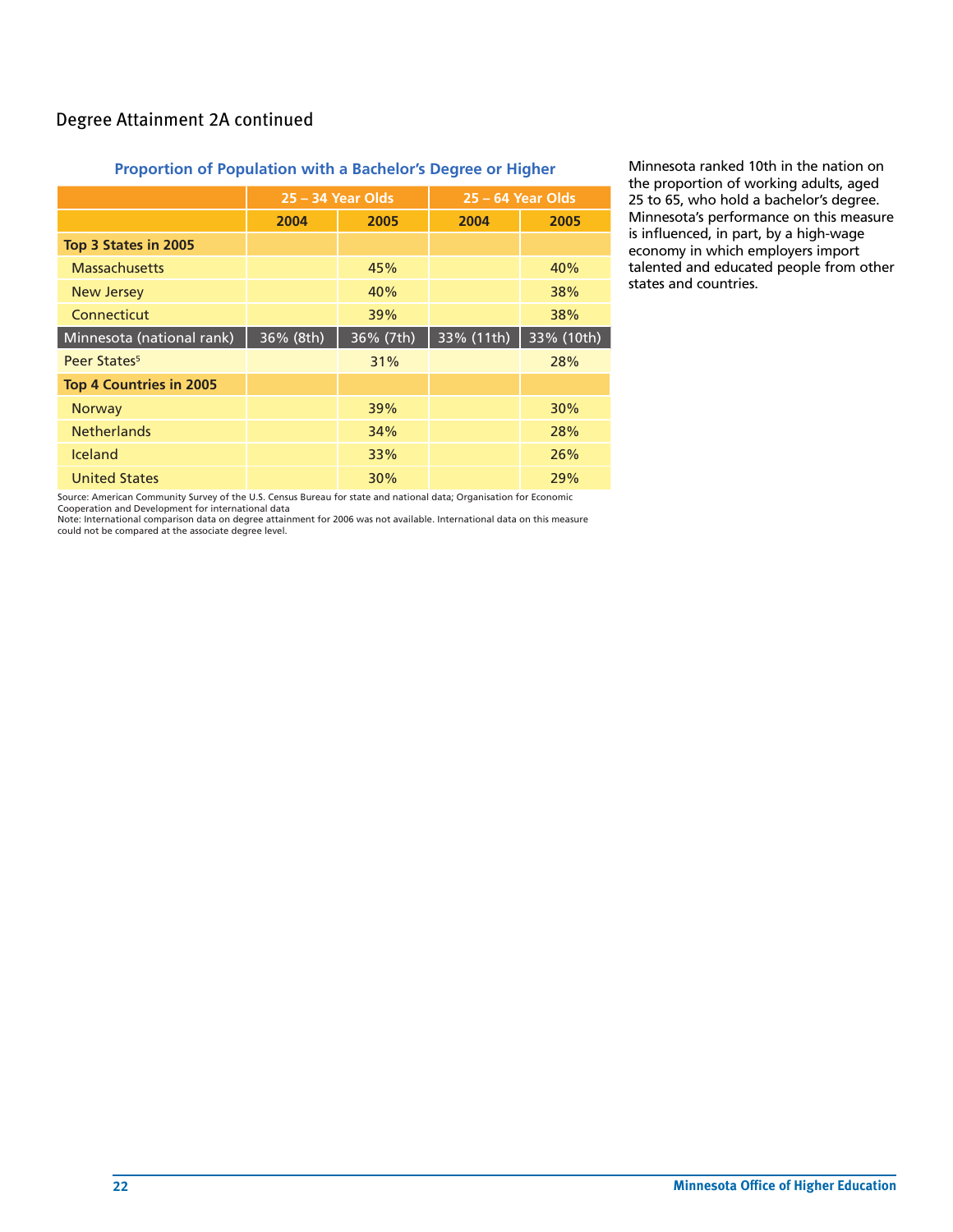#### **Degree Production**

#### Indicator 2B: How many degrees were awarded each year at all levels per 1,000 in the working-age population?

Adults with college degrees generally earn more money and make more significant contributions to the economy than those without.17 The fastest growing occupations in the current information-based economy will require postsecondary education. It is important for the postsecondary systems to continue to produce individuals who are prepared to meet the demand. Using 2006 data as a baseline, the Office of Higher Education will continue to track degrees awarded per 1,000 population in future reports.

Minnesota's relatively high performance on the degree attainment of its citizens illustrated in indicator 2A does not directly translate into top rankings on this measure. The state's showing on the previous indicator may be affected by the net in-migration of college-educated adults, whereas this indicator more directly evaluates graduates produced here. The indicator highlights room for improvement, particularly at the associate and bachelor's degree levels.

| <b>Certificates, Diplomas &amp;</b><br><b>Associate Degrees</b> |      | <b>Bachelor's Degrees</b> |      | <b>Master's Degrees</b> |               | <b>Doctoral Degrees</b> |     |
|-----------------------------------------------------------------|------|---------------------------|------|-------------------------|---------------|-------------------------|-----|
| <b>Top 3 States</b>                                             |      | <b>Top 3 States</b>       |      | <b>Top 3 States</b>     |               | <b>Top 3 States</b>     |     |
| Wyoming                                                         | 15.4 | Rhode Island              | 15.0 | <b>Massachusetts</b>    | 6.8           | <b>Massachusetts</b>    | 1.8 |
| Arizona                                                         | 12.3 | North Dakota              | 14.9 | Arizona                 | 6.6           | lowa                    | 1.4 |
| <b>Florida</b>                                                  | 11.3 | Utah                      | 13.6 | <b>New York</b>         | 5.2           | <b>Nebraska</b>         | 1.2 |
| Minnesota (13th)                                                | 8.9  | Minnesota (16th)          | 9.7  | Minnesota (6th)         | 4.6           | Minnesota (8th)         | 1.0 |
| <b>National</b>                                                 | 7.5  | <b>National</b>           | 8.3  | <b>National</b>         | 3.1           | <b>National</b>         | 0.8 |
| Peer States <sup>5</sup>                                        | 7.5  | <b>Peer States</b>        | 9.7  | <b>Peer States</b>      | $3.6^{\circ}$ | <b>Peer States</b>      | 0.9 |

#### **Degrees Awarded per 1,000 State Population Aged 18 – 64**<sup>18</sup>

Source: Integrated Postsecondary Education Data System (degree production) and the 2006 American Community Survey of the U.S. Census Bureau (population)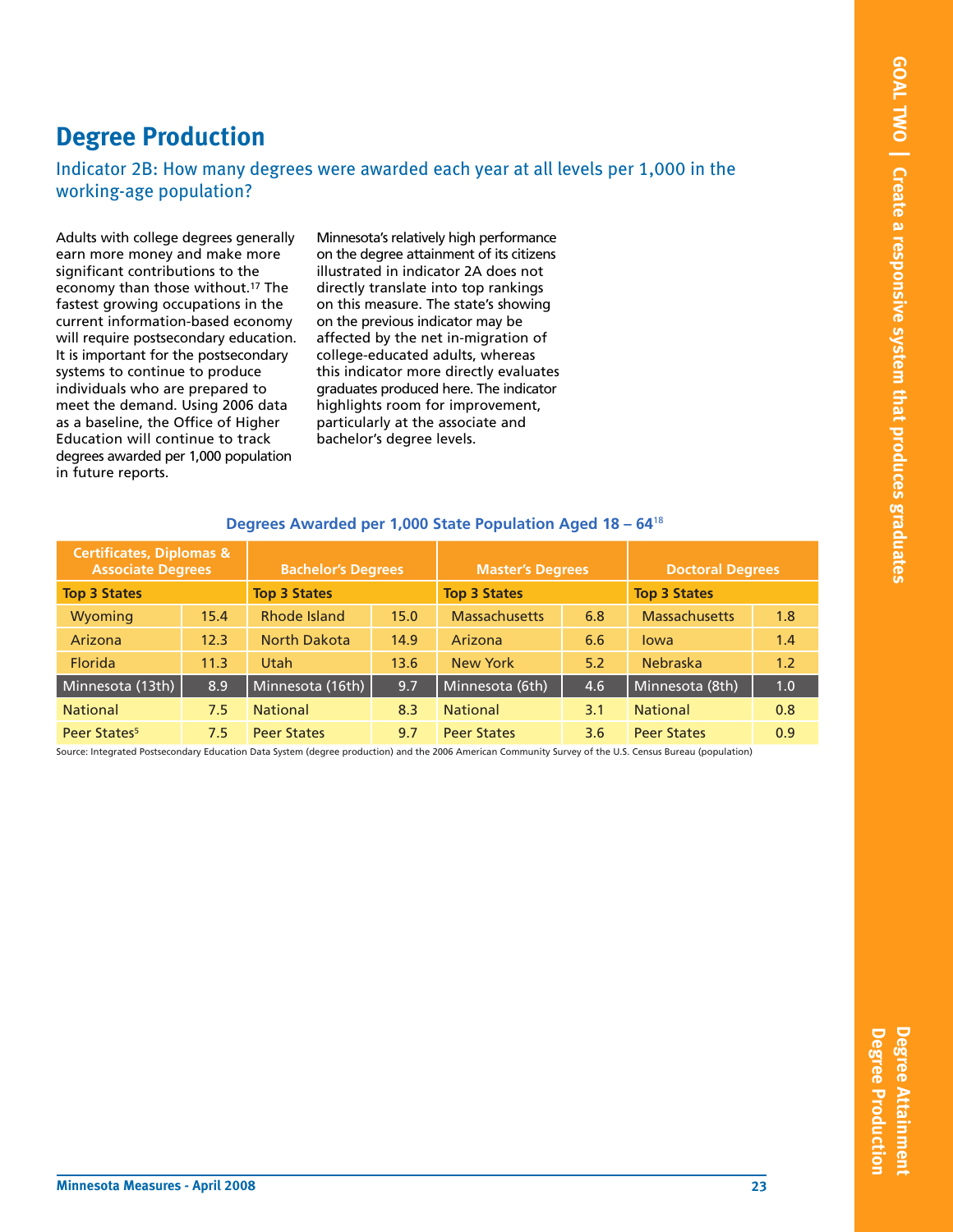#### **Program of Study**

#### Indicator 2C: Are Minnesota's learners choosing programs and majors that lead to rewarding high-demand careers?

The charts in this indicator compare the mix of academic degree choices of Minnesota students with the choices of students nationally and the average of the peer states.5 At the certificate level, Minnesota students earned certificates in fields that were proportionally comparable to students in peer states and nationally.

This information, when reviewed in conjunction with the overall degree production data on page 23, provides a picture of the composition of degrees earned by general field at each degree level. As Minnesota seeks to grow the number of K-12 students prepared to succeed in high demand STEM degree programs, policymakers and educators may utilize these data to learn how Minnesota's degree production changes over time and aligns with its peers nationally.

Areas of notable differences for Minnesota include:

- At the associate degree level, Minnesota graduates earned a smaller proportion of degrees in science, technology, engineering and mathematics fields. A larger proportion of students completed health-related degrees than graduates nationally and in peer states.
- At the bachelor's degree level, a slightly greater proportion of degrees are awarded in humanities and the social sciences than nationally and in peer states. (In Minnesota, 48 percent of all social science degrees are in elementary education.19)
- At the master's degree level, Minnesota graduates earned a smaller proportion of degrees in science, technology, engineering and mathematics fields (as identified by the federal government and defined as STEM fields), while a dramatically large share of students earned degrees in the social sciences compared with students nationally and in peer states.
- At the doctoral level, Minnesota graduates earned a smaller proportion of degrees in STEM fields than students nationally and in peer states, and produced a smaller proportion of doctorates in health care. At the same time, the proportion of Minnesota's doctoral graduates in the social sciences exceeded the national average and the average for the peer states.

Program categories identified in these charts include the following:

- Career Preparation: includes programs such as construction trades, maintenance programs and others. These are mostly offered at the certificate and diploma level.
- Social sciences: includes programs in education, work and family studies, family and consumer science, psychology, criminal justice, human services and economics.
- Legal studies: includes paralegal programs (at the certificate, associate and bachelor's levels) as well as law degrees (at the doctoral level).
- Health care: includes programs in nursing, medical technology, pharmacy, dentistry, medicine (both human and veterinary) and psychiatry.
- Business: includes programs in marketing, accounting and finance.
- Humanities: includes programs in ethnic group studies, communication studies, foreign languages, English language and literature, philosophy, Biblical studies, visual and performing arts and history.
- General studies: typically used at the associate level for transfer programs, also for customized degree programs at other levels.
- STEM: includes programs in agriculture, natural resources, architecture, computer science, engineering, biological sciences, mathematics and physical sciences (chemistry and physics). Interdisciplinary studies such as biophysics and bioinformatics are also classified as STEM where the distinction can be made.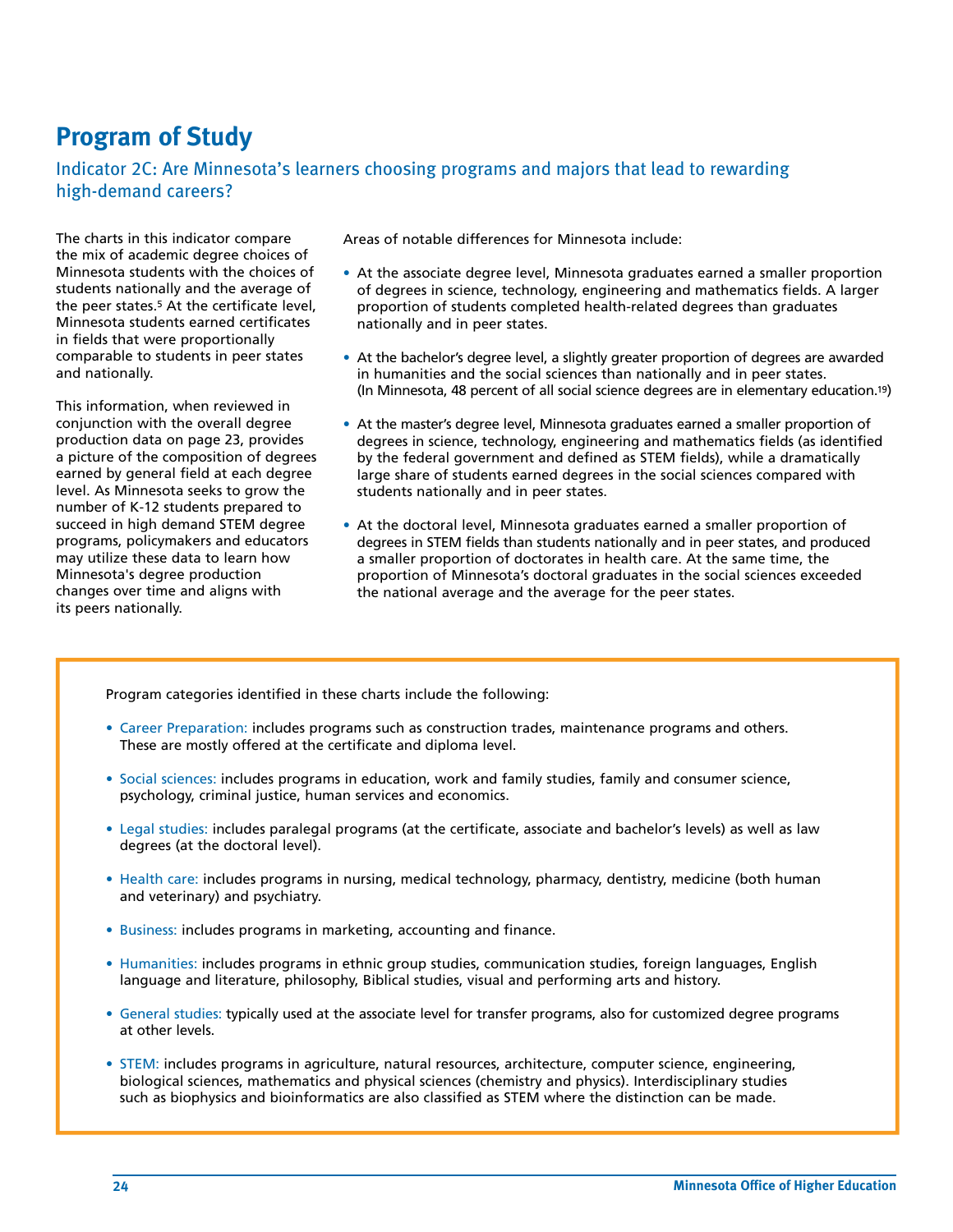

#### **Degrees Earned by Program Area 2006**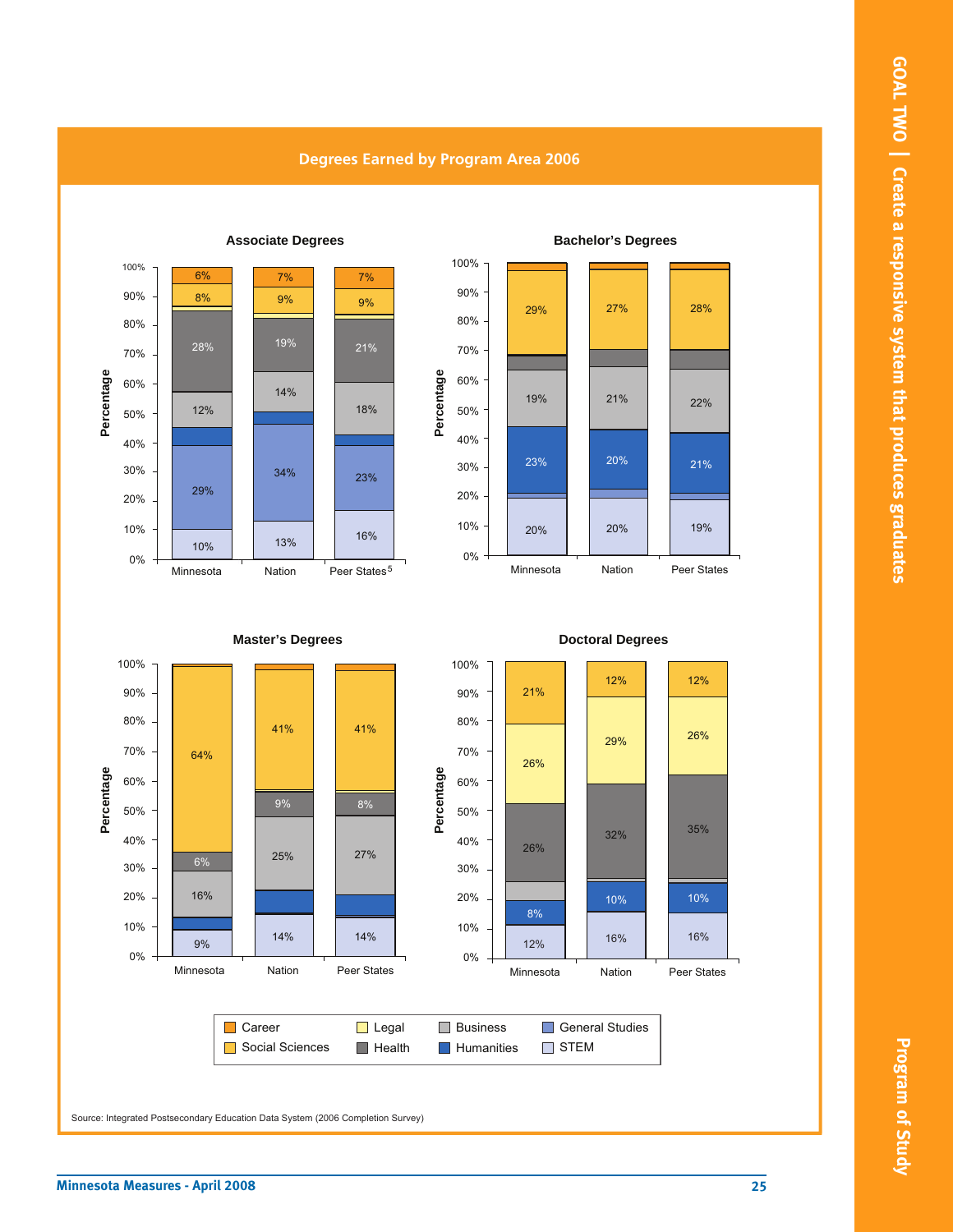#### Program of Study 2C continued



The most common field pursued by students at the certificate level is health care. Minnesota does not have a high proportion of its students pursuing degrees in STEM fields.

#### **Minnesota Rank: Degrees Earned per 1,000 People Aged 18 – 64**

|                      | <b>Award Type</b>                            | 2006<br><b>National</b><br><b>Rank</b> |
|----------------------|----------------------------------------------|----------------------------------------|
|                      | certificates, diplomas and associate degrees | 6th                                    |
| <b>Health Fields</b> | bachelor's degrees                           | 33rd                                   |
|                      | master's degrees                             | 15th                                   |
|                      | doctoral degrees                             | 11th                                   |
|                      | certificates, diplomas and associate degrees | 22nd                                   |
| <b>STEM</b>          | bachelor's degrees                           | 14 <sub>th</sub>                       |
|                      | master's degrees                             | 26th                                   |
|                      | doctoral degrees                             | 20th                                   |

Source: Integrated Postsecondary Education Data System (2006 Completion Survey)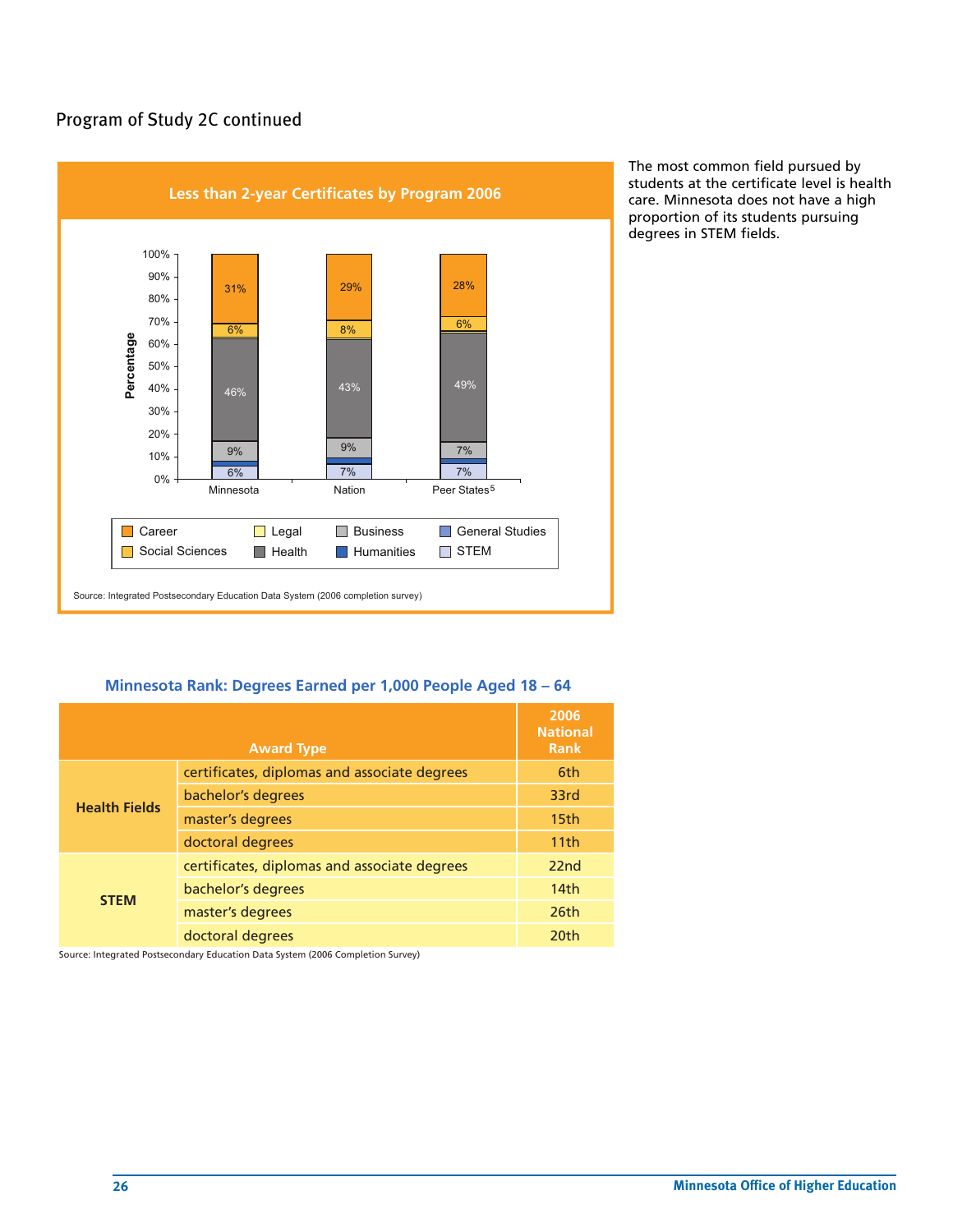#### **Degree Alignment**

Indicator 2D: Which fields are projected to be of highest demand in health care employment by the year 2014? Is current degree production enough to address these needs?

To assess higher education's responsiveness to the needs of Minnesota health care employers, degree production in health fields was compared to the demands of the state's economy.

This indicator applies the occupational projection data from the Minnesota Department of Employment and Economic Development and compares it with degree completion data from the Integrated Postsecondary Education Data System by occupation.20 The result is a comparison of the projected demand for certain occupations against the degree production by Minnesota's higher education sector. The following health care occupations are of the highest need for Minnesota according to the Minnesota Department of Employment and Economic Development. This indicator shows the degree production progress three years into the 10-year projections through 2014. Highdemand occupations in which the state has produced 30 percent or more of the anticipated need through 2006 indicate that the higher education sector has been sufficiently responsive to the state's needs.

| <b>Occupation Title</b>                             | <b>Number Needed</b><br>by 2014 | <b>Percentage Need</b><br>Met through 2006 | <b>Minimum Education</b><br><b>Requirement</b> |
|-----------------------------------------------------|---------------------------------|--------------------------------------------|------------------------------------------------|
| <b>Rehabilitation counselors</b>                    | 898                             | 2.9%                                       | <b>Master's degree</b>                         |
| Home health aides                                   | 14,478                          | 4.0%                                       | < 2-year certificate                           |
| Healthcare support workers, all other               | 1,954                           | 4.2%                                       | < 2-year certificate                           |
| <b>Pharmacy technicians</b>                         | 2,008                           | 7.1%                                       | Associate degree                               |
| Medical and clinical laboratory technicians         | 2,045                           | 10.0%                                      | Associate degree                               |
| <b>Health educators</b>                             | 438                             | 13.2%                                      | <b>Master's degree</b>                         |
| Physician assistants                                | 811                             | 13.7%                                      | <b>Master's degree</b>                         |
| <b>Occupational therapists</b>                      | 886                             | 16.0%                                      | <b>Master's degree</b>                         |
| Nursing instructors and teachers, postsecondary     | 298                             | 19.1%                                      | Doctoral degree                                |
| <b>Medical transcriptionists</b>                    | 1,561                           | 21.3%                                      | < 2-year certificate                           |
| <b>Medical secretaries</b>                          | 2,731                           | 21.3%                                      | Associate degree                               |
| <b>Emergency medical technicians and paramedics</b> | 1,575                           | 22.2%                                      | Associate degree                               |
| <b>Physical therapists</b>                          | 1,208                           | 22.5%                                      | Doctoral degree                                |
| <b>Pharmacists</b>                                  | 1,725                           | 22.6%                                      | Doctoral degree                                |
| <b>Respiratory therapists</b>                       | 703                             | 23.8%                                      | Associate degree                               |
| <b>Dental hygienists</b>                            | 1,618                           | 26.2%                                      | Associate degree                               |
| Cardiovascular technologists and technicians        | 337                             | 29.1%                                      | Associate degree                               |

#### **Health-related Fields in which Degree Production May Not Be Keeping Up with Market Demand**

Source: Minnesota Department of Employment and Economic Development (job data), Integrated Postsecondary Education Data System (degree completion data). Note: Number Needed by 2014 is the number of new and replacement workers estimated to be needed in each field. Percentage of Need Met is the number of degree completers who graduated with postsecondary credentials in each field through 2006.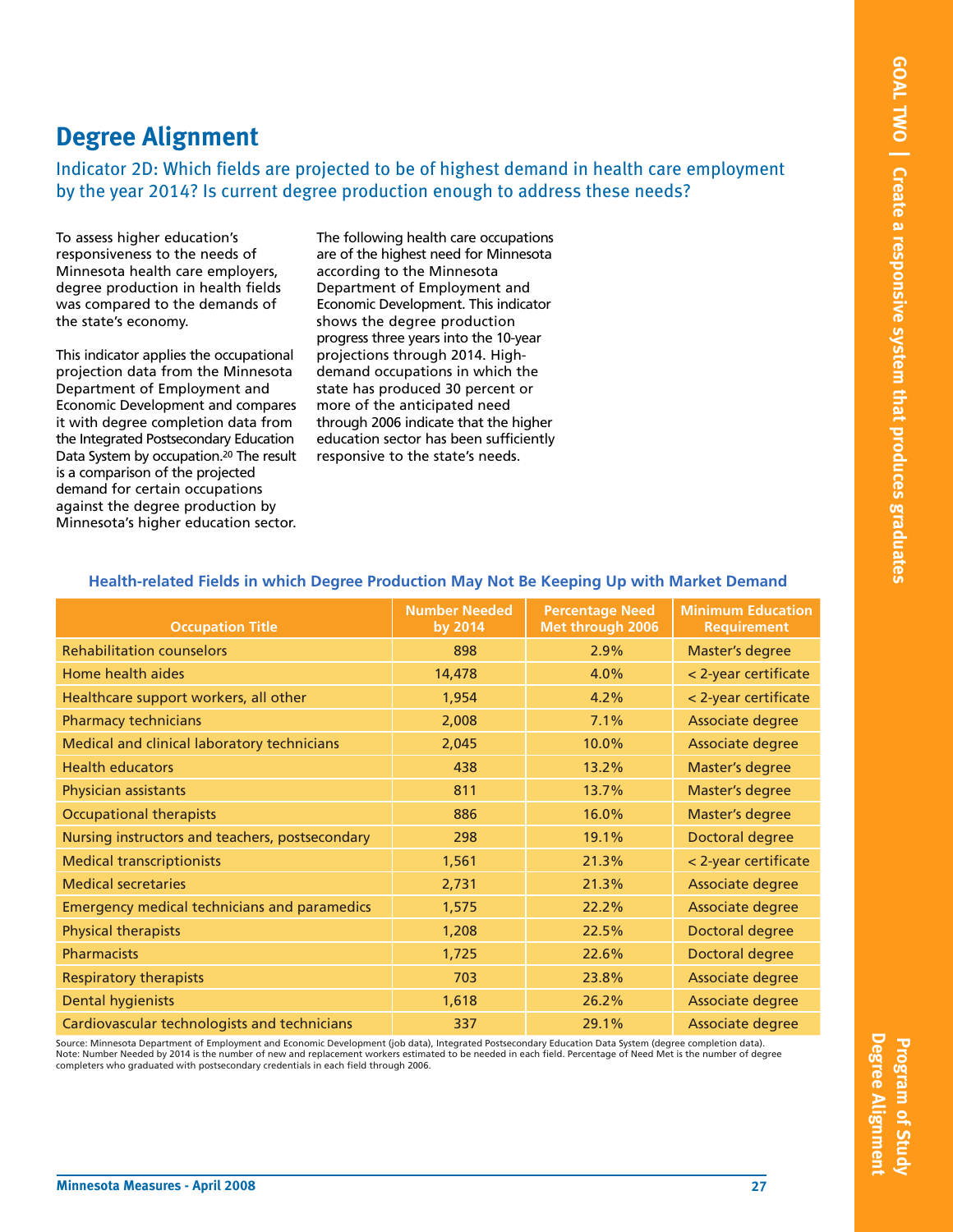#### Degree Alignment 2D continued

Several health-related fields have received policy attention in recent years. In 2006, degree production in these areas appeared to be on target or exceeding the employment demand as projected by the Department of Employment and Economic Development. Special efforts on the part of the state's colleges and universities to increase capacity in nursing programs may be having an important effect.

While some fields may continue to have workforce shortages, policymakers should consider all possible factors before advancing postsecondary policy solutions. The factors leading to such shortages may be outside the purview of higher education. For example, in some areas, state boards license programs as well as individuals and as such may have

an impact on the workforce through restrictions on program creation and enrollment; graduates may choose to leave the state or their chosen profession for a variety of reasons; and differences between public and private sector employment may cause a shortage in one sector and an overage in the other.

This approach to comparing degree production to workforce demand projections in Minnesota is useful, but imprecise. Indicators 2D and 2E present a perspective on responsiveness to workforce demand based on a premise that Minnesota jobs are filled exclusively with graduates from institutions within the state. In fact, labor is mobile and Minnesota employers draw educated employees from outside the state.

Colleges in neighboring states play an important role in educating Minnesota's past and future workforce. Conversely, graduates of Minnesota's postsecondary institutions may leave the state to pursue employment opportunities in different markets.

Comparing workforce projections to degree production here is an effort to simplify and analyze a complex and highly nuanced dynamic. Workforce needs do not grow in equal increments each year, and higher education institutions need time to develop programs and move students through them to respond to anticipated demand. The workforce need projections for the 10-year period from 2004 to 2014 were published in 2006.

| <b>Occupation Title</b>                            | <b>Number Needed</b><br>by 2014 | <b>Percentage of Need</b><br>Met through 2006 | <b>Minimum Education</b><br>Requirement |
|----------------------------------------------------|---------------------------------|-----------------------------------------------|-----------------------------------------|
| Medical records and health information technicians | 1,700                           | 71.1%                                         | Associate degree                        |
| <b>Registered nurses</b>                           | 24,042                          | 35.5%                                         | Associate degree                        |
| Licensed practical and licensed vocational nurses  | 6.387                           | 51.8%                                         | < 2-year certificate                    |
| Speech-language pathologists                       | 764                             | 35.7%                                         | Master's degree                         |

#### **Health-related Fields for which Degree Production May Be Keeping Up with Market Demand**

Source: Minnesota Department of Employment and Economic Development (job data), Integrated Postsecondary Education Data System (degree completion data). Note: Number Needed by 2014 is the number of new and replacement workers estimated to be needed in each field. Percentage of Need Met is the number of degree completers who graduated with postsecondary credentials in each field through 2006.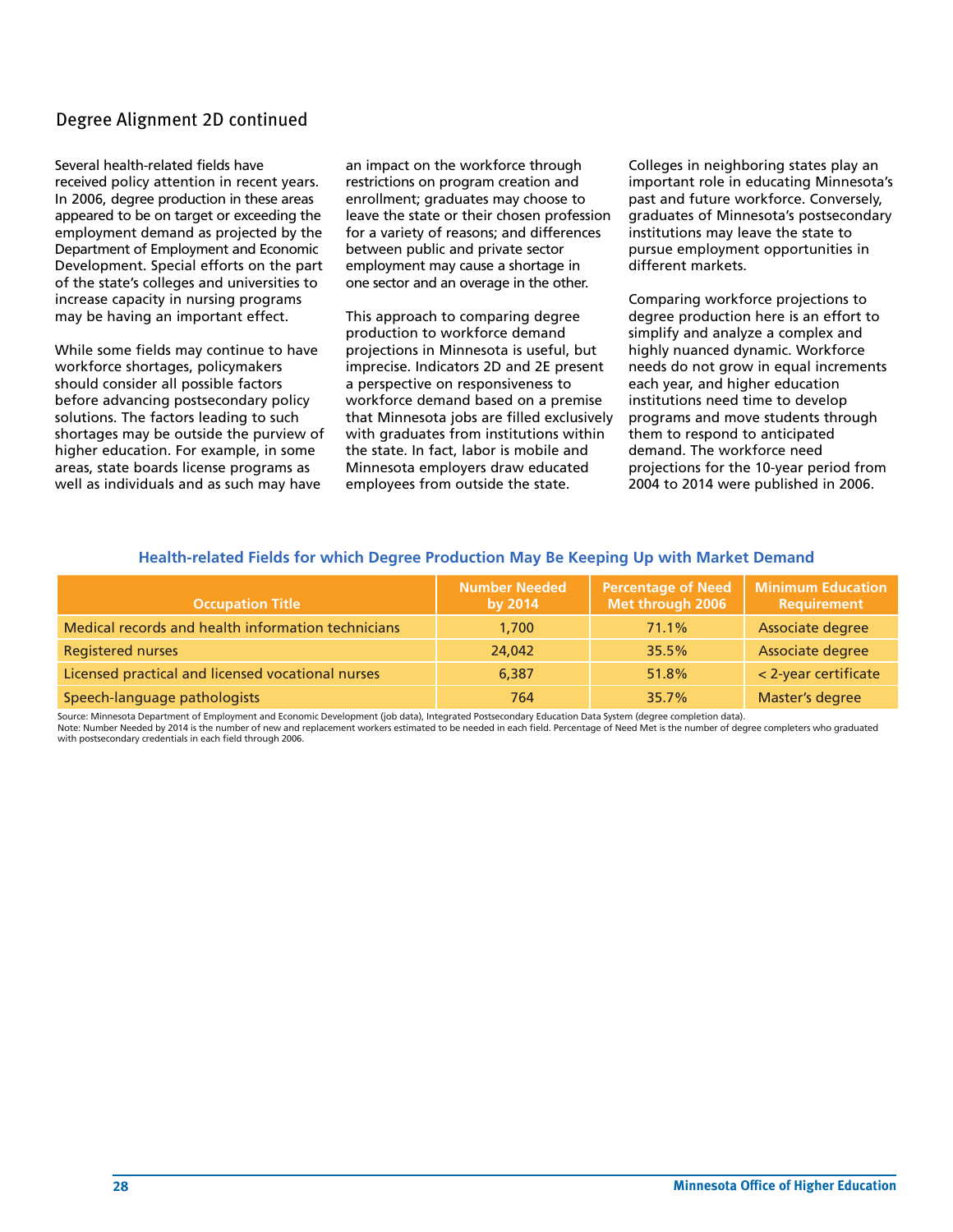#### **Degree Alignment**

Indicator 2E: What fields are projected to be of highest demand in science, technology, engineering and mathematics by the year 2014? Is current degree production enough to address these needs?

While degrees in science, technology, engineering and mathematics are widely accepted as the most highdemand and desirable degrees to build competitiveness in a world economy, a closer look at these categories reveals that some degree areas are in much higher demand than others.

Based on projections from the Department of Employment and Economic Development, it is clear that by 2014, the highest demand for STEM degrees in the state will be in computer and information science fields. Unlike the health areas, in which there is significant specialization

(especially at the certificate level), a credential in computer and information sciences may qualify an individual for several occupations. The following are high-demand occupations requiring a minimum of a bachelor's degree in some area of computer and information science.

From 2004 through 2006, approximately 4,000 individuals completed credentials in computer and information sciences at the bachelor's degree level or above in Minnesota. Nearly 29,000 computing professionals with a bachelor's degree or above will be needed by 2014,

meaning that less than 14 percent of the projected need has been met after three years by Minnesota colleges and universities.

Over the last 30 years, enrollments in computer and information science programs have had regular peaks and valleys. Enrollments in these programs bottomed out in the early 21st century, in conjunction with the so-called "dot-com bust" and the outsourcing of jobs in high-tech industries. Recruitment and retention are also significant issues in collegelevel computer science programs, for both students and faculty.

| <b>Occupation Title</b>                          | <b>Number Needed</b><br>by 2014 | <b>Minimum Education</b><br><b>Requirement</b> |
|--------------------------------------------------|---------------------------------|------------------------------------------------|
| <b>Computer systems analysts</b>                 | 3,814                           | <b>Bachelor's degree</b>                       |
| Computer software engineers, applications        | 9,173                           | <b>Bachelor's degree</b>                       |
| Network and computer systems administrators      | 2,813                           | <b>Bachelor's degree</b>                       |
| Computer and information systems managers        | 3,563                           | <b>Bachelor's degree</b>                       |
| Network systems and data communications analysts | 3,116                           | <b>Bachelor's degree</b>                       |
| Database administrators                          | 1,382                           | <b>Bachelor's degree</b>                       |
| Computer software engineers, systems software    | 2,822                           | <b>Bachelor's degree</b>                       |
| Computer specialists, all other                  | 2.182                           | <b>Bachelor's degree</b>                       |

#### **Information Technology Fields for which Degree Production May Not Be Keeping Up with Market Demand**

Source: Minnesota Department of Employment and Economic Development

#### **Mathematics- and Science-related Fields for which Degree Production May Not Be Keeping Up with Market Demand**

| <b>Occupation Title</b>     | <b>Number Needed</b><br>by 2014 | <b>Percentage of Need</b><br>Met through 2006 | <b>Minimum Education</b><br>Requirement |
|-----------------------------|---------------------------------|-----------------------------------------------|-----------------------------------------|
| <b>Actuaries</b>            | 287                             | 11.5%                                         | <b>Bachelor's degree</b>                |
| <b>Mechanical engineers</b> | 2.532                           | 26.1%                                         | <b>Bachelor's degree</b>                |
| Engineers, all other        | 1,213                           | 26.2%                                         | Master's degree                         |

Source: Minnesota Department of Employment and Economic Development (job data), Integrated Postsecondary Education Data System (degree completion data). Note: Number Needed by 2014 is the number of new and replacement workers estimated to be needed in each field. Percentage of Need Met is the number of degree completers who graduated with postsecondary credentials in each field through 2006.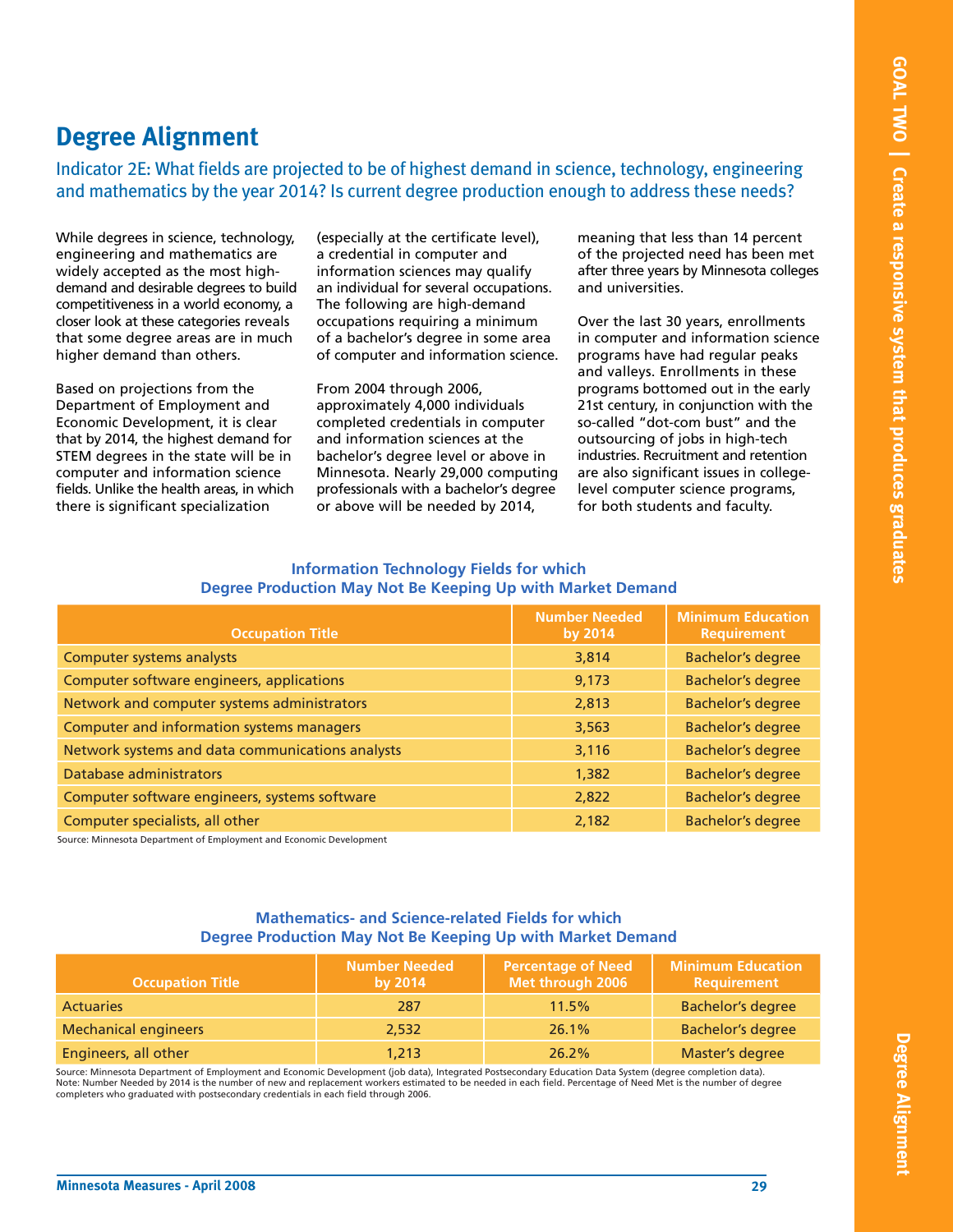# **3131 Increase student learning and improve skill levels of students**<br>50 they can compete effectively in the global marketplace.<br><sup>10</sup> <sup>Minnesota Measures 2007, there were no indicators for this goal.</sup> **so they can compete effectively in the global marketplace.**

In *Minnesota Measures 2007*, there were no indicators for this goal. While student learning outcomes were identified by educators and policymakers as an essential component of a state system of higher education accountability, the best approaches were not evident since the tools for such measures are evolving. This section offers an abbreviated inventory of activities in this area. Discussions about best practices for student learning assessment are in progress at the national, state and institutional levels. Future reports will build from those discussions and include models that better reflect the totality of students' postsecondary experiences.

Currently, several tools are available for institutions to assess student learning. However, the use of such data at the state level creates a fragmented picture, in part because no single tool has broad institutional participation and no one test can capture the breadth and depth of a postsecondary student's learning. The diversity of institutional missions and academic programs further complicates the task.

In response to national dialogue about the need for clear and transparent information about student learning, public and private colleges and universities across the country are collaborating in unprecedented ways to explore methods for capturing meaningful data about the student experience. One such collaboration is the Voluntary System of Accountability, which is a joint product of the American Association of State Colleges and Universities and the National Association of State Universities and Land-Grant Colleges. Under this voluntary system, participating public colleges and universities are utilizing a web-based common college profile that includes descriptive information for each school. Student survey data is used to illustrate levels of student engagement. A pilot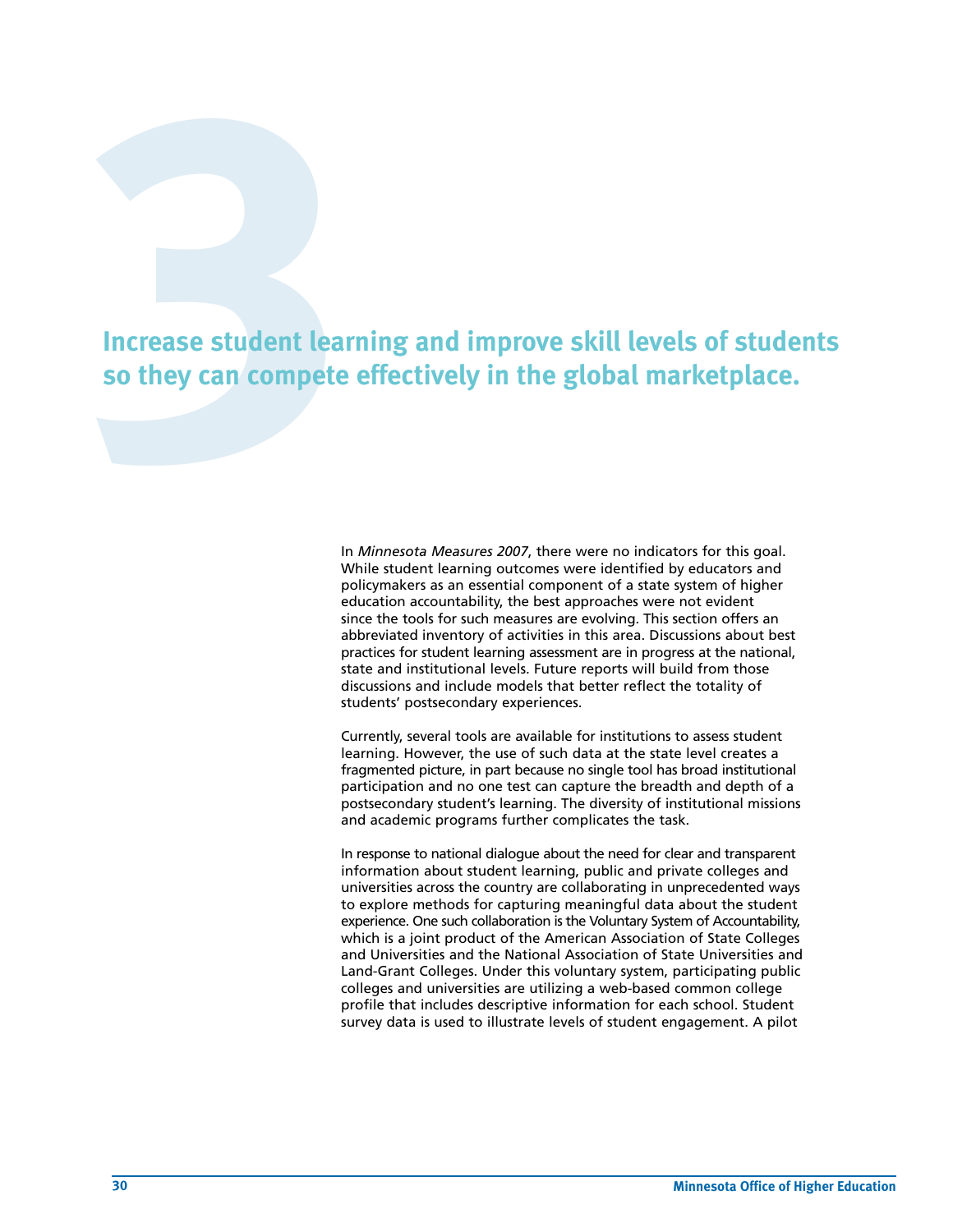study to evaluate various student learning assessments, including several tools described in this section, is also underway. The National Association of Independent Colleges and Universities has also launched the University and College Accountability Network. U-CAN is a web-based common college portrait designed for consumers with descriptive information on participating private institutions' students and graduates with the option for institutions to include information on their students' learning outcomes, including data from engagement surveys, standardized tests and alumni satisfaction surveys.

The Office of Higher Education will continue to explore the use of current assessment instruments for future reports as well as how best to capture the value of students' experiences at two- and four-year institutions across the state.

| <b>Assessment Tool</b>                                                        | <b>Purpose</b>                                                                          | <b>Minnesota</b><br><b>Participation</b><br>(Most Recent<br>Year) | <b>National</b><br><b>Participation</b><br>(Most Recent<br>Year) | <b>Report</b><br><b>Indicator</b><br><b>Number</b> |
|-------------------------------------------------------------------------------|-----------------------------------------------------------------------------------------|-------------------------------------------------------------------|------------------------------------------------------------------|----------------------------------------------------|
| <b>Collegiate Assessment</b><br>of Academic Proficiency                       | <b>General education</b><br>test for students<br>at two- and four-<br>year institutions | 11 four-year<br>institutions;<br>1 two-year<br>institution        | 415<br>institutions                                              | 3A                                                 |
| <b>Measure of Academic</b><br><b>Proficiency and Progress</b>                 | <b>General education</b><br>test for students<br>at two- and four-<br>year institutions | 5 four-year<br>institutions;<br>1 two-year<br>institution         | 250<br>institutions                                              | 3A                                                 |
| National Survey of<br><b>Student Engagement</b>                               | Annual survey of<br>student engagement<br>at four-year colleges<br>and universities     | 15<br>institutions                                                | 610<br>institutions                                              | 3B                                                 |
| <b>Community College</b><br>Survey of Student<br>Engagement                   | Annual survey of<br>student engagement<br>at two-year colleges                          | 14<br>institutions                                                | 279<br>institutions                                              | 3B                                                 |
| <b>Graduate Record Exam</b>                                                   | General graduate<br>school admissions<br>test                                           | 5,300<br>students                                                 | 344,251<br>students                                              | 3C                                                 |
| <b>Law School Admissions</b><br><b>Test</b>                                   | Law school entrance<br>exam                                                             | 1,190<br>students                                                 | 119,206<br>students                                              | 3C                                                 |
| <b>Medical College</b><br><b>Admissions Test</b>                              | <b>Medical school</b><br>entrance exam                                                  | 1,331<br>students                                                 | 258,062<br>students                                              | 3C                                                 |
| <b>Teacher Licensure:</b><br><b>PRAXIS</b>                                    | Set of exams used<br>for teacher licensure                                              | 3,714<br>candidates                                               | 39 states                                                        | 3D                                                 |
| <b>Nursing Licensure:</b><br><b>National Council</b><br>Licensure Examination | Exam for licensing<br>of registered<br>and practical nurses                             | 4.069<br>candidates                                               | 167,686<br>candidates                                            | 3D                                                 |
| <b>Certified Public</b><br><b>Accountant Licensure</b>                        | Exam required to<br>practice as a certified<br>public accountant                        | <b>NA</b>                                                         | <b>NA</b>                                                        | 3D                                                 |
|                                                                               |                                                                                         | Source: Minnesota Office of Higher Education                      |                                                                  |                                                    |

#### **Abbreviated Inventory of Assessment Tools Currently in Use in Minnesota**

## **GOALFHREE**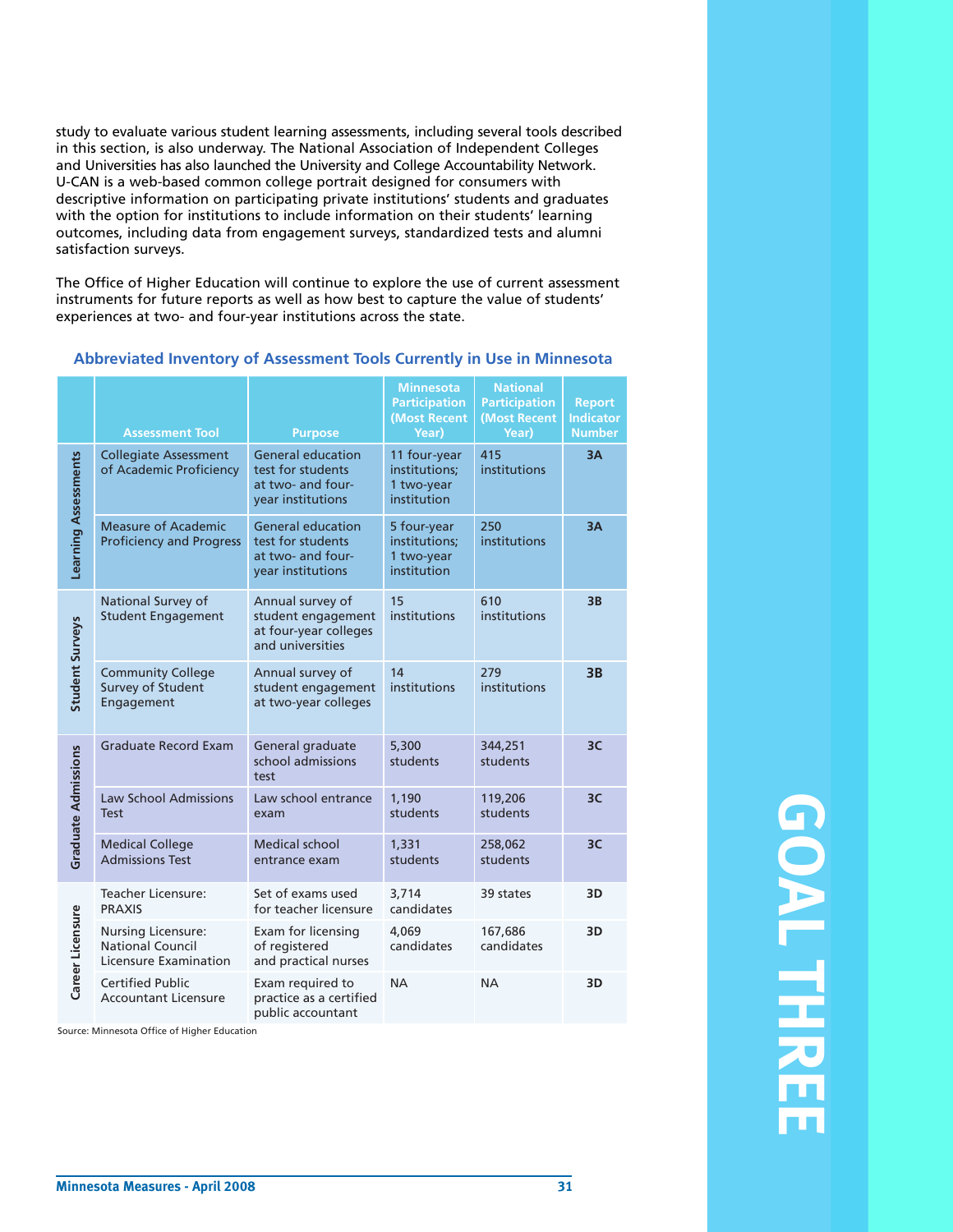#### **Learning Outcomes Assessment**

Indicator 3A: What is the level of student learning at Minnesota postsecondary institutions? How do learning outcomes in Minnesota compare with other states?

Two assessment tools that measure general education have been in limited use for several years. The Collegiate Assessment of Academic Proficiency and the Measure of Academic Proficiency and Progress both offer institutions a means to assess general learning in ways that are flexible and can be customized to yield information needed for academic improvement.

The CAAP and the MAPP are designed to measure student learning and facilitate transparency and comparability of studentcentered information at the institutional level.21 Although these assessments provide a picture of current practices in learning outcomes, the data are incomplete. Institutions choose which modules of the assessment they will use and there is limited participation in these national assessments by Minnesota institutions.

#### Collegiate Assessment of Academic Progress

The CAAP is a general education test available to two- and four-year institutions that is designed to assess general learning. The test has multiple choice and essay questions and offers six modules, including critical thinking, writing skills, reading skills, science, essay writing and mathematics. The test is completed by students in class.

The CAAP is not widely used in Minnesota. In 2007, 1,591 students attending 4 four-year institutions and 369 students attending 1 two-year institution took the test. Over the past three years of testing at four-year institutions, Minnesota students performed slightly better on the CAAP math and critical thinking modules than did participants nationally. Two-year college data is not shown here due to the small sample size.



#### The Measure of Academic Proficiency and Progress

The Measure of Academic Proficiency and Progress is another general education test for students at two- and four-year institutions that combines four general education skill areas (critical thinking, reading, writing and mathematics) into one integrated test, available in 40-minute or two-hour versions. Scores from both test formats are included in the scores reported by MAPP.

In 2007, 3,012 Minnesota students attending 5 four-year institutions and 1 two-year institution took a portion or all of the MAPP assessment. Due to the small sample size at the two-year college level and the condensed format of some of the tests, data from the MAPP are not included here.

#### Collegiate Learning Assessment

A third example is the Collegiate Learning Assessment, a comprehensive instrument used to ascertain broad student abilities. Its purpose is to measure learning gains over time. It focuses on the institution as the unit of measurement, rather than on the student. The CLA is used by a limited number of four-year public and private institutions in the state, but data was not publicly available.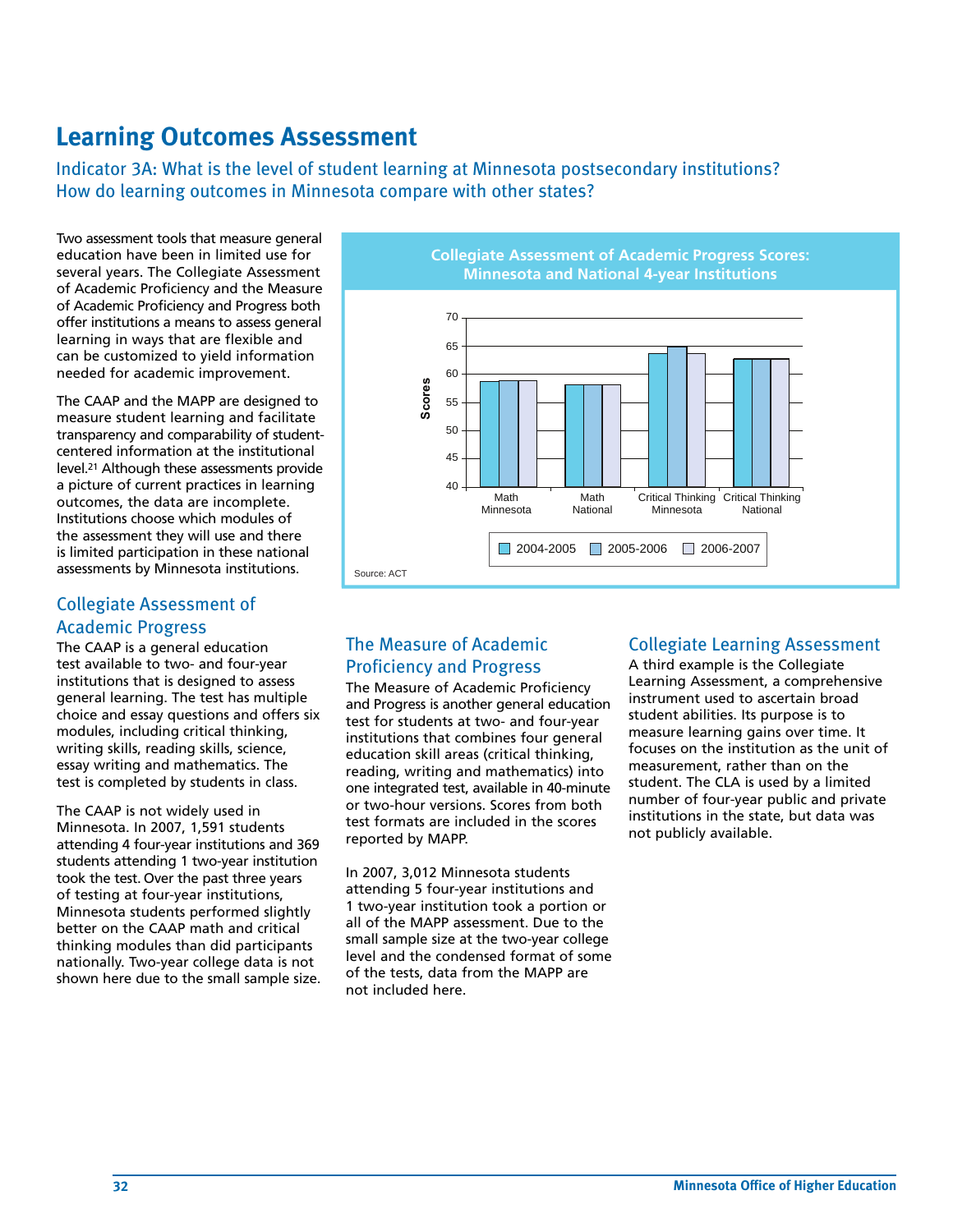#### **Student Engagement**

#### Indicator 3B: Are Minnesota students fully engaged in the educational process?

Another current tool used to assess the undergraduate experience is a student survey designed to gather feedback about students' levels of engagement, both academic and non-academic, at their institutions. This indicator presents data gathered through two surveys of student engagement: the National Survey of Student Engagement and the Community College Survey of Student Engagement. The NSSE is a survey of students at four-year public and private institutions. The CCSSE surveys students at community and technical colleges. While not identical, both surveys cover general topics relating to student engagement such as academic rigor, collaborative learning, studentfaculty interaction and student support.

The surveys are based on selfreporting by students. Research indicates that self-reported responses are reliable in large volume as is the case with both the NSSE and CCSSE.22 Both surveys contribute to an overall picture of how well institutions served the needs and maximized the abilities of their students. A benchmark score of 50 on the CCSSE is equivalent to an average score.

#### The National Survey of Student Engagement<sup>23</sup>

The National Survey of Student Engagement is an annual survey distributed to students at participating four-year public and private institutions nationwide. The survey, which is conducted online and through direct mail, allows for comparisons of responses from first-year students and seniors to measure changes in student engagement levels. In 2007, 610 institutions participated in the survey nationally, including 15 from Minnesota.



The Minnesota State Colleges and Universities system, which enrolls more than half the undergraduates in Minnesota, will require their institutions to conduct either NSSE or CCSSE at least biennially beginning in 2008.

Students attending Minnesota fouryear institutions indicated comparable levels of engagement across all categories as students in peer states in 2007. The average ratings for both

first-year and senior students were lower across all categories than the average for students at the top-scoring 50 percent of institutions participating in NSSE nationally. Minnesota college seniors had higher ratings of engagement than Minnesota firstyear students across all categories except for supportive campus environment, which was rated lower by the seniors than by the first-year students.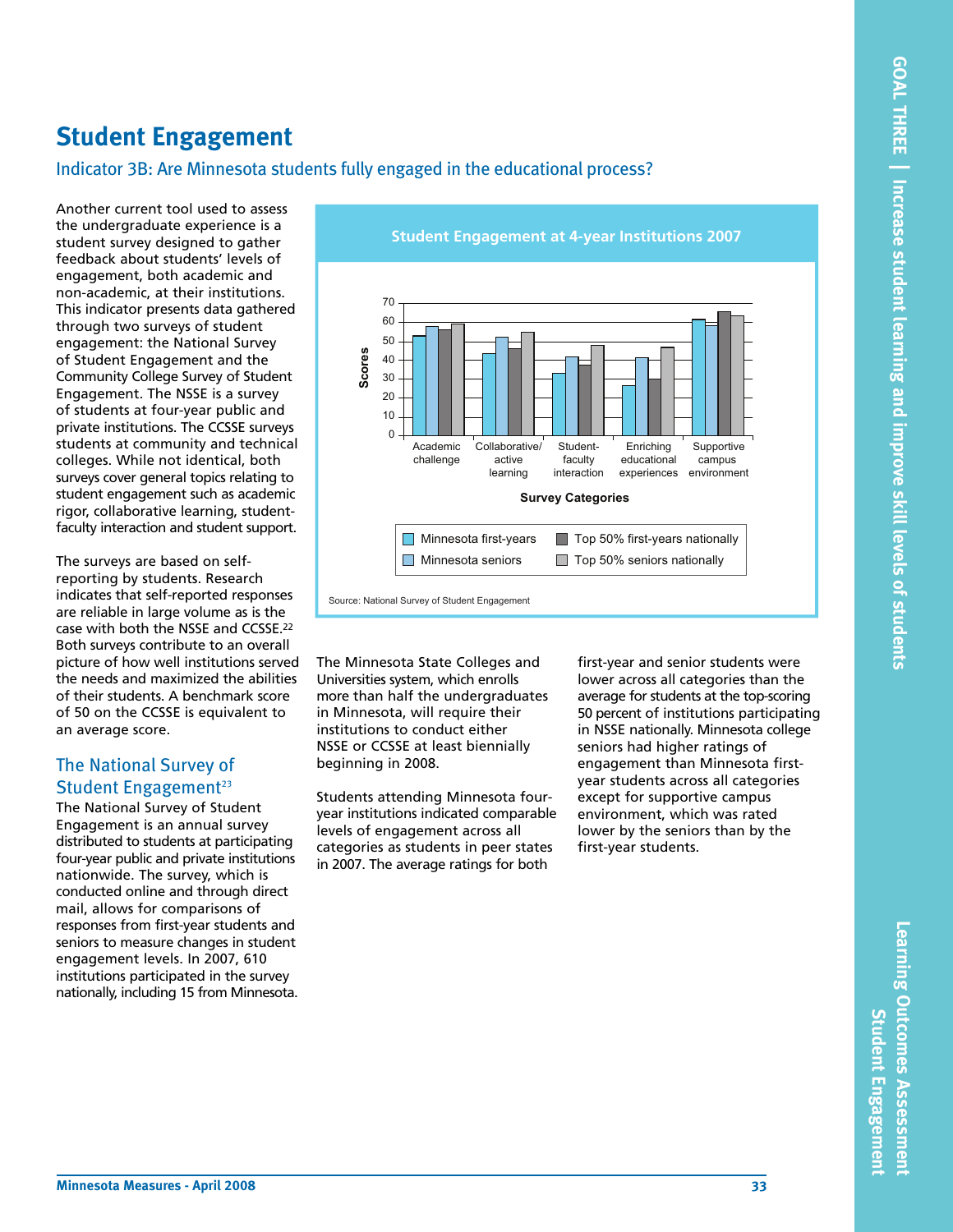#### Student Engagement 3B continued

On measures of academic rigor assessed by the NSSE survey, Minnesota's first-year and senior-year students rated their institutions comparably to students in peer states, yet lower than the average for the top 50 percent of institutions participating in NSSE nationally in 2007.24 Scores in this category were based on

a section of survey questions including whether students worked harder than expected to meet instructor expectations, the amount they studied, whether they applied concepts learned to problems and situations, the number and length of papers they wrote and the number of assigned texts and course readings.

On measures of satisfaction with their overall educational experience assessed by the NSSE, students at Minnesota institutions indicated comparable satisfaction and dissatisfaction levels with both the peer states and the top 50 percent of participating institutions for both first-year and senior students.



#### **Overall Educational Experience Reported by Students at 4-year Institutions 2007**

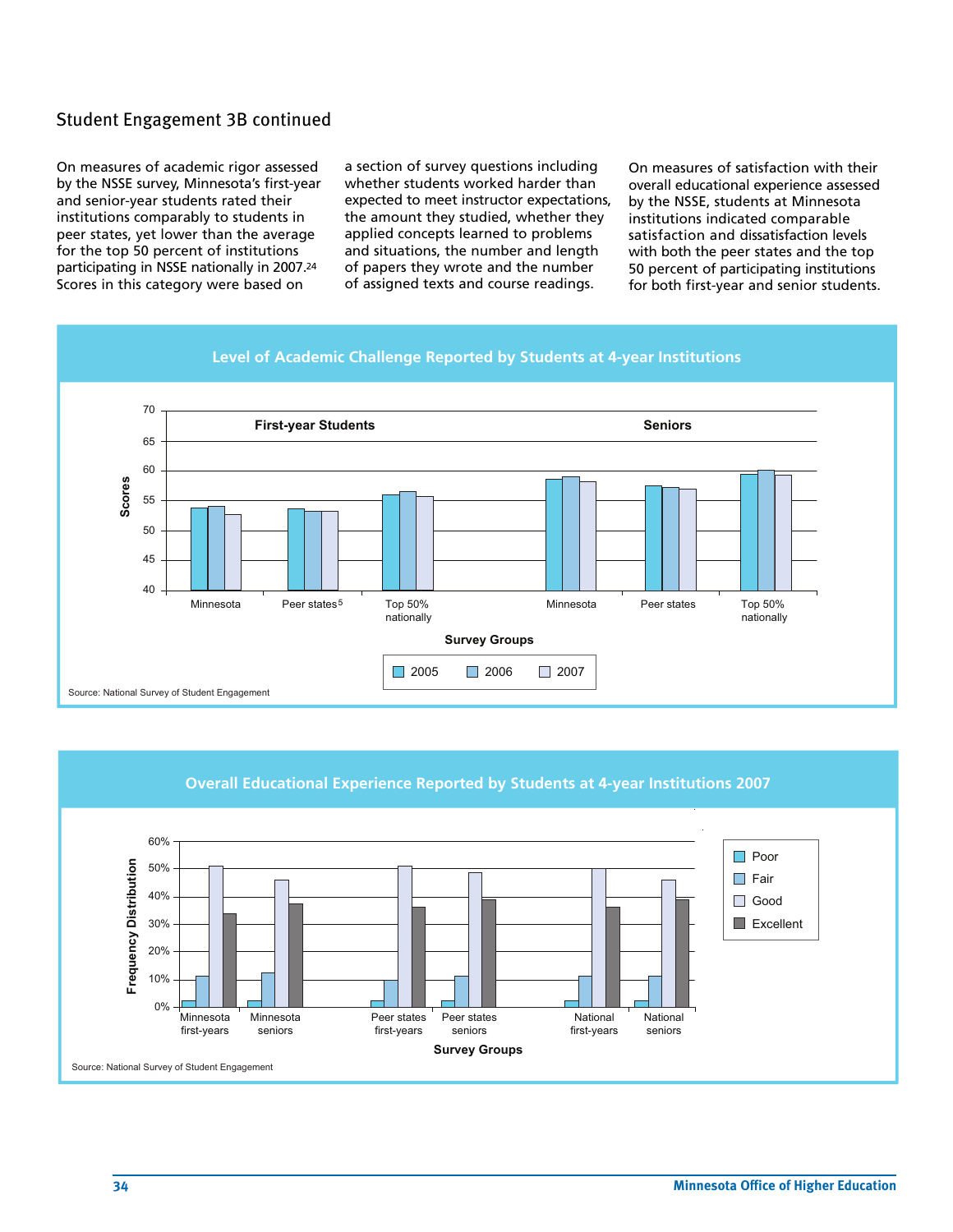**Student**

**En**

**gagement**

## The Community College Survey of Student Engagement<sup>25</sup>

The Community College Survey of Student Engagement is a survey of public community and technical college students' level of engagement at their institutions. In 2007, 279 public two-year institutions participated nationally, of which 14 were Minnesota institutions. Students in credit-based courses were randomly selected and surveyed during class sessions.

Minnesota institutions improved from 2006 to 2007 across all five survey categories: active and collaborative learning, student effort, academic challenge, student-faculty interaction, and support for learners. Minnesota students indicated a higher level of engagement with their postsecondary institutions when compared to students in other states participating in CCSSE, especially in the areas of active and collaborative learning and student-faculty interaction.

**"Minnesota institutions improved from 2006 to 2007 across all five survey categories."**

#### **Minnesota Student Engagement at 2-year Colleges**





**Student Engagement at 2-year Colleges 2007**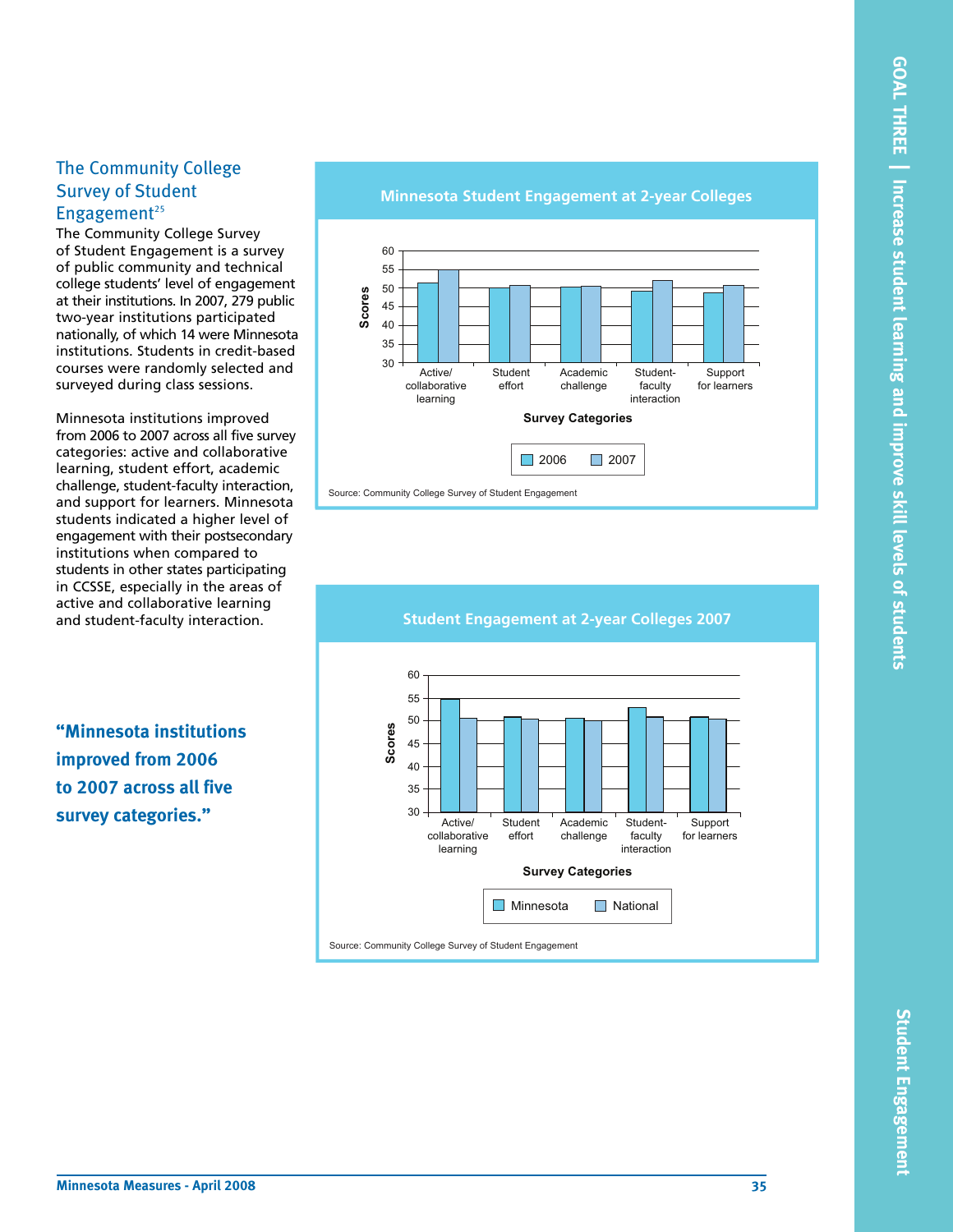# **Graduate Preparation**

Indicator 3C: Are Minnesota postsecondary institutions doing an adequate job of preparing individuals for graduate study?

Certain graduate admissions tests provide another perspective on undergraduate student learning. These exams are designed to evaluate an individual's level of preparation for graduate study, which includes master's, doctoral and professional degree programs. When viewing graduate admissions test results as measures of student learning, three important caveats should be considered:

- Test-takers represent a select subset of undergraduates who plan to pursue graduate study. While some entire baccalaureate programs use the Graduate Record Exam as a learning outcomes assessment for the program, these tests, in general, are taken by individual students who are interested in pursuing a specific area of graduate study.
- Some test-takers may have completed their undergraduate studies several years prior to taking the test.
- Exams such as the Law School Admission Test and Medical College Admission Test are targeted to specific graduate programs of study.

Given these caveats, it is still useful to consider the extent to which Minnesota undergraduate institutions are effective in preparing individuals for graduate study nationwide.

## Graduate Record Exam

Educational Testing Service provided three years of aggregated GRE data, based on the state in which the test-takers earned their undergraduate degrees. Two GRE subtests, quantitative and verbal reasoning, are presented here. In each of the three years reported, approximately 5,300 individuals who had completed their undergraduate degree at a Minnesota institution took the GRE.

On the quantitative subtest, those completing their undergraduate degrees at Minnesota institutions consistently ranked high. Minnesota learners also ranked at the top among the eight peer states and well above the national average in each of the three years.

On the verbal subtest, graduates from Minnesota institutions consistently ranked within the top one-third, though that ranking has slipped over the last three years. As with the quantitative scores, Minnesota test-takers ranked at the top among peer states and well above the national average. Verbal scores have declined over the past three years in 28 of the 50 states. Required minimum scores for admission to graduate school vary by the institution.

| $2003 - 2004$            |       | $2004 - 2005$           |       | $2005 - 2006$           |       |
|--------------------------|-------|-------------------------|-------|-------------------------|-------|
| <b>Top 3 States</b>      |       | <b>Top 3 States</b>     |       | <b>Top 3 States</b>     |       |
| <b>Utah</b>              | 601.3 | <b>Massachusetts</b>    | 592.0 | Utah                    | 591.5 |
| <b>Massachusetts</b>     | 599.0 | Minnesota               | 591.7 | <b>Massachusetts</b>    | 590.9 |
| Oregon                   | 594.6 | Wisconsin               | 590.2 | Minnesota               | 590.8 |
| Minnesota (4th)          | 593.5 | Minnesota (2nd)         | 591.7 | Minnesota (3rd)         | 590.8 |
| Peer States <sup>5</sup> | 574.9 | <b>Peer States</b>      | 572.2 | <b>Peer States</b>      | 569.8 |
| <b>National Average</b>  | 558.6 | <b>National Average</b> | 554.4 | <b>National Average</b> | 551.2 |

#### **Quantitative Reasoning Scores on the Graduate Record Exam**

Source: Educational Testing Service.

Note: Forty-eight of the 50 states experienced an overall decline in quantitative scores over three years; 5,482 individuals in Minnesota took the exam in 2005-2006.

#### **Verbal Reasoning Scores on the Graduate Record Exam**

| $2003 - 2004$            |                     | $2004 - 2005$           |                     | $2005 - 2006$           |       |
|--------------------------|---------------------|-------------------------|---------------------|-------------------------|-------|
| <b>Top 3 States</b>      | <b>Top 3 States</b> |                         | <b>Top 3 States</b> |                         |       |
| <b>Massachusetts</b>     | 514.8               | <b>Massachusetts</b>    | 513.6               | <b>Massachusetts</b>    | 514.0 |
| Oregon                   | 514.6               | Washington              | 512.4               | Vermont                 | 513.6 |
| Washington               | 512.9               | Oregon                  | 511.0               | Washington              | 511.8 |
| Minnesota (13th)         | 494.5               | Minnesota (14th)        | 494.2               | Minnesota (16th)        | 492.5 |
| Peer States <sup>5</sup> | 479.8               | <b>Peer States</b>      | 481.4               | <b>Peer States</b>      | 479.8 |
| <b>National Average</b>  | 475.6               | <b>National Average</b> | 476.6               | <b>National Average</b> | 475.0 |

Source: Educational Testing Service.

Note: 5,482 individuals in Minnesota took the exam in 2005-2006.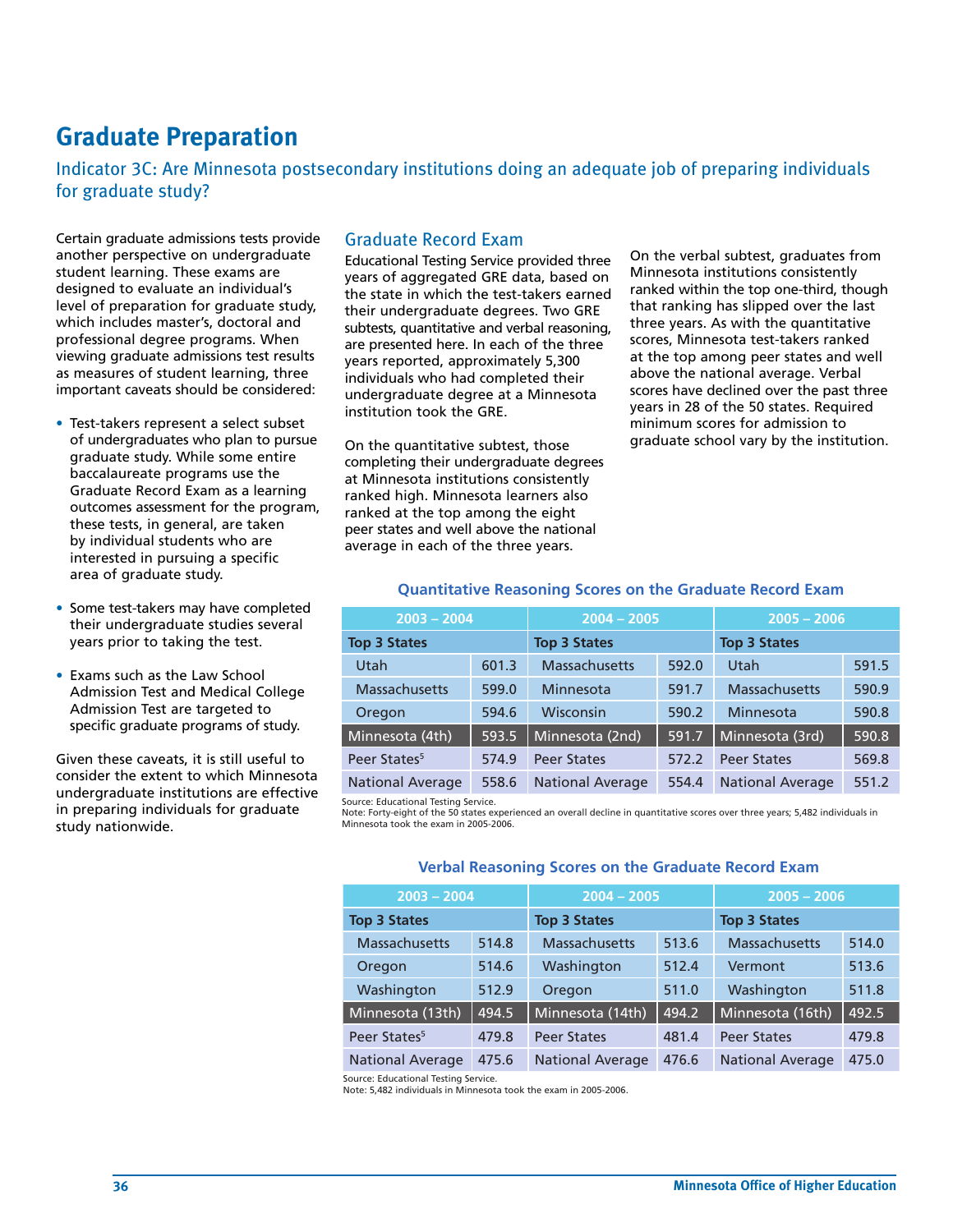#### Law School Admission Test

The average score on the Law School Admission Test for graduates from Minnesota postsecondary institutions was somewhat better than both the national and the peer states average for all three academic years.

## Medical College Admission Test

The Medical College Admission Test is taken by undergraduates planning to go to medical school. The Office of Higher Education obtained aggregate data for three years, 2004 through 2006.

The maximum score possible on the MCAT is 45. The first set of columns is for all MCAT completers over the three-year period, the second set is the same data for MCAT completers who were accepted into medical school over that same period. The acceptance rate for Minnesota undergraduates is essentially 50 percent, which is also the case for the peer states. Each is significantly above the national acceptance rate of approximately 21 percent. The mean score for all Minnesota undergraduates completing MCAT is higher than that for the peer group as well as the nation. There are not significant differences between the mean scores for the accepted group.

#### **Law School Admission Test Mean Scores**

|                          | $2003 - 2004$   | $2004 - 2005$ | $2005 - 2006$ |  |  |
|--------------------------|-----------------|---------------|---------------|--|--|
|                          | <b>National</b> |               |               |  |  |
| <b>Number</b>            | 128,994         | 126,224       | 119,206       |  |  |
| Mean                     | 150.8           | 150.7         | 150.9         |  |  |
| Minnesota                |                 |               |               |  |  |
| <b>Number</b>            | 1,376           | 1,317         | 1,190         |  |  |
| Mean                     | 152.9           | 153.1         | 153.6         |  |  |
| Peer States <sup>5</sup> |                 |               |               |  |  |
| <b>Number</b>            | 22,666          | 21,617        | 19,326        |  |  |
| Mean                     | 151.8           | 152.0         | 152.3         |  |  |

Source: Law School Admissions Council

#### **3-year Performance on the Medical College Admission Test 2004 through 2006**

|                          |               | <b>All MCAT Completers</b> |               | <b>MCAT Completers</b><br><b>Accepted Into Medical</b><br><b>School Nationwide</b> |
|--------------------------|---------------|----------------------------|---------------|------------------------------------------------------------------------------------|
|                          | <b>Number</b> | <b>Mean score</b>          | <b>Number</b> | <b>Mean score</b>                                                                  |
| Minnesota                | 1,331         | 27.6                       | 665           | 29.8                                                                               |
| Peer States <sup>5</sup> | 21,862        | 27.3                       | 10,757        | 30.0                                                                               |
| <b>National</b>          | 258,062       | 24.8                       | 53,803        | 29.7                                                                               |

Source: American Association of Medical Colleges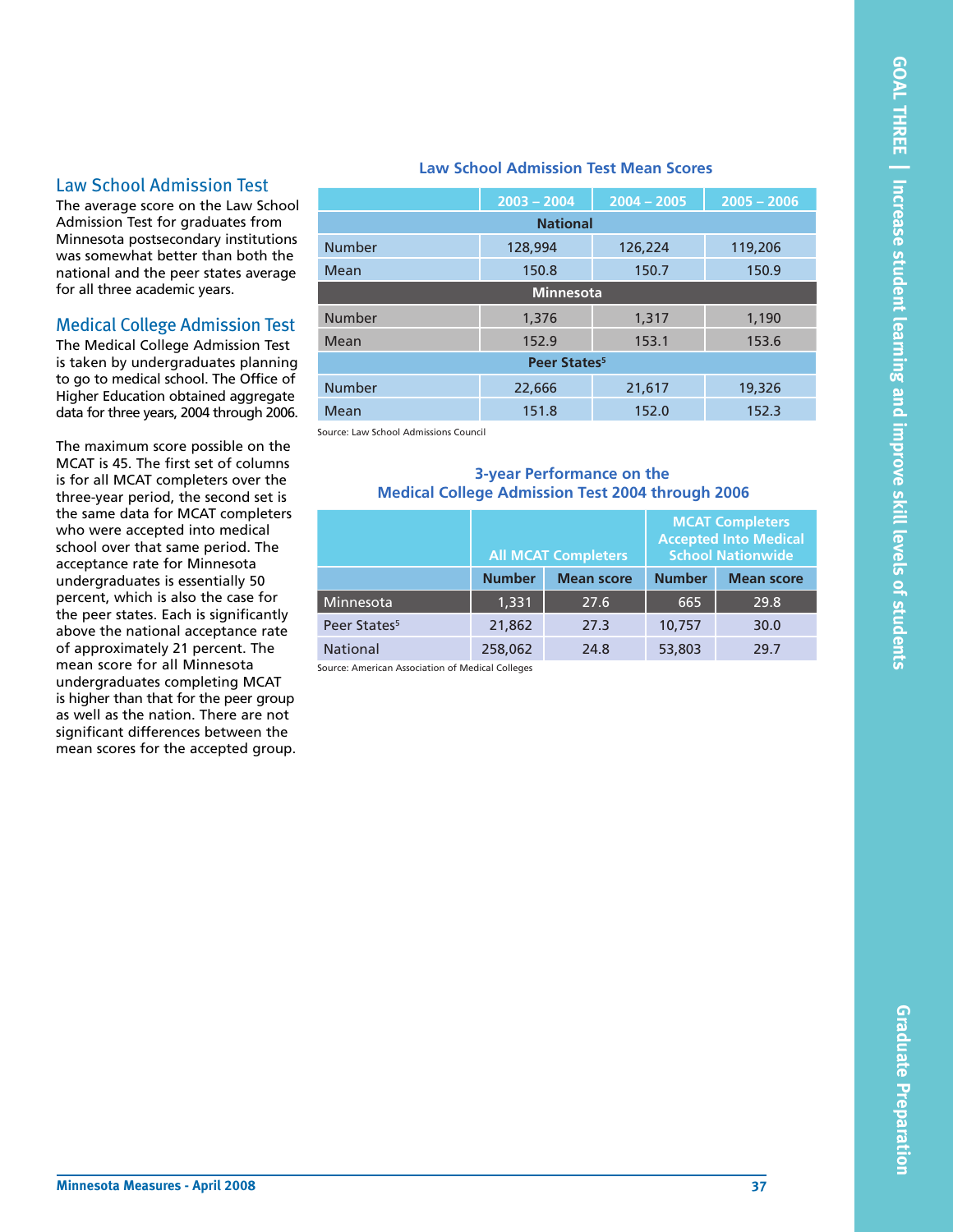# **Certification and Licensure Preparation**

Indicator 3D: Are Minnesota graduates passing certification and licensure exams at rates better, comparable or worse than students nationally?

## The Praxis Series assessments

Praxis Series assessments are a set of exams by Educational Testing Service used for teacher licensure. Three basic areas are covered by the exams: basic content (reading, writing and mathematics), professional knowledge (knowledge related to education) and academic content (based on the subject being taught). These areas are combined into summary pass rates. To pass a portion of the Praxis, test-takers must achieve a score at or above the established cut score, which is set by each state's licensing organization individually. Because cut scores are set individually by each state, no state-to-state comparative data for the Praxis exam exists.

## National Council Licensure Examination

The Minnesota State Board of Nursing requires graduates to complete the National Council Licensure Examination at either the practical nurse or registered nurse level in order to obtain licensure in the state. In terms of pass rates at both levels, Minnesota nursing students performed at rates comparable to students nationwide. At the practical nurse level, there has been a slight drop in the pass rate in Minnesota over the past four years.

Other than the associate degree programs at the College of St. Catherine and Rasmussen College, all the associate degree nursing programs (whether preparing students to become practical nurses or registered nurses) are provided by Minnesota public two-year colleges. Many public and private institutions offer bachelor's and master's degree programs in nursing, but there was not a significant difference in the pass rates between students with two- or four-year degrees.

## **Minnesota Detail: Pass Rates for the Praxis Series**

| <b>Summary Assessments for Teacher Licensure</b> |                                          |       |       |  |  |  |
|--------------------------------------------------|------------------------------------------|-------|-------|--|--|--|
|                                                  | 2003                                     | 2004  | 2005  |  |  |  |
| <b>Public institutions</b>                       | 95.4%                                    | 94.2% | 88.8% |  |  |  |
| <b>Private institutions</b>                      | 96.9%                                    | 97.5% | 95.7% |  |  |  |
| Total <sup>26</sup>                              | 95.9%                                    | 95.4% | 91.4% |  |  |  |
|                                                  | <b>Academic Content Pass Rates</b>       |       |       |  |  |  |
|                                                  | 2003                                     | 2004  | 2005  |  |  |  |
| <b>Public institutions</b>                       | 98.6%                                    | 97.9% | 91.1% |  |  |  |
| <b>Private institutions</b>                      | 98.4%                                    | 98.8% | 95.8% |  |  |  |
| <b>Total</b>                                     | 98.5%                                    | 98.3% | 93.0% |  |  |  |
|                                                  | <b>Professional Knowledge Pass Rates</b> |       |       |  |  |  |
|                                                  | 2003                                     | 2004  | 2005  |  |  |  |
| <b>Public institutions</b>                       | 99.2%                                    | 98.9% | 99.3% |  |  |  |
| <b>Private institutions</b>                      | 99.3%                                    | 99.5% | 99.6% |  |  |  |
| <b>Total</b>                                     | 99.3%                                    | 99.1% | 99.4% |  |  |  |
|                                                  | <b>Basic Skills Pass Rates</b>           |       |       |  |  |  |
|                                                  | 2003                                     | 2004  | 2005  |  |  |  |
| <b>Public institutions</b>                       | 96.0%                                    | 95.2% | 95.6% |  |  |  |
| <b>Private institutions</b>                      | 98.2%                                    | 98.4% | 98.9% |  |  |  |
| <b>Total</b>                                     | 96.7%                                    | 96.4% | 96.8% |  |  |  |

Source: U.S. Department of Education.

Note: In 2005, a total of 3,714 students took all or part of Praxis, including 2,284 at nine public four-year institutions and 1,430<br>at 19 private not-for-profit four-year institutions. The decline in summary pass rates be a change in licensure requirements for elementary and middle school teachers.

#### **First-time Licensure Exam Pass Rates for Nursing School Graduates**

| <b>Group</b>                                             | 2003  | 2004  | 2005  | 2006  |
|----------------------------------------------------------|-------|-------|-------|-------|
| Minnesota practical nurse candidates                     | 91.0% | 91.0% | 90.0% | 88.6% |
| National practical nurse candidates                      | 88.0% | 89.0% | 89.0% | 87.9% |
| Minnesota associate degree (RN) candidates               | 87.0% | 85.0% | 84.0% | 87.0% |
| National associate degree (RN) candidates                | 87.0% | 85.0% | 87.0% | 88.0% |
| Minnesota bachelor's degree or higher (RN)<br>candidates | 90.0% | 90.0% | 86.0% | 88.3% |
| National bachelor's degree or higher (RN)<br>candidates  | 87.0% | 85.0% | 87.0% | 88.3% |

Source: Minnesota State Board of Nursing.

Note: In 2005, nearly 1,700 Minnesota students completed the NCLEX PN exam and nearly 2,400 completed the NCLEX RN exam.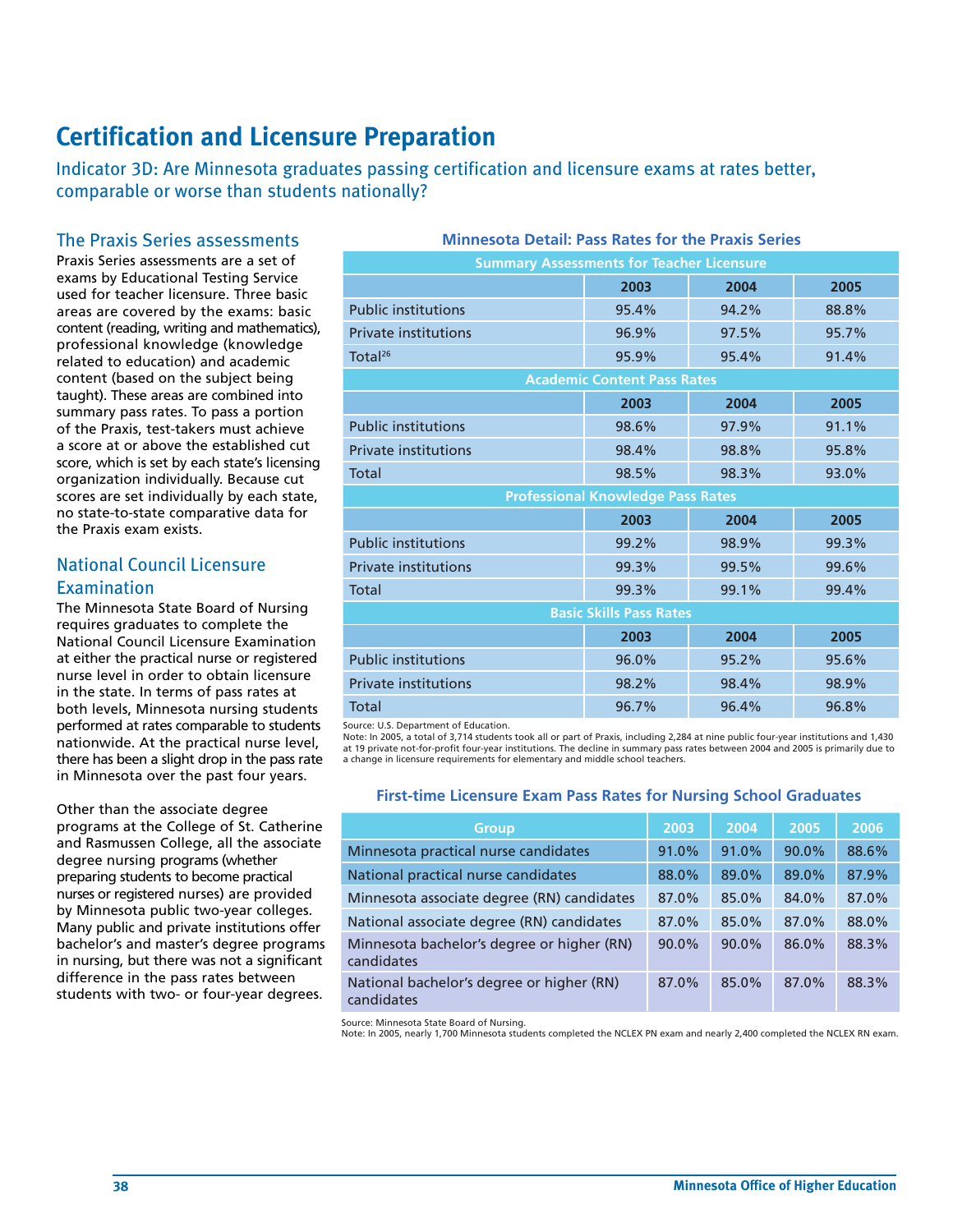**Certification and Licensure Preparation**

Certification and Licensure Preparation

## Uniform Certified Public Accounting Exam

The Uniform Certified Public Accounting exam is administered across the country by the National Association of State Boards of Accountancy. The structure of the exam was changed in 2005 (removing one section and adding another), so trend data will be displayed in future reports. In 2005, 576 individuals from Minnesota took the exam.

In the following charts, the labels (all, none and some) refer to the percentage of unique candidates that passed all four sections, none of the sections and some (but not all) of the sections respectively. As is clear from both charts, Minnesota CPA exam-takers perform very well compared to the nation and the peer states. Pass-rate data on individual exam sections were not reported in the aggregate.

#### **Pass Rates on CPA Exam 2005**





**Candidates with Advanced Degrees**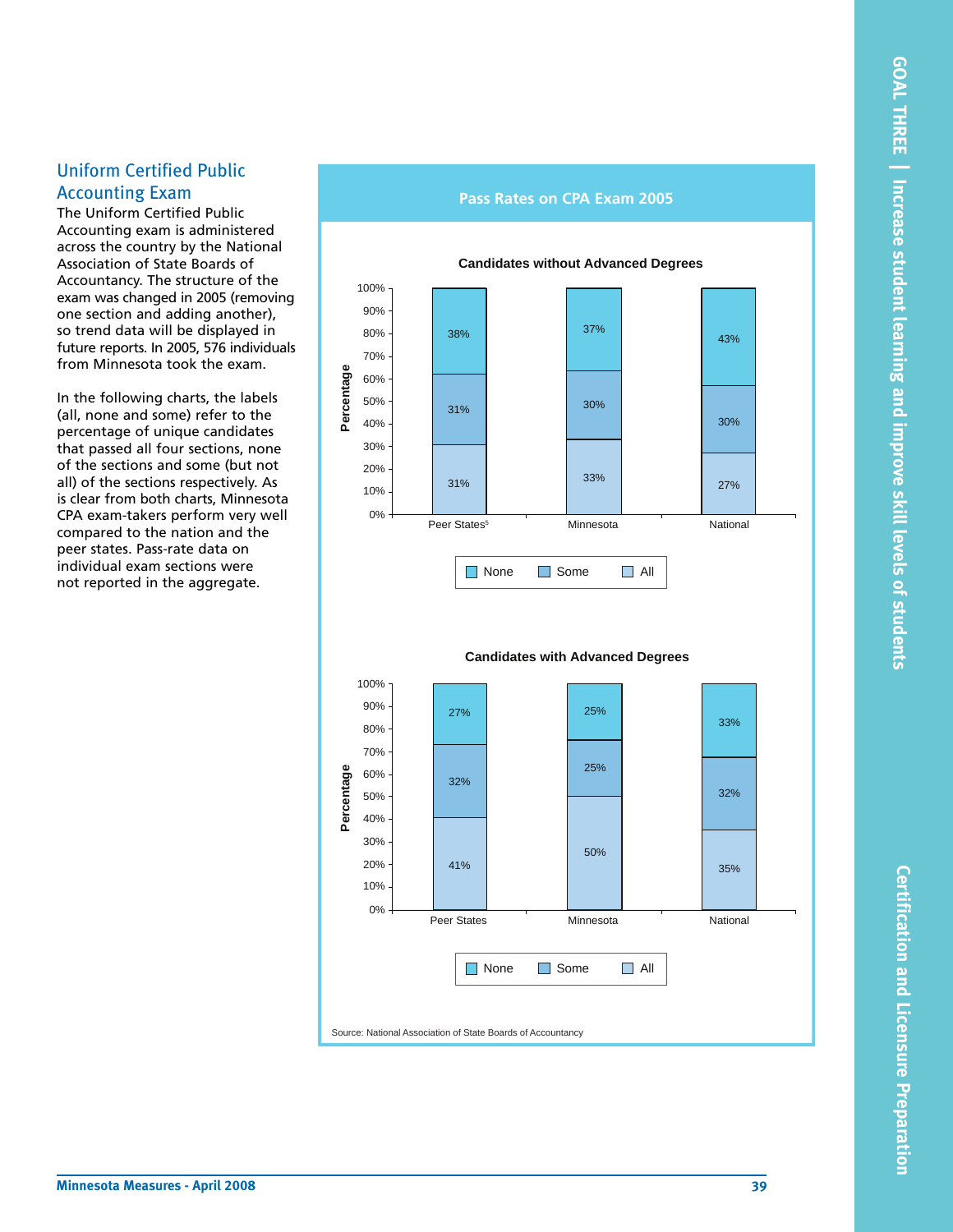**Contribute to the dev**<br> **competitive in the gland other aperture in the stand other aperture in the stand other aperture in the standard standard component of a standard component of a standard component of a standard com Contribute to the development of a state economy that is competitive in the global market through research, workforce training and other appropriate means.**

A strong academic research component is beneficial to institutions, students and the state's economy. While many institutions engage faculty and students in some academic and applied research, the University of Minnesota is the state's leading research institution. The University of Minnesota ranks among the top 20 institutions nationally in terms of total federally-funded academic research dollars. The University and the state have a vested interest in seeing the state's rank and reputation improve in this area. The University of Minnesota's strategic plan adopted in 2006 establishes research as a key priority.

The state is fortunate to have a rich complement of institutions performing research through other organizational structures. The Mayo Clinic is a non-profit institution educating health care professionals and receives extensive federal funds for research, much like the University of Minnesota. For this reason, the Mayo Clinic is included in some of the measures in this goal.

This section also includes a measure of workforce training efforts by the Minnesota State Colleges and Universities. This indicator provides valuable information, but falls short of fully measuring the impact of higher education on workforce issues. Additional indicators, based on employer input, will be developed for future reports.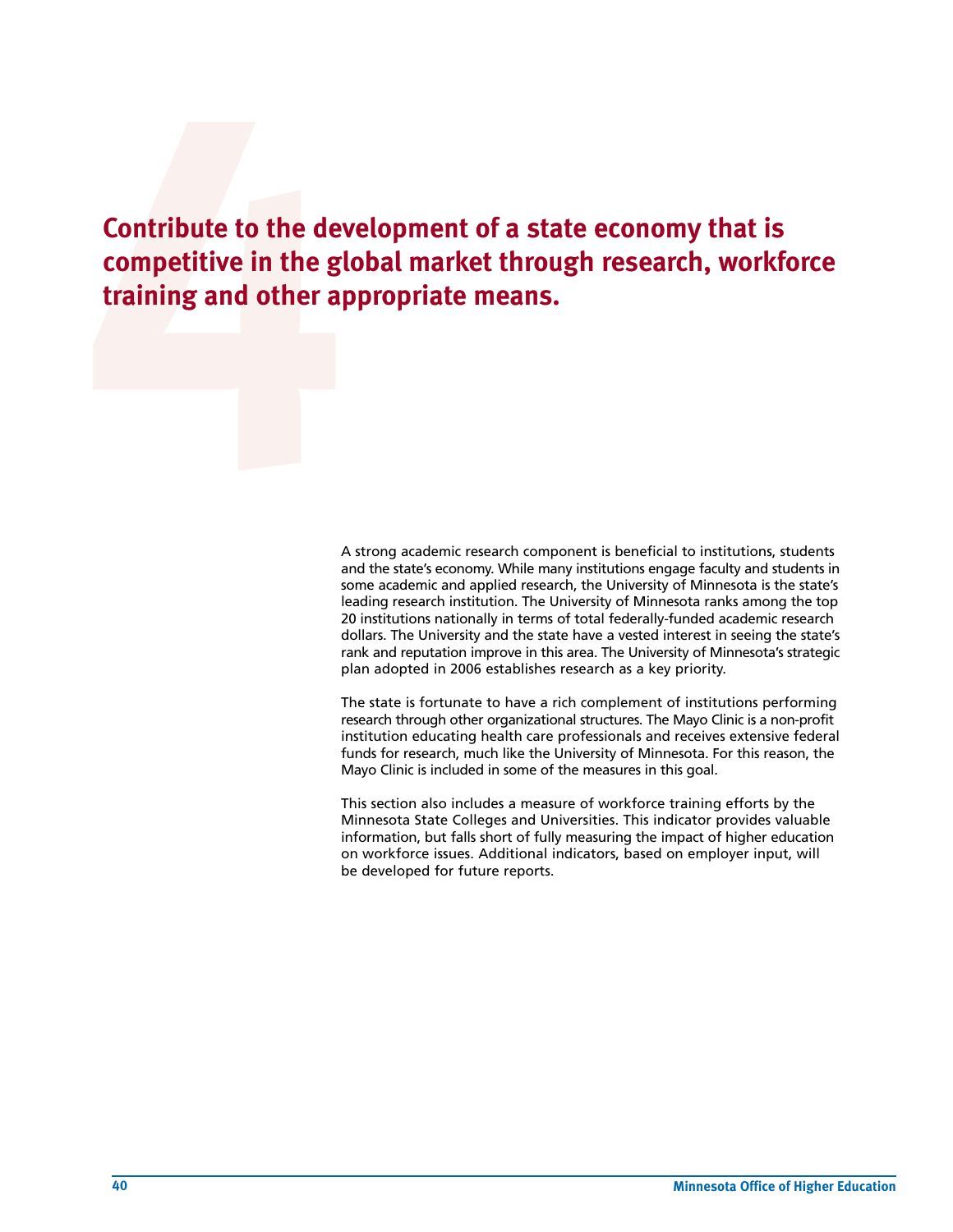# **Research and Discovery**

## Indicator 4A: What was Minnesota's relative position in its national share of academic research?

This indicator recognizes the contribution of academic research to the competitive position of Minnesota in the global economy. Business produces a substantial amount of research to develop new products and processes. However, higher education institutions, such as the University of Minnesota and related non-profit organizations contribute in unique ways that should be separately measured.

The federal government, through agencies such as the National Science Foundation, the National Institutes of Health and the U.S. Department of Defense, provides billions of dollars annually for research. Much of this money is spent on university campuses. These research funds have two significant impacts on the economy of the state. First, the spending provides jobs and income directly through the research process and less directly as the money moves through the economy. Second, and more importantly, this research can lead to new products, techniques and services that can create new industries.

Minnesota ranked 18th for 2004 in its share of national academic research dollars, which can translate into research activity. Minnesota's share of 1.9 percent was well below the two top states, California and New York, both of which are significantly larger than Minnesota and are home to numerous research

institutions. The share of the total in Minnesota of 1.9 percent is well below the 3.3 percent average for Minnesota's peer states. (This figure is a weighted average for the states in this group.)

While Minnesota cannot expect to reach the research activity levels of California or New York due to its size, the percent share of total research over time provides a good indication of the state's position and direction. Slight changes in the share of research dollars can make a big difference to a state. For example, an increase of one percentage point in the share would bring in another \$324 million to the state. Between 2003 and 2004, total academic research grants in the state grew by about 10 percent. This change was driven in large part by success at the Mayo Clinic, which received a 27 percent increase in grant funds.

This measure included all institutions of higher education and the Mayo Clinic. Minnesota's data are dominated by the University of Minnesota since few other universities in Minnesota obtain significant funds for sponsored research. This indicator included research funded by the federal government, business and industries and non-profit foundations. It excluded research funded by states or institutions.

|                          | 2000 | 2001 | 2002 | 2003 | 2004  |
|--------------------------|------|------|------|------|-------|
| Minnesota                | 1.8% | 1.8% | 1.9% | 1.9% | 1.9%  |
| Rank                     | 19   | 18   | 17   | 18   | 18    |
| <b>Top 3 States</b>      |      |      |      |      |       |
| California               |      |      |      |      | 13.4% |
| New York                 |      |      |      |      | 8.1%  |
| <b>Texas</b>             |      |      |      |      | 6.5%  |
| Peer States <sup>5</sup> | 3.4  | 3.5  | 3.6  | 3.5  | 3.3   |

Source: National Science Foundation Division of Science Resources Statistics, Academic Research and Development Expenditures, fiscal year 2005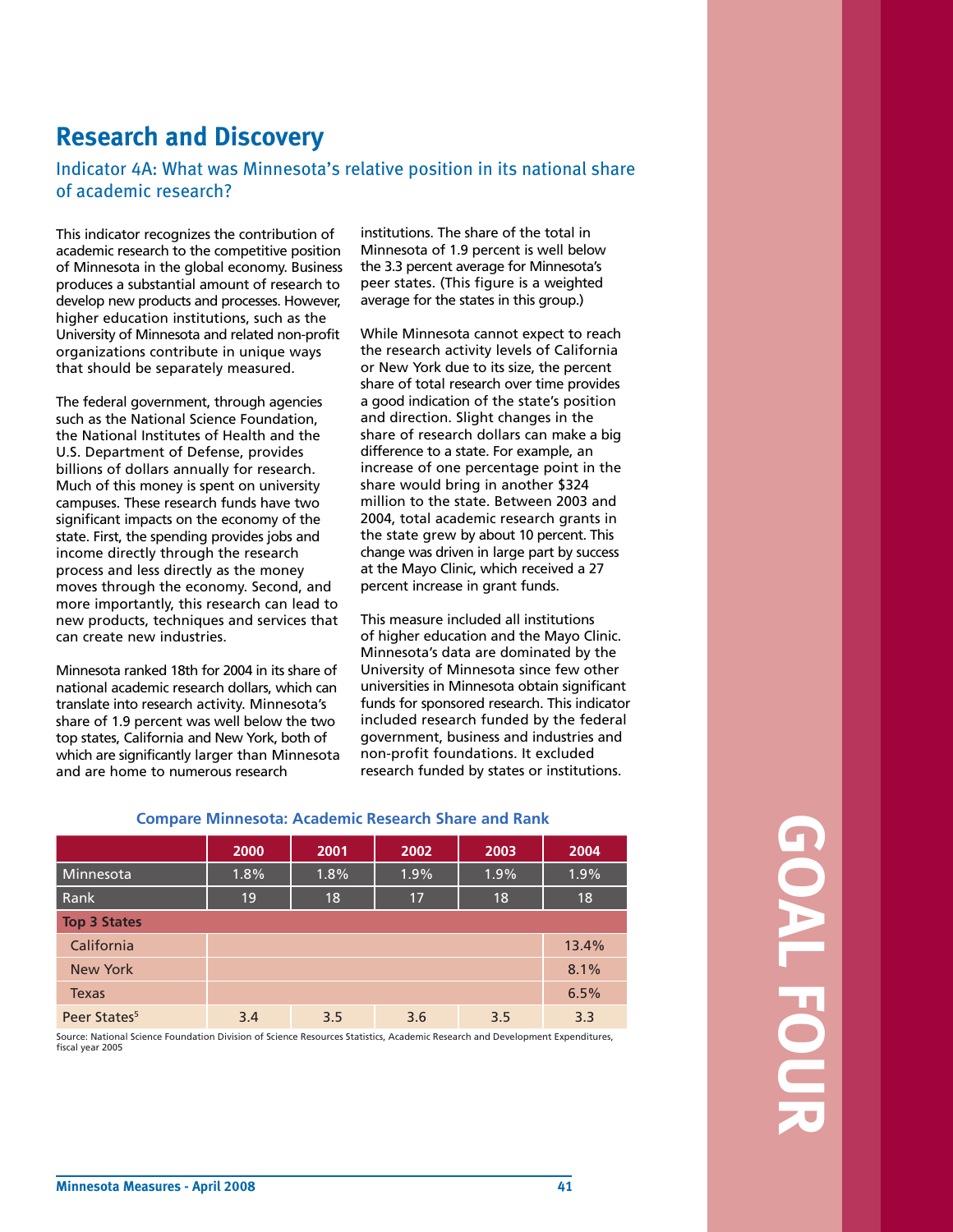# **Research and Discovery**

## Indicator 4B: How does the University of Minnesota compare to other flagship research institutions?

The competition for sponsored research dollars among institutions with similar scope and mission around the country and the world is intense. A publicly established goal of the University of Minnesota's governing board is to be among the top three public research universities in the world.

The Arizona State University report on America's top research universities defines top research universities as those receiving more than \$20 million in annual federal research dollars and ranking within the top 25 on at least one of the nine measures listed below.

- Research dollars
- Federal research dollars
- Size of endowments
- Annual giving to the institution
- Membership in the national academies
- Number of faculty awards
- Number of doctorates granted
- Number of post doctorates appointed
- The average SAT scores of entering freshmen

Seventy institutions met the criteria and were included in the ranking of top research institutions in the country. From there, researchers ranked institutions based on how many times each institution ranked among the top 25 percent on these measures. The top institutions earned nine points, one point in each of the categories listed above. The University of Minnesota earned seven points, ranking among the top 17 research universities in the country.

The University improved its score from six points in 2005, to seven of the nine measures in 2006. The improvement came in the faculty awards category. The two measures where the University of Minnesota did not score in the top 25 percent were the membership in national academies and student SAT scores. While this is positive improvement, the University's rank dropped from 15 to 19 in overall research funding and posted a slight decline in federal research.

| <b>Type</b>   | <b>Institution</b>                          | <b>Number of</b><br><b>Measures in the</b><br><b>Top 25 Nationally</b> |
|---------------|---------------------------------------------|------------------------------------------------------------------------|
| Private       | <b>Columbia University</b>                  | 9                                                                      |
| Private       | <b>Harvard University</b>                   | 9                                                                      |
| Private       | Massachusetts Institute of Technology       | 9                                                                      |
| Private       | <b>Stanford University</b>                  | 9                                                                      |
| Private       | University of Pennsylvania                  | 9                                                                      |
| Private       | <b>Johns Hopkins University</b>             | 8                                                                      |
| Private       | <b>Duke University</b>                      | 8                                                                      |
| <b>Public</b> | University of California-Berkeley           | 8                                                                      |
| <b>Public</b> | University of Michigan-Ann Arbor            | 8                                                                      |
| Private       | <b>Yale University</b>                      | $\overline{7}$                                                         |
| Public        | University of Minnesota-Twin Cities         | $\overline{7}$                                                         |
| <b>Public</b> | <b>University of Washington-Seattle</b>     | $\overline{7}$                                                         |
| <b>Public</b> | <b>University of California-Los Angeles</b> | $\overline{7}$                                                         |
| Private       | <b>Cornell University</b>                   | 6                                                                      |
| Private       | <b>Washington University-St. Louis</b>      | 6                                                                      |
| <b>Public</b> | University of Wisconsin-Madison             | 6                                                                      |
| Public        | University of California-San Francisco      | 6                                                                      |

#### **Ranking of Top 17 Public and Private U.S. Research Universities 2006**

Source: The Center for Measuring University Performance, Arizona State University, 272006

Arizona State University's analysis evaluated institutions within the United States and did not establish international comparisons. Other organizations rank higher education institutions on an international basis. Because the methodologies of these other rankings have not been completely investigated, they are not fully presented in this report. **"The University of Minnesota earned seven points, ranking among the top 17 research universities in the country."**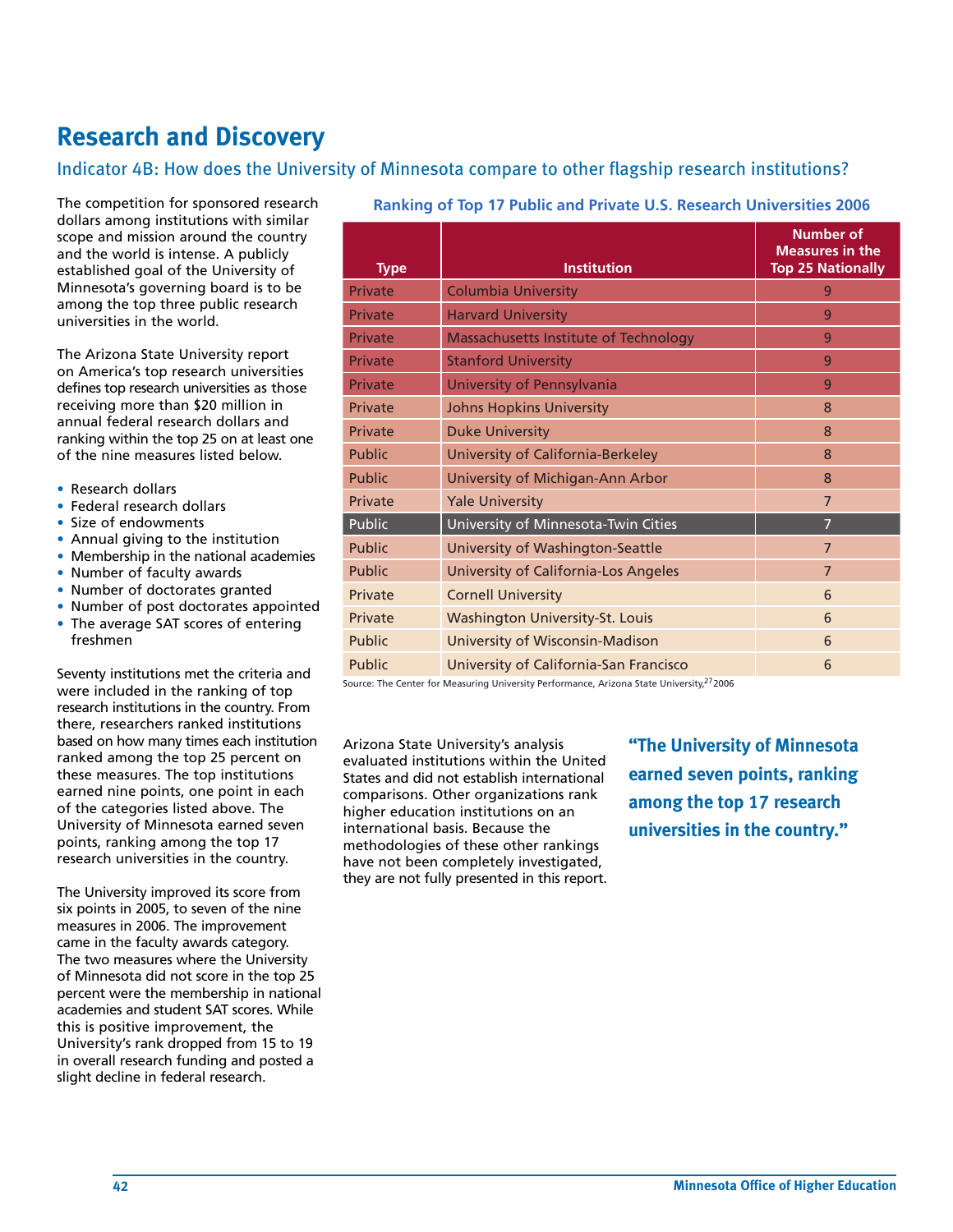Comparison to other countries is important given the aspirations of the University of Minnesota leadership to improve the institution's standing and reputation on research and discovery internationally.

- Related rankings by other sources:<br>• Institute of Higher Education, Shanghai Jiao Tong University in China ranked the University of Minnesota 33rd internationally among the top 100 research institutions for 2007. This is comparable to Minnesota's rank the previous year.
- Wuhan University's Research Center for Chinese Science Evaluation ranked the University of Minnesota 18th in the world. The ranking is based on Essential Science Indicators, which provide data on journal article publication counts and citation frequencies in over 11,000 journals around the world in 22 research fields.
- *London Times Higher Education Supplement* ranked the University of Minnesota 187th out of 200 internationally in 2006. This was down from a ranking of 150 the prior year.
- The G-factor International University Ranking placed the University of Minnesota 19th in the world. This source ranks universities as a function of the number of links to their Web sites from the Web sites of other leading international universities. Using a similar approach, Webometrics pegs the University at 19th as well.
- *Newsweek* ranked the University of Minnesota 30th internationally among research institutions in 2006.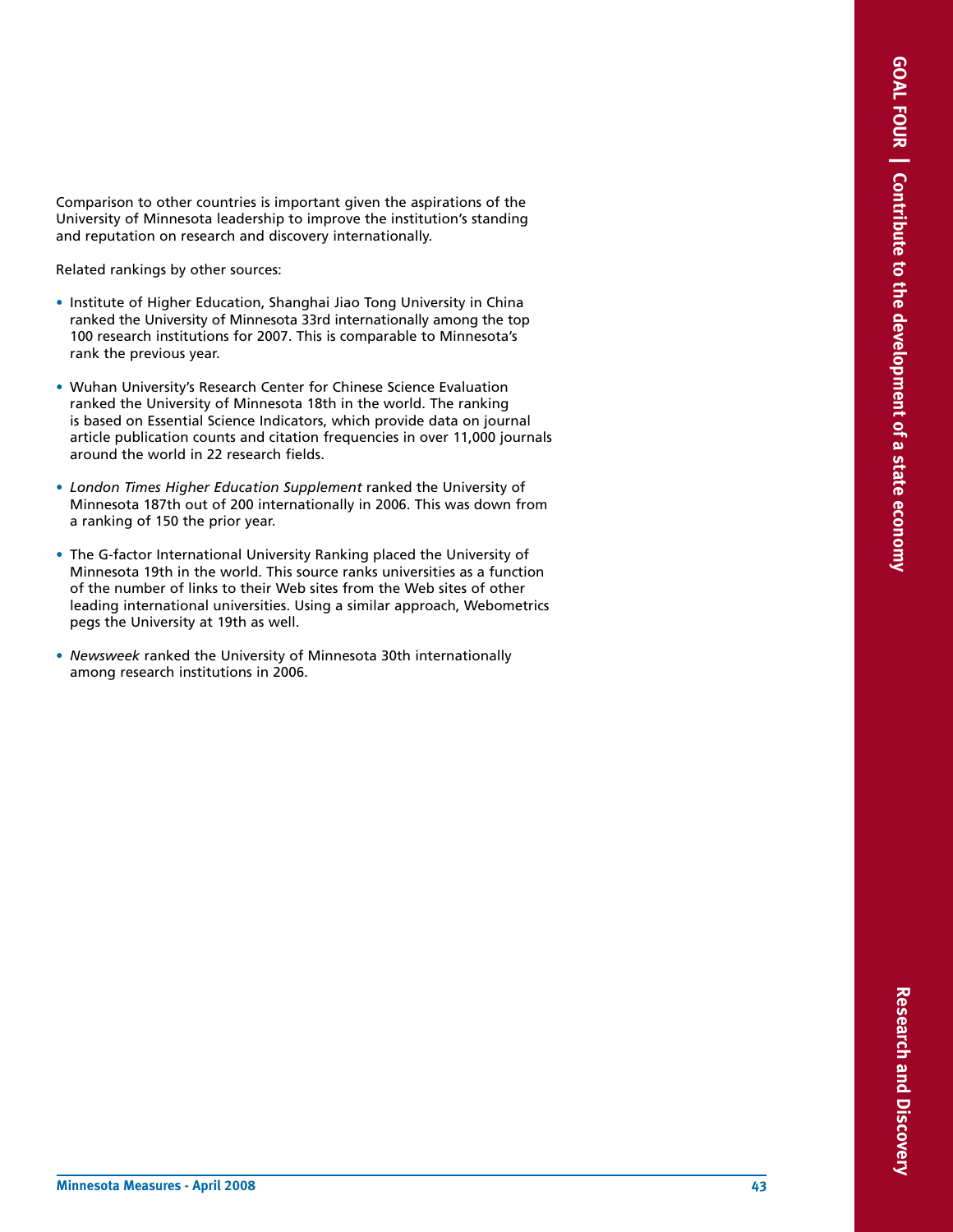# **Research and Discovery**

Indicator 4C: What were the total expenditures on research and development as a proportion of gross domestic product?

While indicator 4B measures academic research dollars, this indicator measures total expenditures on research in the state from all sources, including business. Total research expenditures for the state were larger, by a factor of eight, than spending on academic research alone. This provides a context for the academic research measure. Research in business and industry is more closely aligned with finished products produced by corporations. But many of these products may have their roots in basic research performed at an earlier stage at a university. Total academic research spending (including non-profit based research) in 2004 in Minnesota was \$742 million. Total research spending from all sources was \$5.99 billion.

Research as a share of output in Minnesota grew between 2000 and 2003 but dropped somewhat in 2004. There has been a significant increase in business spending as well. Even though the share declined in 2004, Minnesota's rank improved between 2003 and 2004.

Performance on this indicator can be influenced by factors that have nothing to do with the strength or growth of a state's economy. For example, New Mexico has the highest share of gross state product both because its economy is small and two large federal laboratories are located there.

**"Research as a share of output in Minnesota grew between 2000 and 2003 but dropped somewhat in 2004."**

#### **Research Expenditures as a Proportion of Gross Domestic Product by State and Country**

|                                  | 2000 | 2001 | 2002    | 2003 | 2004 |
|----------------------------------|------|------|---------|------|------|
| <b>Top 3 States</b>              |      |      |         |      |      |
| <b>New Mexico</b>                |      |      |         |      | 8.0% |
| Maryland                         |      |      |         |      | 6.3% |
| <b>Massachusetts</b>             |      |      |         |      | 5.2% |
| Minnesota                        | 2.3% | 2.6% | $2.6\%$ | 2.8% | 2.7% |
| Rank                             | 17   | 16   | 14      | 15   | 14   |
| National average                 | 2.7% | 2.7% | 2.5%    | 2.6% | 2.4% |
| Peer States <sup>5</sup>         | 2.7% | 2.7% | 2.5%    | 2.5% | 2.5% |
| <b>OECD Countries</b><br>Average | 2.2% | 2.3% | 2.2%    | 2.3% | 2.3% |
| <b>Top 3 Countries</b>           |      |      |         |      |      |
| Finland                          |      |      |         |      | 3.5% |
| Japan                            |      |      |         |      | 3.1% |
| Korea                            |      |      |         |      | 2.9% |

Source: The National Science Foundation (national data), Organisation for Economic Cooperation and Development (international data).

Note: In order to scale the measure across states, the indicator was divided by gross domestic product by state which is provided by the Bureau of Economic Analysis.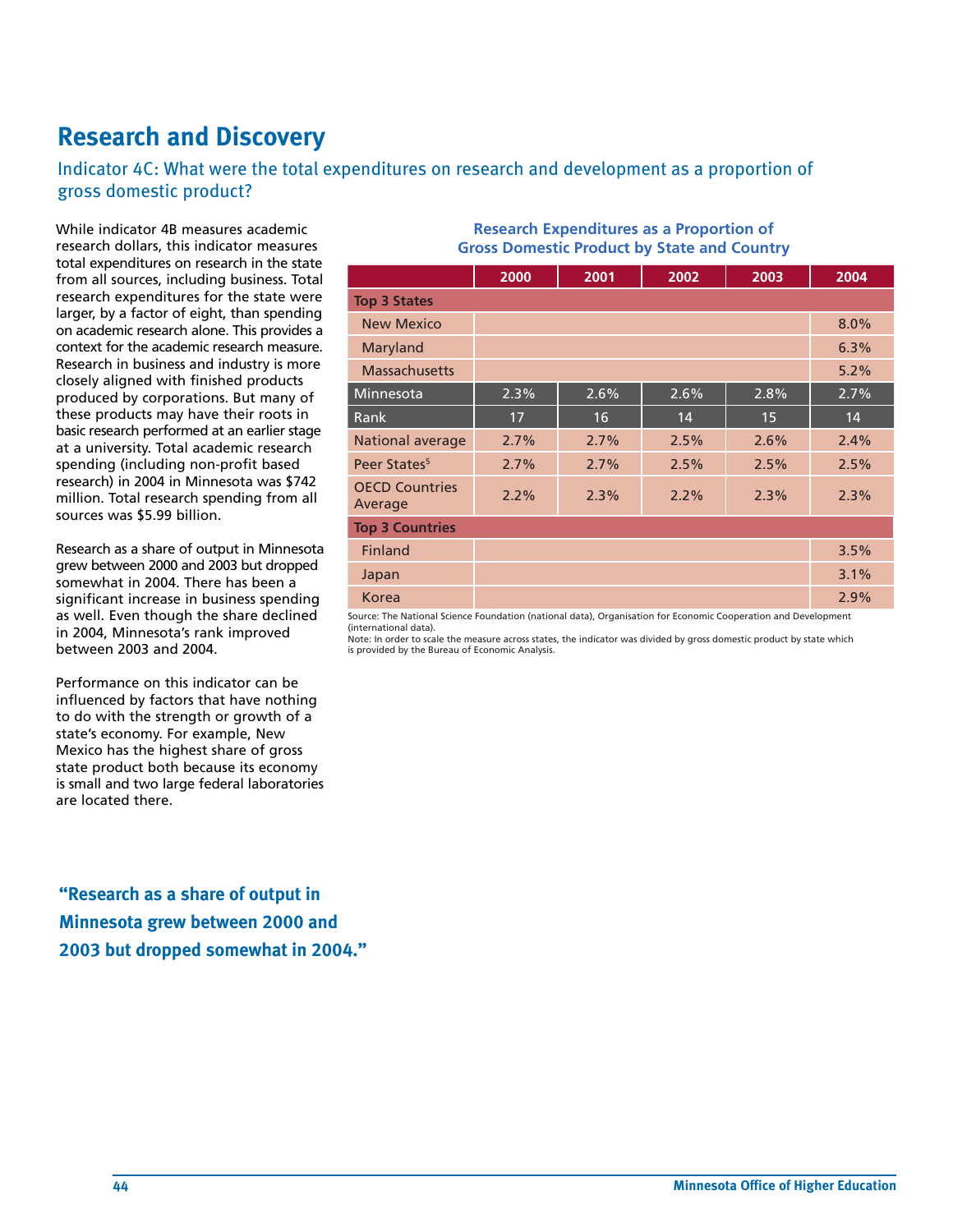# **Workforce Development**

## Indicator 4D: What is the activity at Minnesota State Colleges and Universities in customized and contract training?

Much of postsecondary education can be seen as a form of workforce training since many students continue their education beyond high school to obtain the knowledge and skills needed for future employment. This indicator is more limited in scope and is intended to address one important aspect of direct workforce training undertaken at the Minnesota State Colleges and Universities.

The system's 32 two- and four-year institutions offer employee training, including contract training, in a broad range of areas designed to meet common business challenges. For some employer needs, a standard training program works best. More often, however, colleges and universities customize or create new training tailored to an employer's workforce, timeline, industry or business plan. Training is delivered on-site, on campus or online. This indicator measures the change in unduplicated headcount enrollment in credit and non-credit courses in customized training from 2003 through 2006.

More than 97 percent of all customized training offered by the Minnesota State Colleges and Universities is provided by the system's two-year colleges. This activity tends to be more prevalent in the non-metropolitan part of the state, with about 63 percent of the total number of customized training course sections offered in greater Minnesota in 2006.

#### **Customized Training – Full-year Unduplicated Headcount Minnesota State Colleges and Universities 2006**

|                    | <b>Contract Courses</b> |                   |                                         |                           | Total Customized                     |
|--------------------|-------------------------|-------------------|-----------------------------------------|---------------------------|--------------------------------------|
| <b>Fiscal Year</b> | <b>Credit</b>           | <b>Non-Credit</b> | <b>Total Contract</b><br><b>Courses</b> | Open<br><b>Enrollment</b> | <b>Training</b><br><b>Enrollment</b> |
| 2003               | 5,136                   | 83,456            | 87,918                                  | 57,645                    | 141,780                              |
| 2004               | 4.927                   | 81,388            | 85,699                                  | 60,812                    | 142,829                              |
| 2005               | 4.582                   | 78,266            | 82,160                                  | 62,096                    | 141,262                              |
| 2006               | 3,674                   | 82,224            | 85,219                                  | 64,310                    | 146,345                              |

Source: Minnesota State Colleges and Universities system, Office of Research and Planning, 2007.

Note: The totals in the tables do not add up exactly since this is an unduplicated count and students are only counted once even though they may take both credit and<br>non-credit courses. Open enrollment is non-credit enroll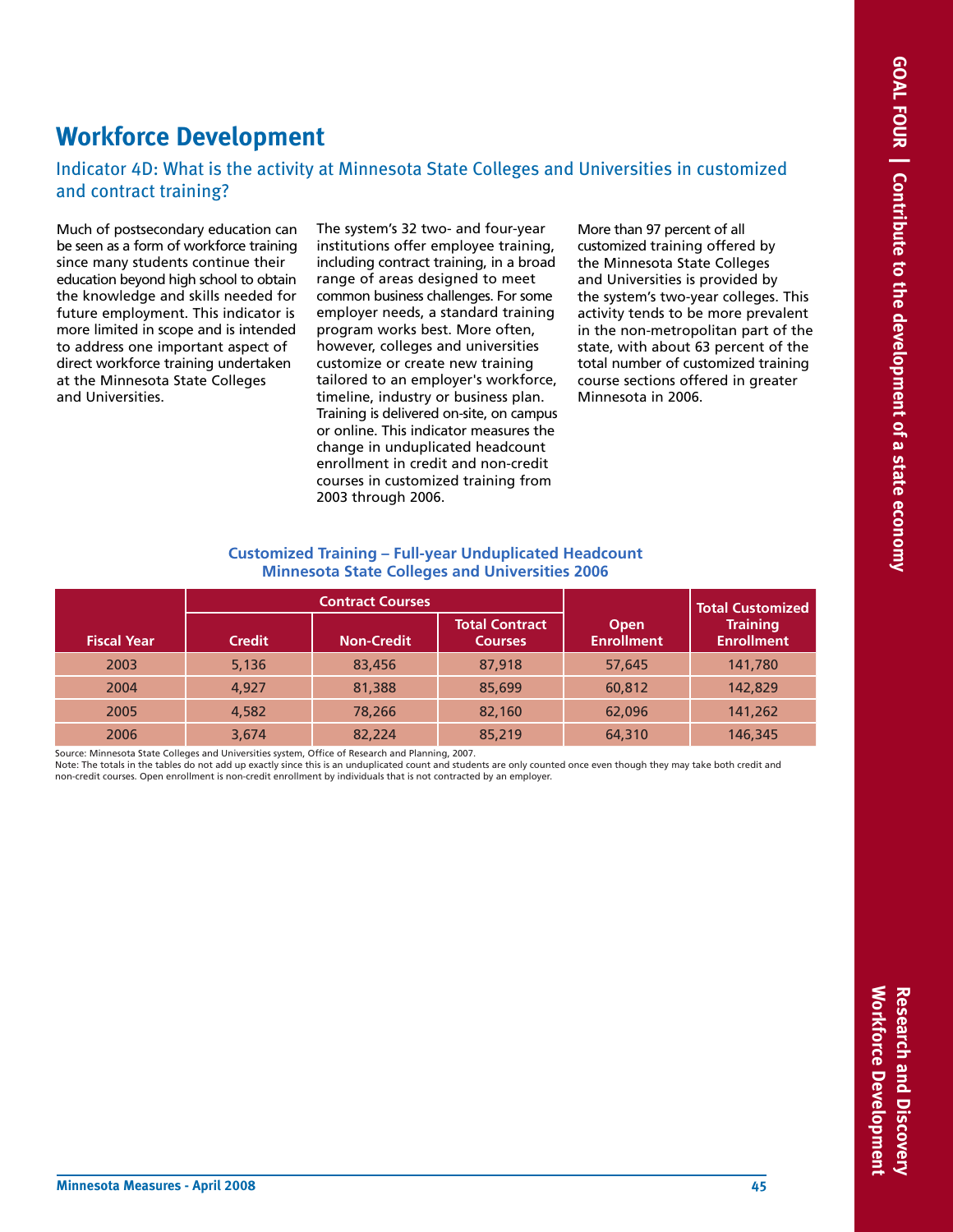# Provide access, afford **Provide access, affordability and choice for all students.**

With more than 150 postsecondary institutions in Minnesota offering a wide variety of programs at all levels, students have many choices. A range of admissions policies and the availability of online courses from both public and private institutions further enhance access and opportunity.

Academic preparation is an issue of continuing concern and has a great impact on access. Lack of academic preparation rivals affordability as a barrier to college access. Both public and private colleges and systems are increasing their involvement in efforts to improve high school rigor, clarify expectations and improve college readiness.

College affordability is a complex issue for which there is no ideal measure and comparisons nationally and internationally are difficult. Affordability is a function of college prices, the student's college and program choice, income, assets and financial aid coupled with the family's determination of what it wants to invest in the student's education. Among the findings in this section are that Minnesota students are borrowing more and at higher rates than students in the peer states, and that net tuition and fees are higher than both the national average and the peer state average.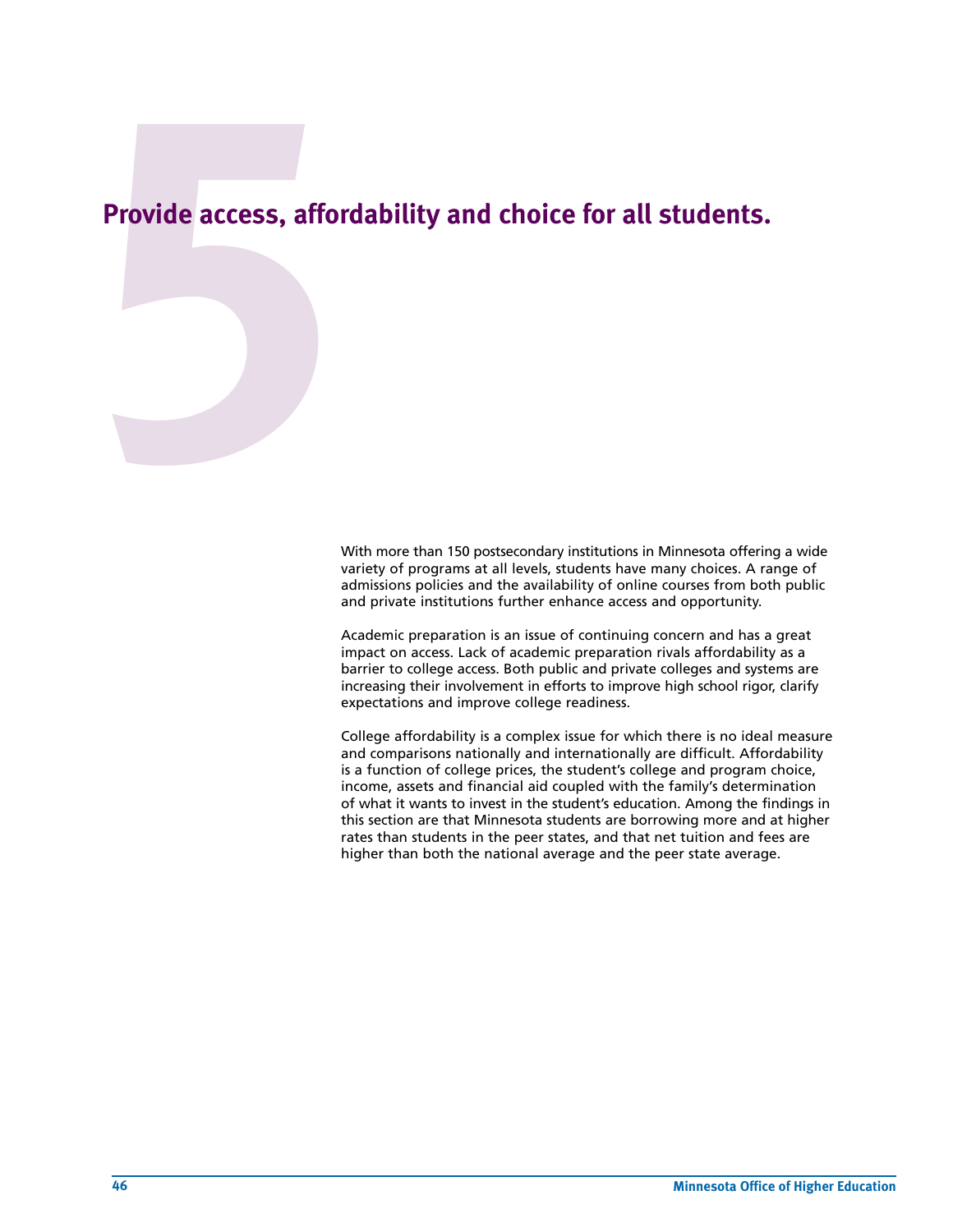# **Access**

## Indicator 5A: What are the enrollment rates in Minnesota postsecondary institutions by age group?

One way to measure access and affordability is to consider the extent to which individuals are enrolling in postsecondary education generally. This enrollment data, based on the American Community Survey, is the most comprehensive measure of postsecondary enrollment for which there is comparable international data. Its inclusion in this section is based on the premise that enrollment levels may be a reflection of accessibility and affordability.

In 2006, 41 percent of traditional age college students were enrolled in some form of postsecondary education in Minnesota. This is slightly above the national average.

This data must be interpreted in a broad context. For example, in the 25- to 34-year old age group, Minnesota ranks 34th in young adult enrollment nationwide. But in terms of degree attainment for this same group, Minnesota was ranked second in the nation, with 48 percent of this population holding an associate degree or higher (see Indicator 2A on page 21).

#### **Proportion of 18 – 24 Year Old Population Enrolled in Postsecondary Education 2006**

| <b>Top 3 States</b>      |       |
|--------------------------|-------|
| Rhode Island             | 53.6% |
| Massachusetts            | 49.6% |
| North Dakota             | 48.9% |
| Minnesota (17th)         | 41.4% |
| Peer States <sup>5</sup> | 42.6% |
| National                 | 39.7% |

Source: American Community Survey, U.S. Census Bureau. Note: 2006 was the first year the American Community Survey included individuals living in group housing, including campus residence halls, in its survey. International data for 2006 was not available.

#### **Proportion of 18 – 24 Year Old Population Enrolled in Postsecondary Education 2005**

| <b>Top 3 Countries</b>   |          |
|--------------------------|----------|
| <b>Republic of Korea</b> | 51.7%    |
| Greece                   | 44.5%    |
| <b>Belgium</b>           | 33.7%    |
| Minnesota                | $36.2\%$ |

Source: American Community Survey, U.S. Census Bureau (domestic data), Organization for Economic Cooperation and Development (international data).

#### **Proportion of 25 – 34 Year Old Population Enrolled in Postsecondary Education 2006**

| <b>Top 3 States</b>      |       |
|--------------------------|-------|
| Utah                     | 15.1% |
| Maryland                 | 14.9% |
| New Mexico               | 14.5% |
| Minnesota (34th)         | 10.5% |
| Peer States <sup>5</sup> | 11.3% |
| National                 | 11.4% |

Source: American Community Survey, U.S. Census Bureau. Note: 2006 was the first year the American Community Survey included individuals living in group housing, including campus residence halls, in its survey. International data for 2006 was not available.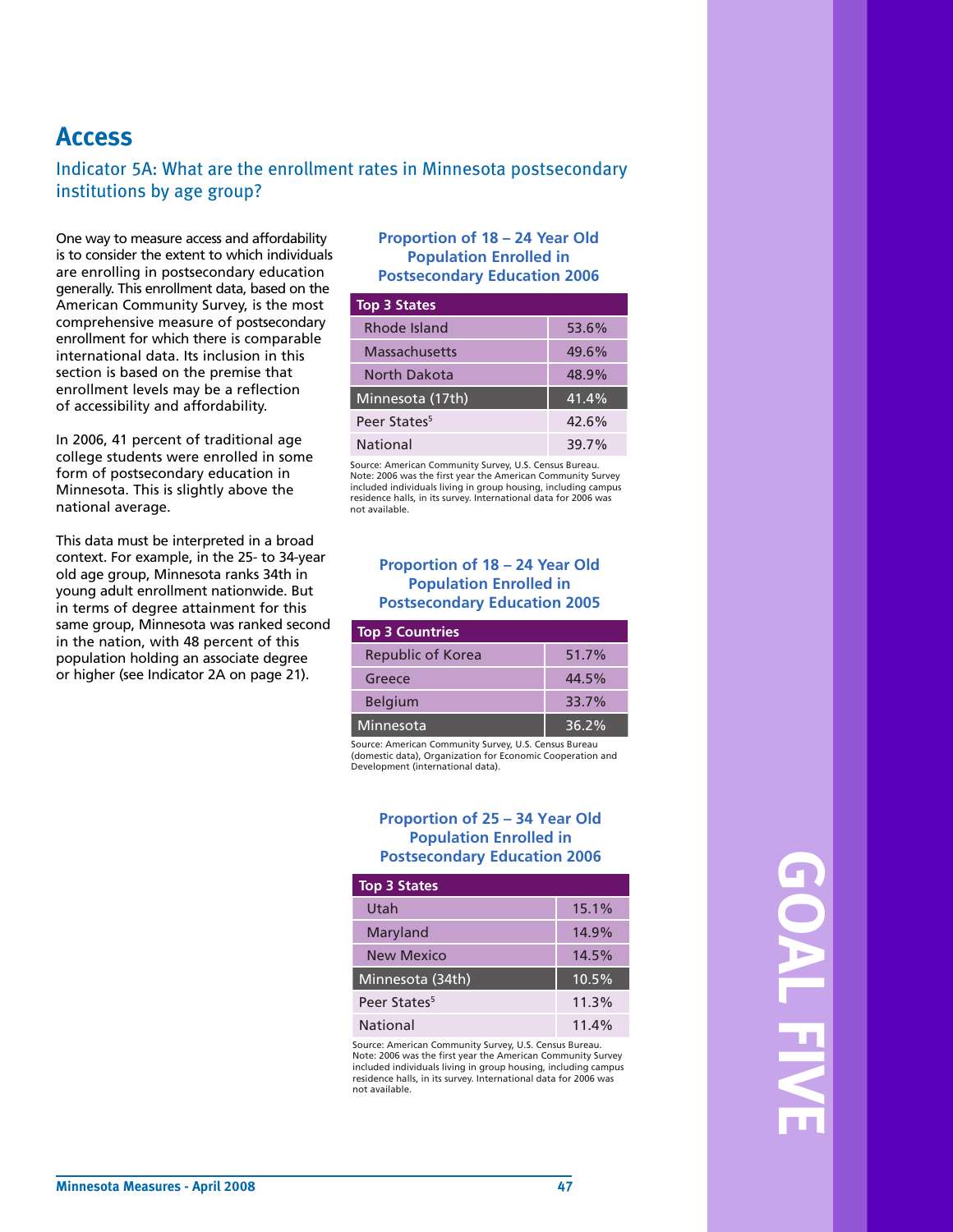# **Net Prices**

Indicator 5B: How do net tuition and fees at Minnesota institutions compare to the net tuition and fees at colleges nationally?

Tuition and fees vary greatly among institutions. Evaluation and analysis of college prices are incomplete without consideration of the range of financial aid provided to students. In higher education, too often the true net price of attendance is obscured by the sticker price, and net prices are unclear to students and their parents until the final days of their college selection process.

This measure shows the net price for firstyear, first-time, full-time students, broken down by institution type. Net tuition and fees is tuition and fees minus all granttype aid that does not have to be repaid including federal, state and institutional grants and scholarships. The averages shown here are weighted by the number of first-time, full-time students at each institution. These data represent averages for students of all incomes.

**Net Tuition and Fees for First-year, First-time, Full-time Students by Institution Type 2005 – 2006**



Source: Integrated Postsecondary Education Data System.

Note: Average aid includes federal, state, and private and institutional grants and scholarships reported. Average need- and merit-based aid is counted.

| <b>Institution Type</b>       | <b>Fall 2005</b><br>Cohort | % Receiving<br><b>Federal Aid</b> | Average<br><b>Federal Aid</b> | % Receiving<br><b>State Aid</b> | Average<br><b>State Aid</b> | % Receiving<br><b>Institutional</b><br>Aid | Average<br><b>Institutional</b><br>Aid |
|-------------------------------|----------------------------|-----------------------------------|-------------------------------|---------------------------------|-----------------------------|--------------------------------------------|----------------------------------------|
| Public 4-year                 | 16,143                     | 19%                               | \$3,542                       | 26%                             | \$2,636                     | 34%                                        | \$3,017                                |
| Private not-for-profit 4-year | 10,013                     | 19%                               | \$3,470                       | 25%                             | \$3,316                     | 90%                                        | \$9,731                                |
| Private for-profit 4-year     | 2,847                      | 43%                               | \$2,221                       | 46%                             | \$1,692                     | 16%                                        | \$1,390                                |
| Public 2-year                 | 18,964                     | 34%                               | \$2,821                       | 35%                             | \$1,249                     | 7%                                         | \$945                                  |
| Private for-profit 2-year     | 1,285                      | 48%                               | \$2,683                       | 57%                             | \$1,871                     | 4%                                         | \$1,519                                |

## **Breakdown of Financial Aid for First-year, First-time, Full-time Students Fall 2005**

Source: Integrated Postsecondary Education Data System.

Note: The cohort here is fi rst-time, full-time, fi rst-year students in the fall of 2005.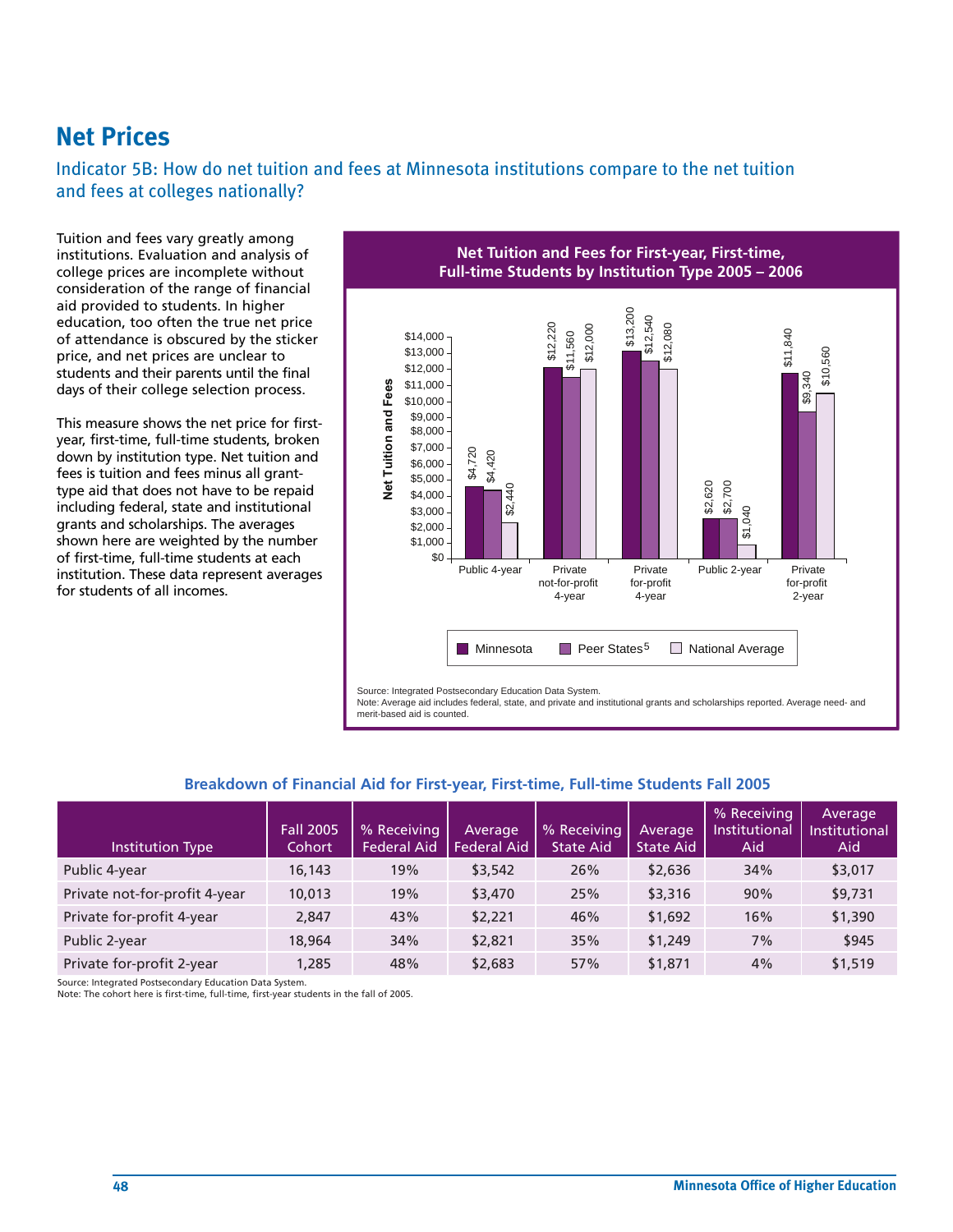Minnesota's two- and four-year public institutions have among the highest gross tuition and fees nationally (sixth and ninth respectively). The same is true for the average net tuition and fees. At Minnesota's two- and four-year public institutions, average net tuition and fee amounts are essentially double the national averages for their respective segments. There is no consistent relationship between the amount of grant aid and gross tuition across states.

The following charts show the distribution of financial aid and net price for first-year, first-time, fulltime students at most of Minnesota's postsecondary institutions. The charts are separated by institution type. The full bar represents gross tuition and fees. The dark purple portion is the average net tuition and fees. The light purple is the total average grant aid.

#### **Net Tuition and Average Aid for First-year, First-time, Full-time Students at Public 4-year Institutions 2005 – 2006**



Source: Integrated Postsecondary Education Data System.

Note: Average aid includes federal, state, private and institutional grants and scholarships reported, based on a weighted average for the students attending each institution.<br>Average need- and merit-based aid is counted.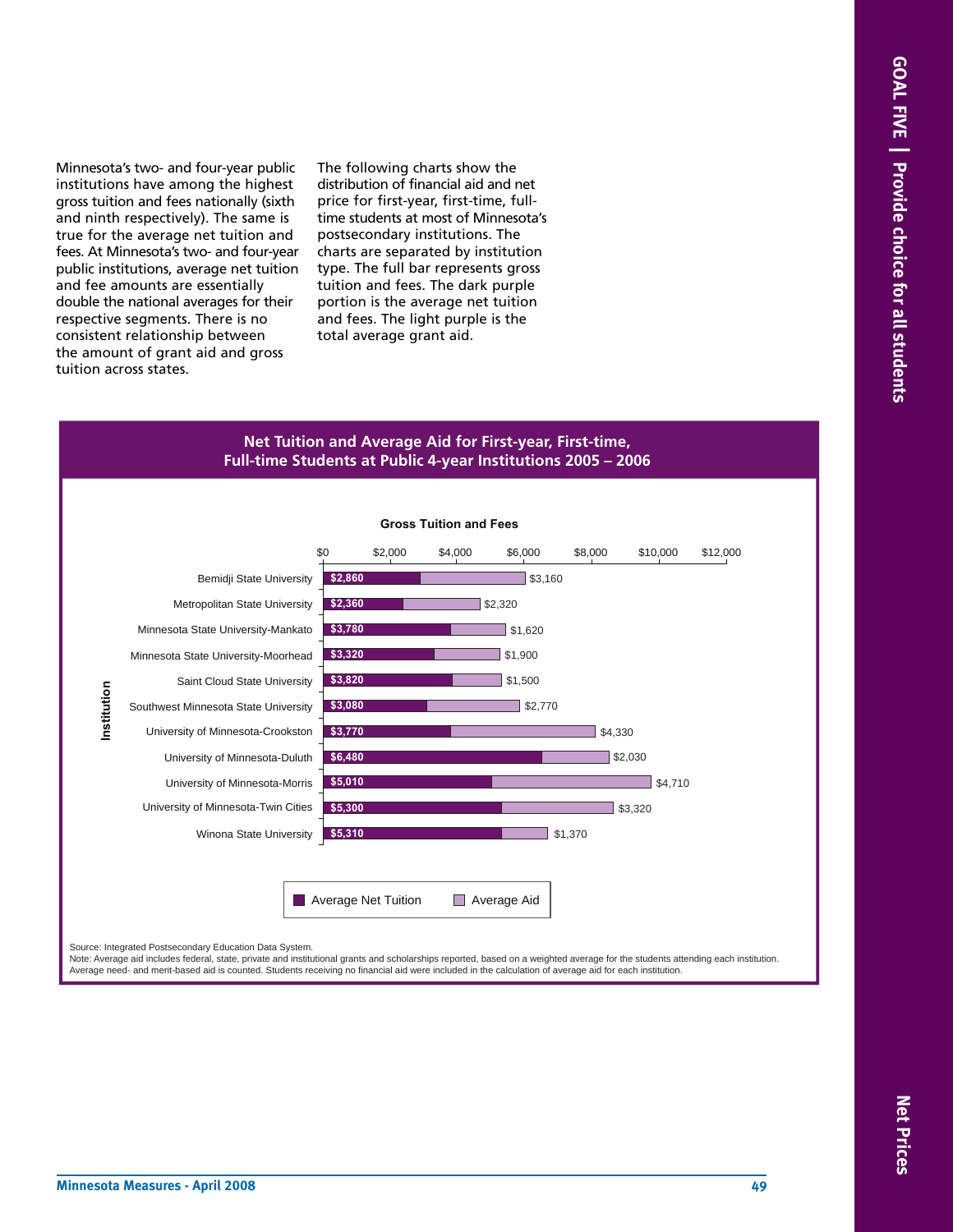## Net Prices 5B continued



Average need- and merit-based aid is counted. Students receiving no financial aid were included in the calculation of average aid for each institution.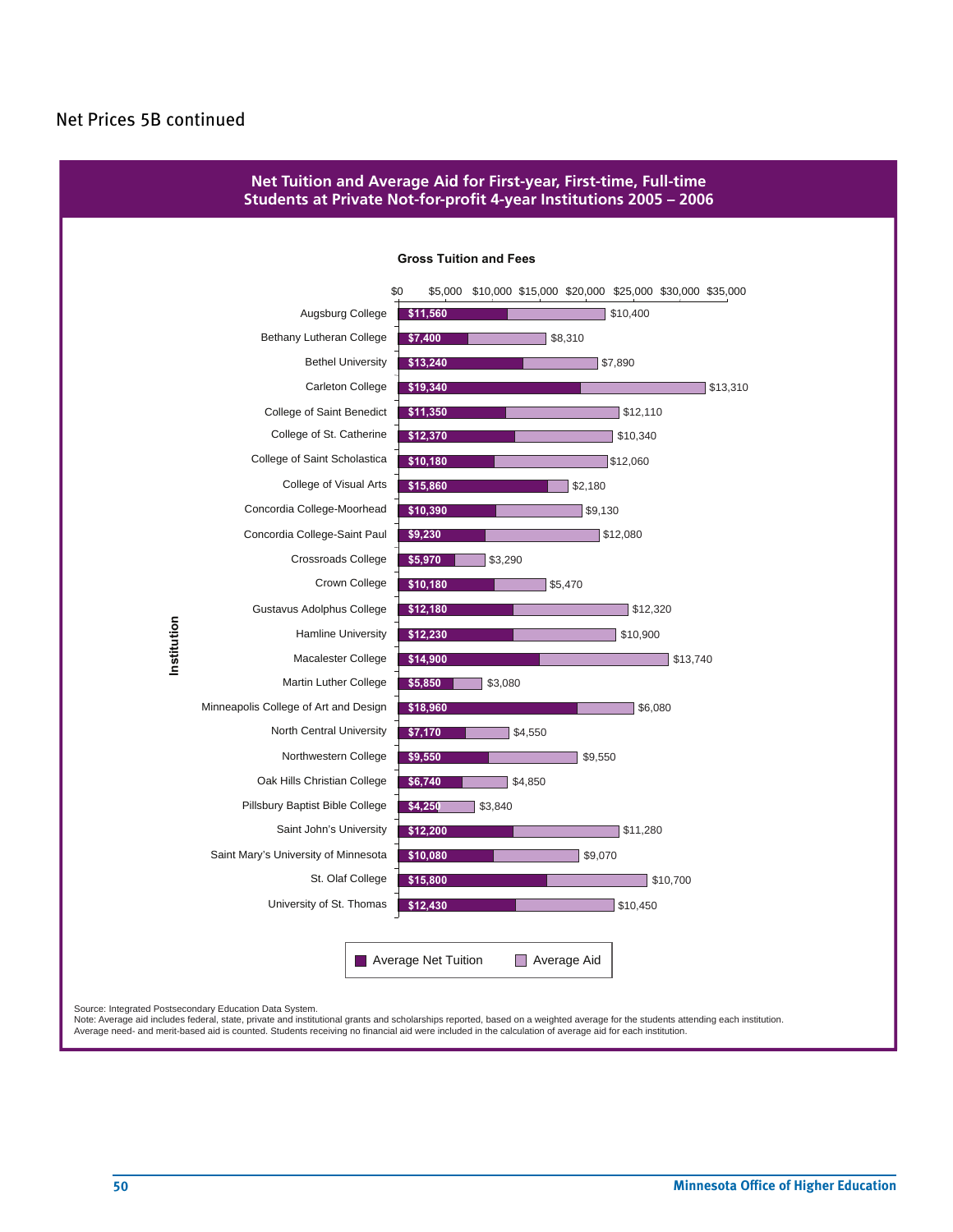### **Net Tuition and Average Aid for First-year, First-time, Full-time Students at Private For-profit 4-year Institutions 2005 – 2006**

#### **Gross Tuition and Fees**



Source: Integrated Postsecondary Education Data System.

Note: Average aid includes federal, state, private and institutional grants and scholarships reported, based on a weighted average for the students attending each institution. Average need- and merit-based aid is counted. Students receiving no financial aid were included in the calculation of average aid for each institution.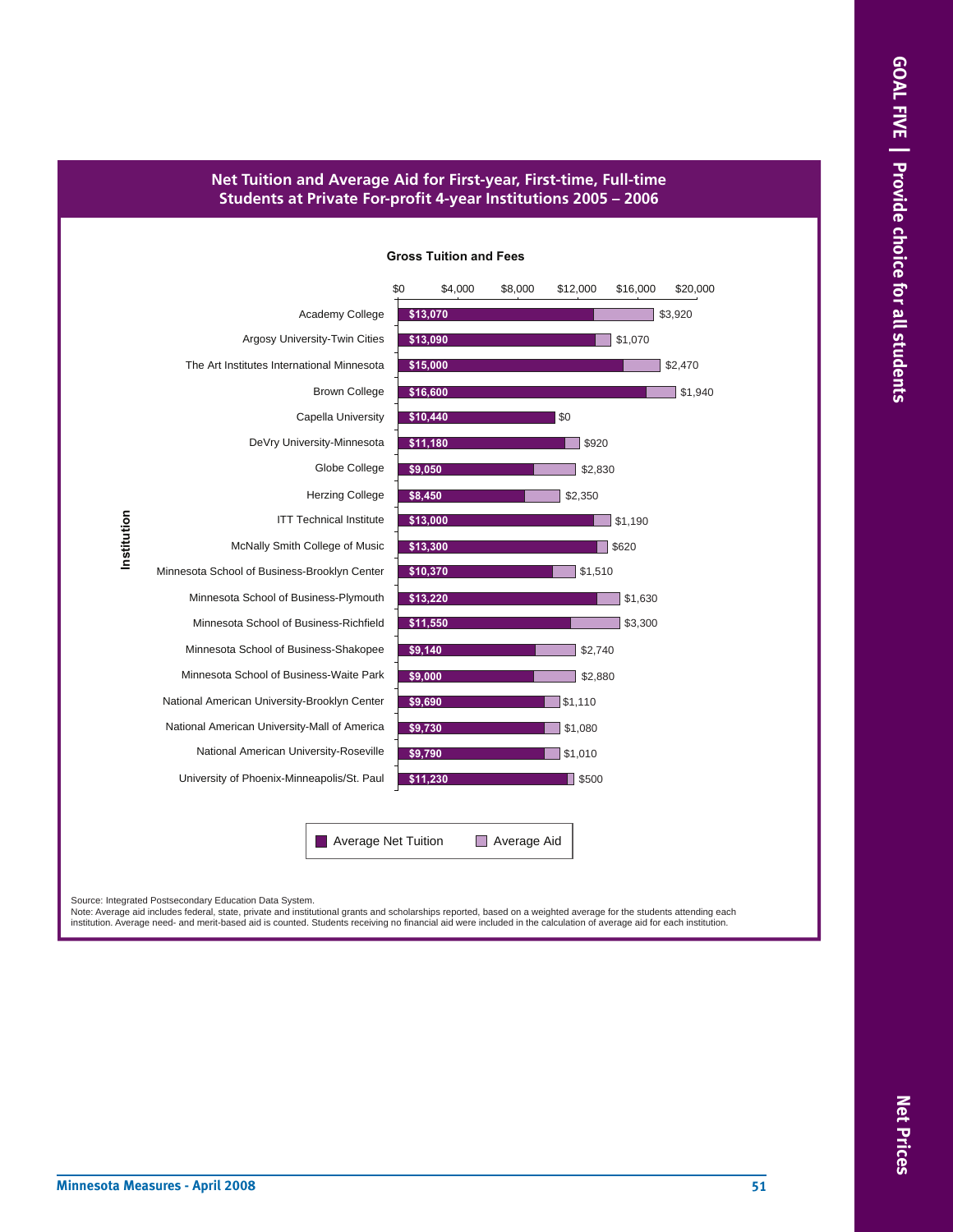## Net Prices 5B continued



Source: Integrated Postsecondary Education Data System.

Note: Average aid includes federal, state, and institutional grants and scholarships, based on a weighted average for the students attending each institution.<br>Students receiving no financial aid were included in the calcul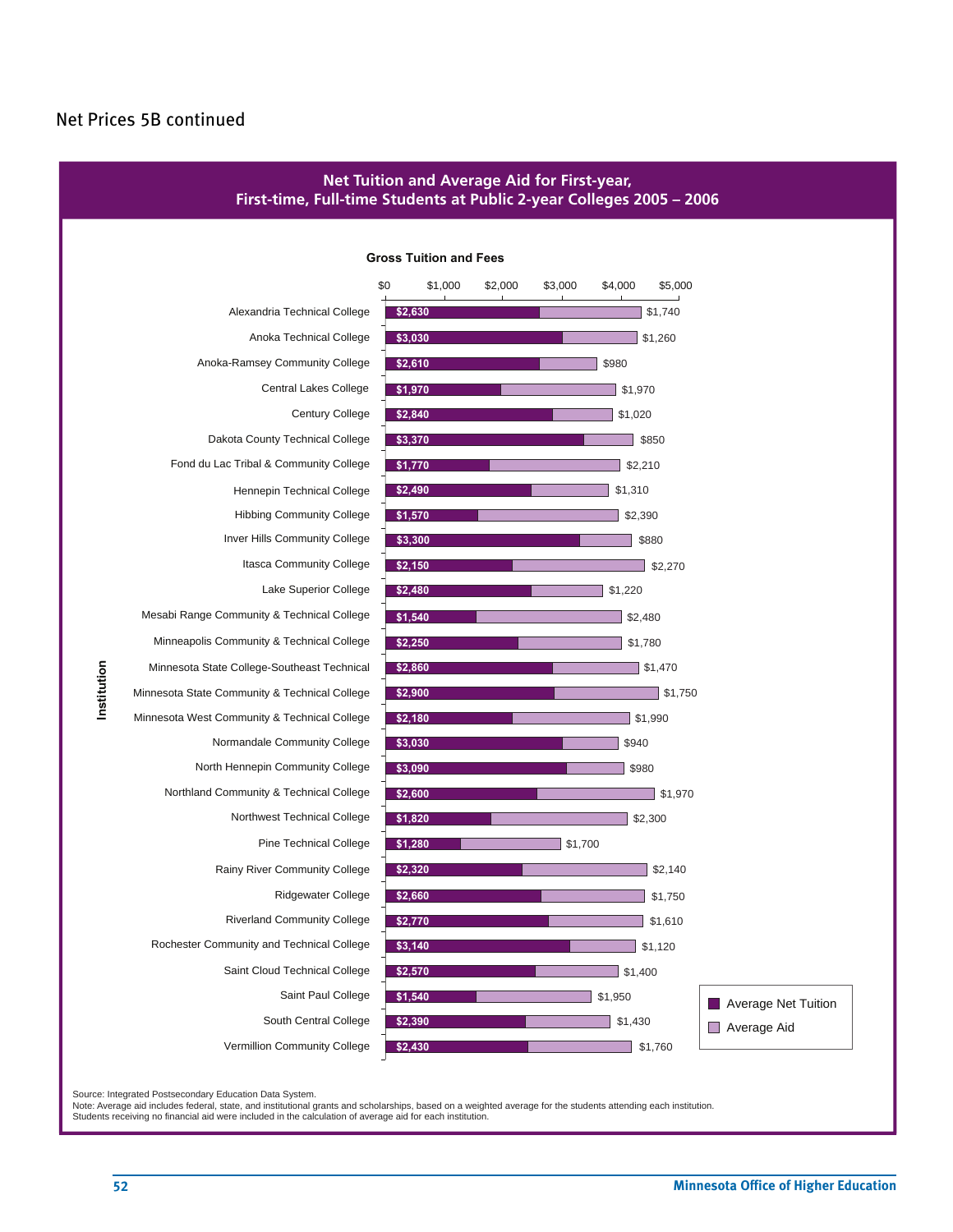## **Net Tuition and Average Aid for First-year, First-time, Full-time Students at Private 2-year For-profit Schools 2005 – 2006**

#### **Gross Tuition and Fees**



Source: Integrated Postsecondary Education Data System.<br>Note: Average aid includes federal, state, private and institutional scholarships, based on a weighted average for students attending each institution. Students receiving no financial aid were included in the calculation of average aid for each institution.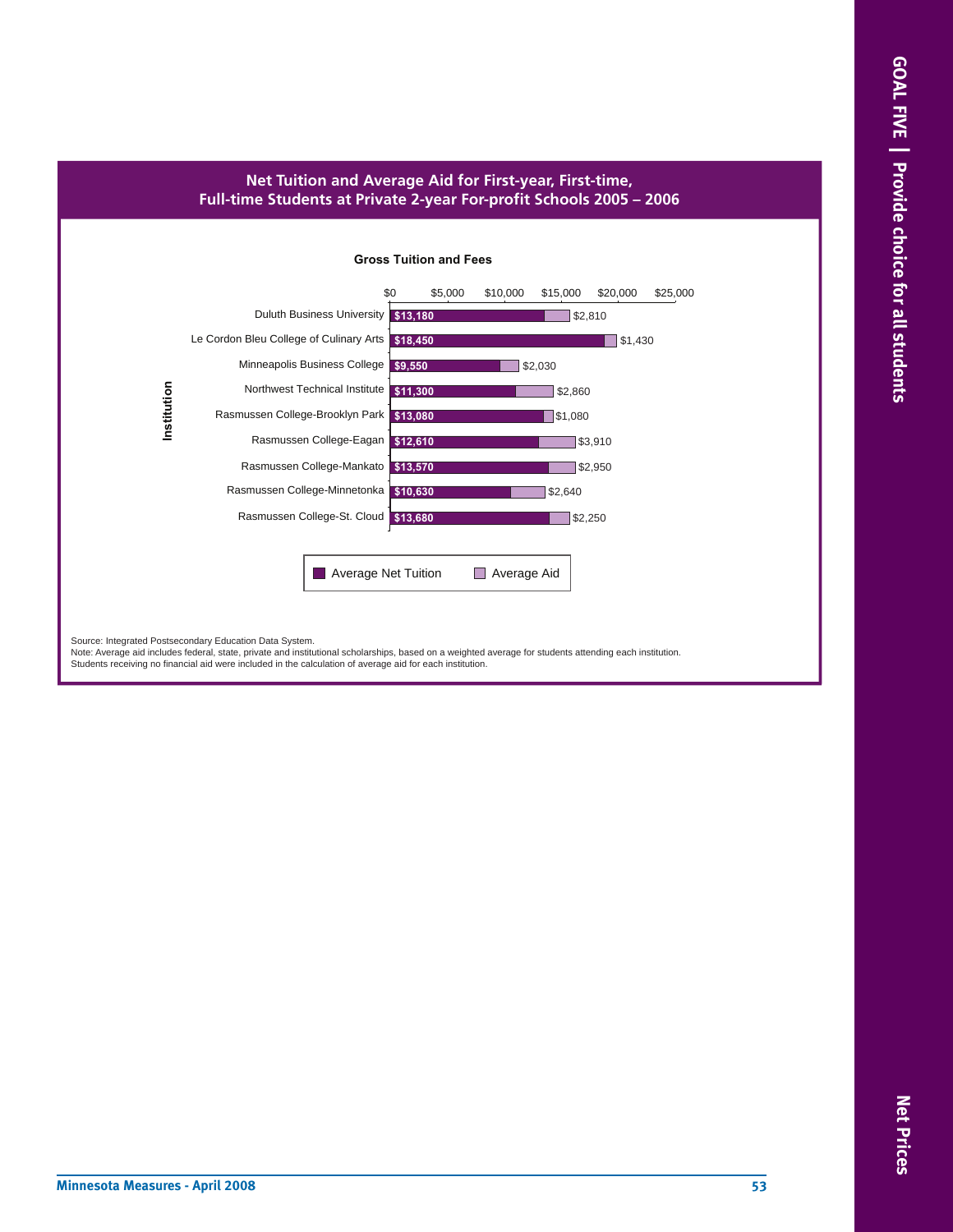# **Affordability**

Indicator 5C: What is the net price of higher education in Minnesota after grants, scholarships and tax credits are factored in?

This indicator provides a refined alternative to the net tuition and fees outlined in the previous indicator. This measure takes into account more of the factors that affect the net price including: gross tuition and fees, an estimated living allowance, financial aid, employer aid and some federal tax credits. Most importantly, this indicator presents the net price in the context of student and family income.

Since data is not available for individuals for many of the aid components, hypothetical families were constructed using information from a number of sources. In calculating these amounts, a "typical" student was used. The "typical" dependent student is defined as a student from a family with a household size of four, with two parents and two children, with one of the children in enrolled in postsecondary education. Net price was calculated as follows:

#### Net Price = (tuition + fees + \$10,000 living allowance<sup>28</sup>) – (grants + scholarships + tax credits)

Grants, scholarships and tax credits are the average sum of:

- Federal Pell and Minnesota State Grants
- Institutional grants and scholarships: The average amount (including students who received no aid) for all U.S. undergraduates in 2004 by \$5,000 income bands by type of institution, adjusted to reflect differences between average institution grants to Minnesota undergraduates and national averages.29
- Private scholarships: The average amount of private scholarships (e.g., Lions Club or Kiwanis) for U.S. undergraduates, adjusted to reflect differences between average private scholarships awarded to Minnesota undergraduates and national averages.
- Employer aid: The average amount for U.S. undergraduates adjusted to reflect differences between employer aid given to Minnesota undergraduates and national averages. Employer aid includes tuition reimbursement, tuition benefits to children of university staff and similar assistance.
- Federal Hope Tax Credits: A simulation of the federal higher education Hope Tax Credit.<sup>30</sup>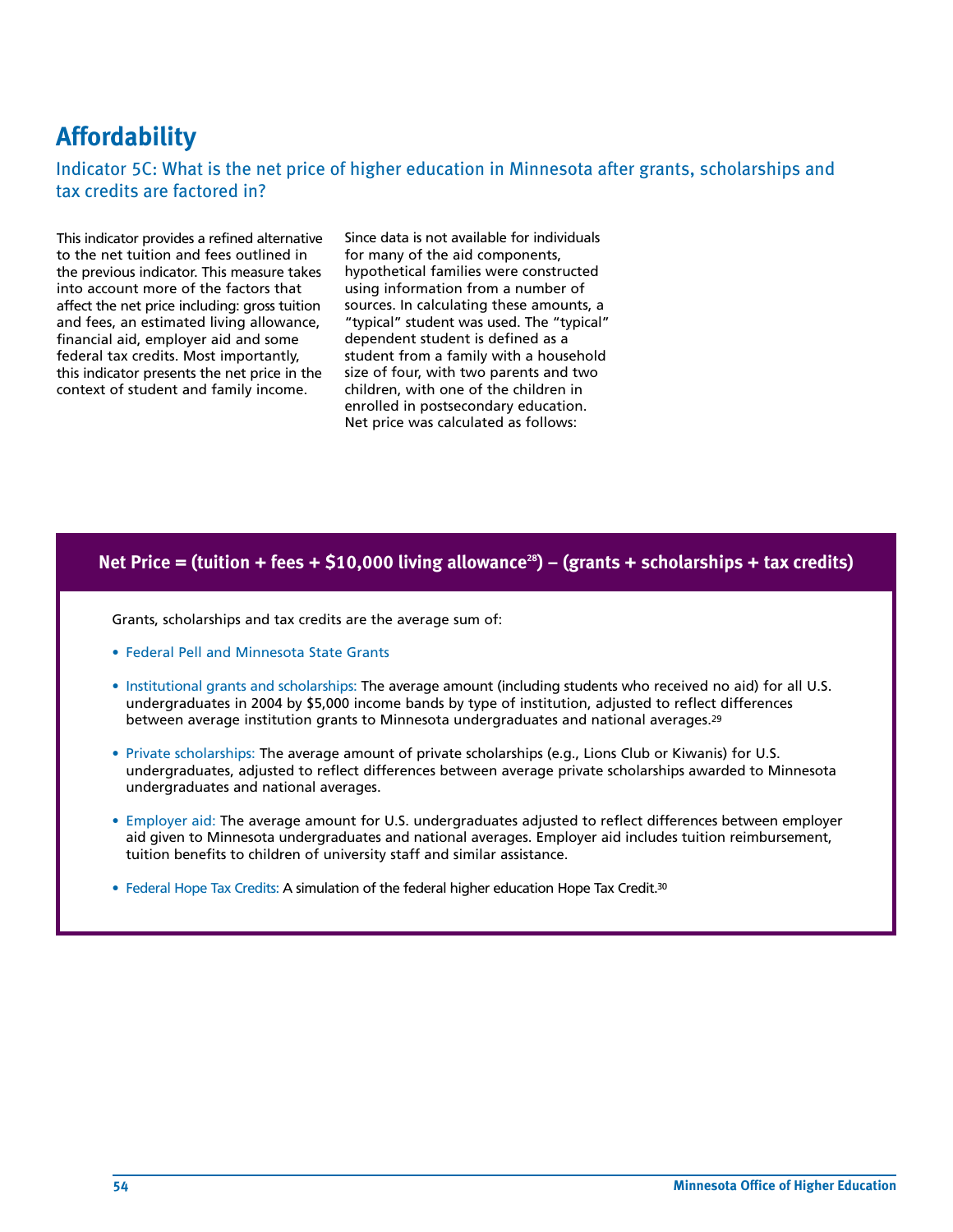



The charts in this indicator show the average net prices students and families pay. These costs can be met in a variety of ways. Students often work, take out loans or use past savings. Similarly, the family uses current income, savings and loans. Finally, the student may reduce costs by taking fewer courses and extending the time in school or by living on less than the \$10,000 assumed in the analysis.

## Dependent Students

The first chart shows net price for dependent students, generally those who are under 24 years old. The second chart shows single, independent students, generally those who are 24 years old or older, without children.

Net prices vary with income. Generally, families and students with lower incomes face lower net prices

for each institution type. For example, a dependent student attending the University of Minnesota on a full-time basis and coming from a family with income between \$30,000 and \$35,000 faced a net price of about \$9,100.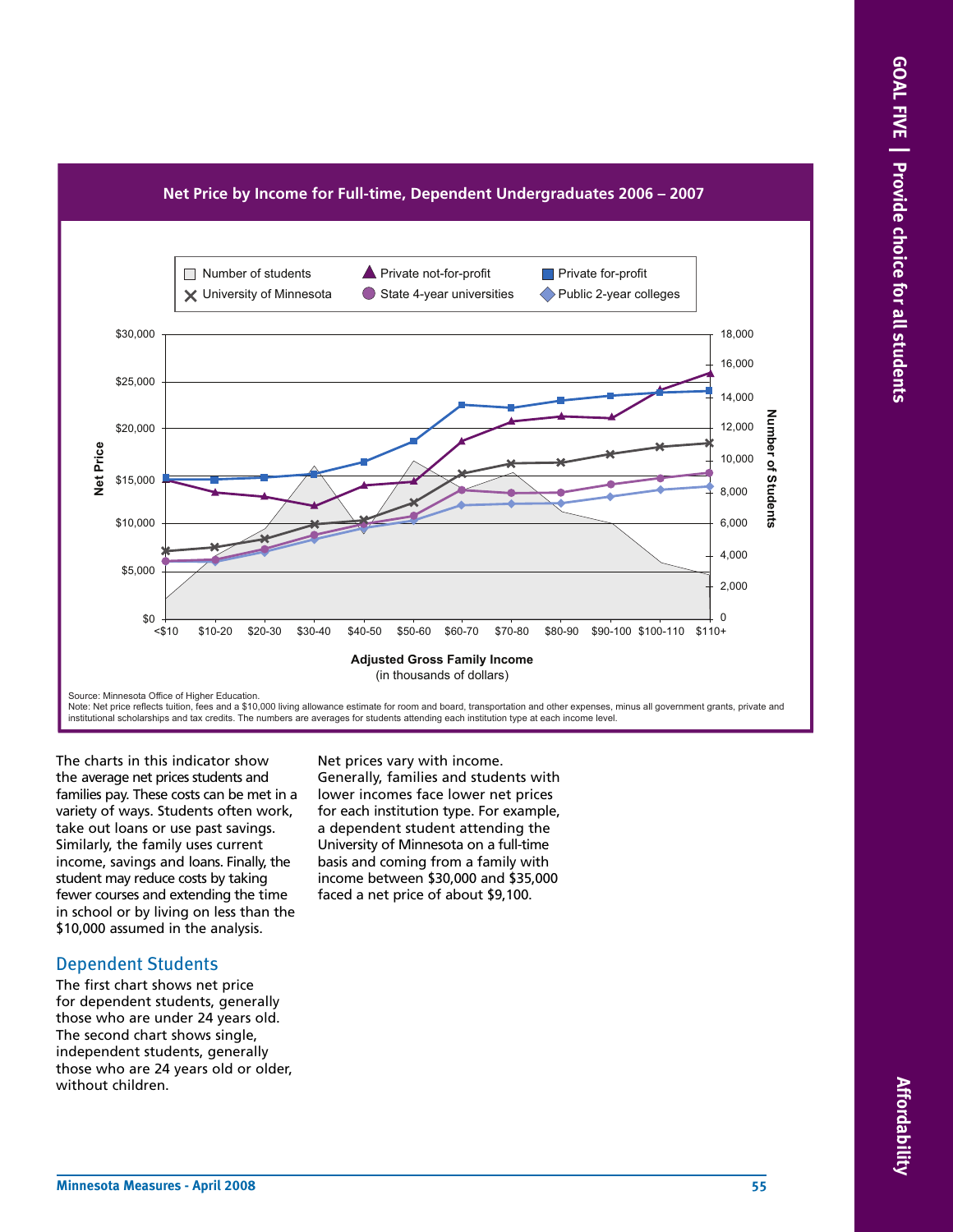## Affordability 5C continued



#### Independent Students

A single, independent student attending the University of Minnesota full time, for example, with an income between \$10,000 and \$15,000, faced an estimated net price of about \$10,000. A similar student with income between \$20,000 and \$25,000 faced a net price of \$11,500. While students at the lower end of the income scale have lower net prices, their net prices may be substantial compared to their income. As income increases, net prices increase dramatically, especially for single, independent students.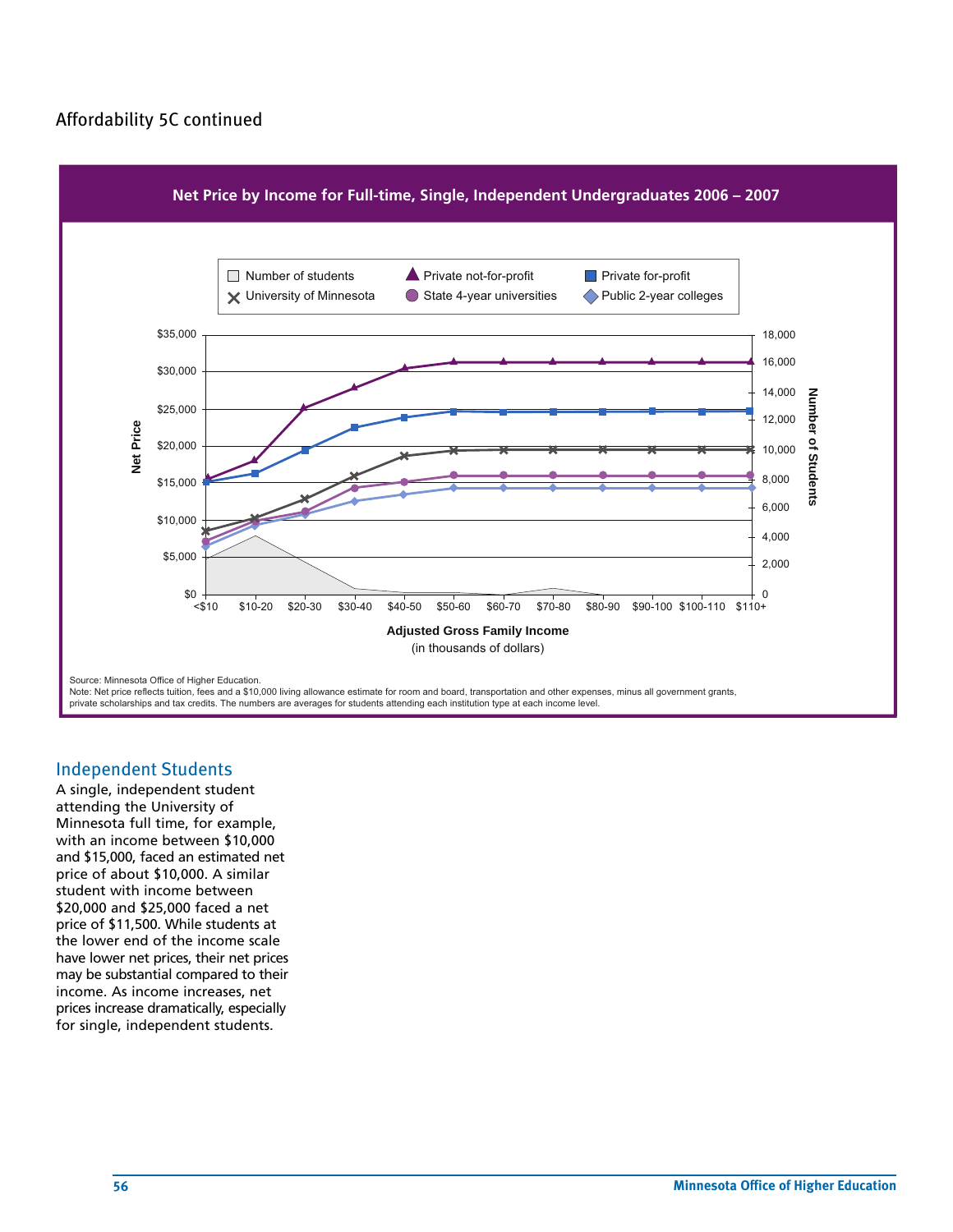# **Borrowing Patterns**

## Indicator 5D: To what extent were Minnesota students borrowing to finance their education?

The educational debt of college graduates is an important concern in any discussion about affordability. The number of students with loans and the total amount borrowed provide one perspective on college affordability. If students believe they cannot complete a college education without incurring significant debt, there may be negative implications for the student, the state and the economy.

The charts below show that 67 percent of graduating seniors from Minnesota public universities had student loans in 2006. The seniors borrowed

a cumulative total of \$20,933, on average. For students graduating from private colleges and universities, 74 percent had loans, and the average amount borrowed was \$25,666.

In comparison, for graduating seniors from public universities in the peer states, 61 percent had student loans in 2005, and the average amount borrowed was \$19,406. For seniors graduating from private colleges and universities, 72 percent had student loans, and the average amount borrowed was \$22,249.

More Minnesota students borrowed, and those who did borrowed greater amounts than the average for peer states. Those graduating from private colleges and universities are borrowing larger amounts than students graduating from public universities.

Some view borrowing for postsecondary education as a type of investment that will provide income and other benefits over a lifetime. As in the general economy, student debt may tend to increase with favorable interest rates.



#### **Average Cumulative Debt of Graduating Seniors with Student Loans 2006**



**Affordability**

**Affordability** 

**Borrowing Patterns**

**Borrowing Patterns**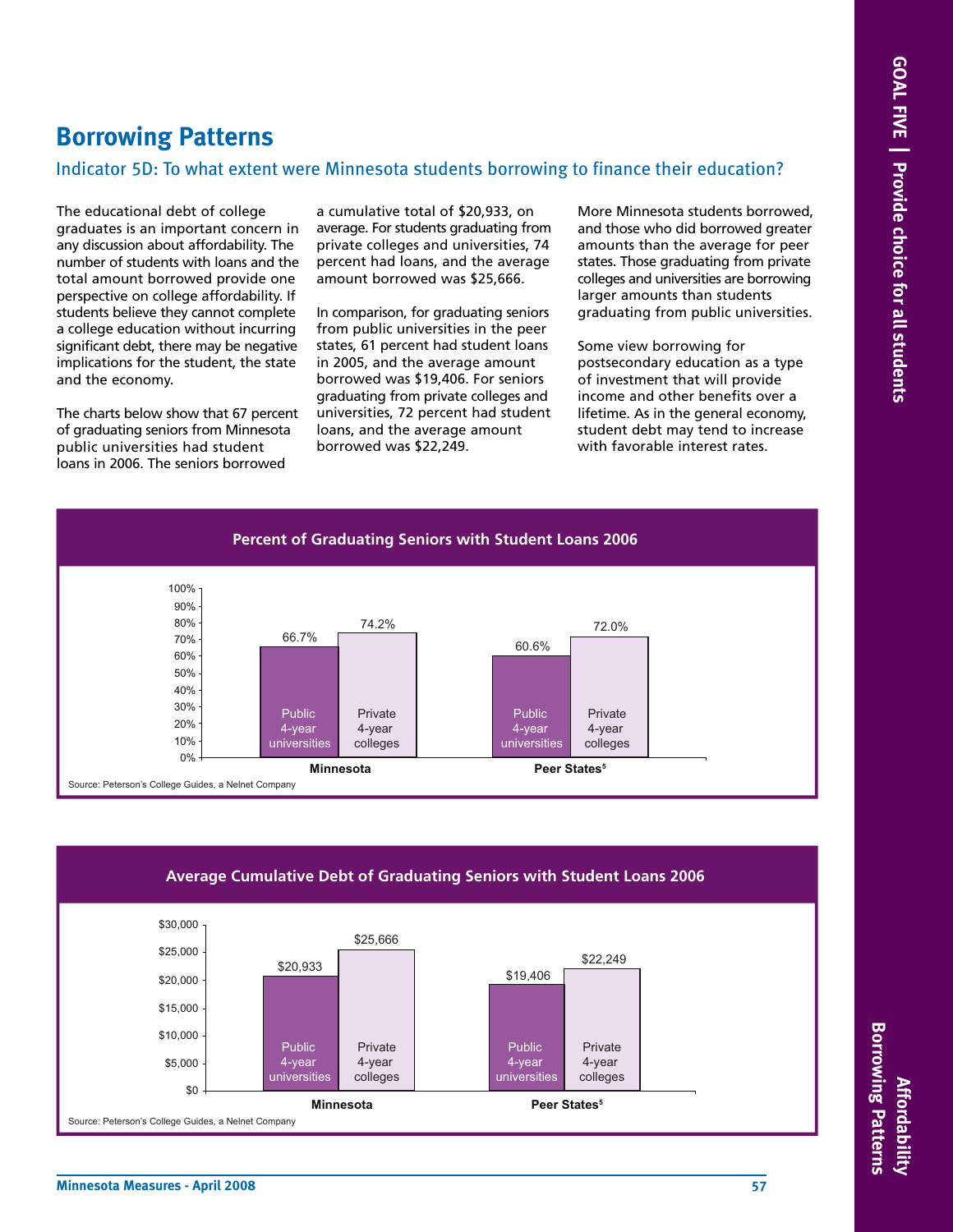# **Minnesota Measures**

A report on higher education performance

## **Next Steps**

*Minnesota Measures 2008* provides information on the performance and engagement of Minnesota's higher education system as a whole. While the report provides valuable perspective, further work in important areas is clearly indicated. In the process of developing the report, numerous issues were defined for further research; some of these are continuations from the previous report. Deeper exploration into these areas will provide a more complete and coherent picture of the progress on the five goals.

## International comparisons:

One of the ongoing projects from *Minnesota Measures 2007* is the selection of appropriate metrics for comparing Minnesota's postsecondary education system to international counterparts. Based upon work from *Education at a Glance*, an annual publication of the Organisation for Economic Cooperation and Development, a set of international metrics will be prepared for a follow-up report to *Minnesota Measures 2008*.

## Employer survey:

At the time of the release of *Minnesota Measures 2008*, the Office of Higher Education was in the process of developing and disseminating an employer satisfaction survey. The survey, sent to more than 1,000 Minnesota employers, focuses primarily on the general skills and attributes desired by employers and an overall assessment of the preparedness of graduates of Minnesota programs. The results will cut across all segments of higher education and all types of programs, and will be presented as part of a follow-up report.

## College completion:

As a next step directive from *Minnesota Measures 2007*, The Office of Higher Education engaged in a study of existing literature on the economic returns to individuals based upon various levels of completion. This work suggests that there are economic returns to those who complete some college courses without completing a degree. The research is needed to determine how this differs by degree level. These returns are heavily dependent upon the chosen program of study.

From a policy perspective, there is also value to the state in considering issues related to the time it takes students to complete degrees. Further study will focus on factors such as tuition and other costs of attendance incurred as well as loss of income for individuals; from the institutional perspective, the focus will be on costs incurred, revenue and other resource issues.

## College preparedness:

The two components of college access that impact every student are affordability and academic readiness. The first two editions of *Minnesota Measures* have covered affordability but have not addressed the readiness issue in depth. Given the increased focus on assessment at all levels of education (primary, secondary and postsecondary), the Office of Higher Education will explore work on a variety of areas related to college preparedness.

## Gender analysis:

The Office of Higher Education will explore existing research and statewide enrollment data to analyze the rates at which both male and female students are participating in and succeeding in college.

## Graduation and retention:

There are a number of caveats related to graduation and retention rates as collected and reported by the National Center for Education Statistics through its Integrated Postsecondary Education Data System. IPEDS data construction limits analysis to the use of first-year, first-time, full-time students in the cohorts for graduation and retention. The Office of Higher Education is exploring the use of its own enrollment database as well as other available data sources. If successful, the agency will produce reports that look at retention trends beyond first-to-second year and consider both full- and part-time retention and that assess graduation rates that consider transfer-in students and part-time students.

## Workforce development:

The evaluation of workforce needs in Goal Four is limited to reports on contract training at Minnesota State Colleges and Universities. In order to develop a broader analytical context, a survey of employers will be undertaken that assesses total workforce training including programs delivered internally as well as externally. The Bureau of Labor Statistics performed similar work during the mid-1990s that will be used as a guide for this work.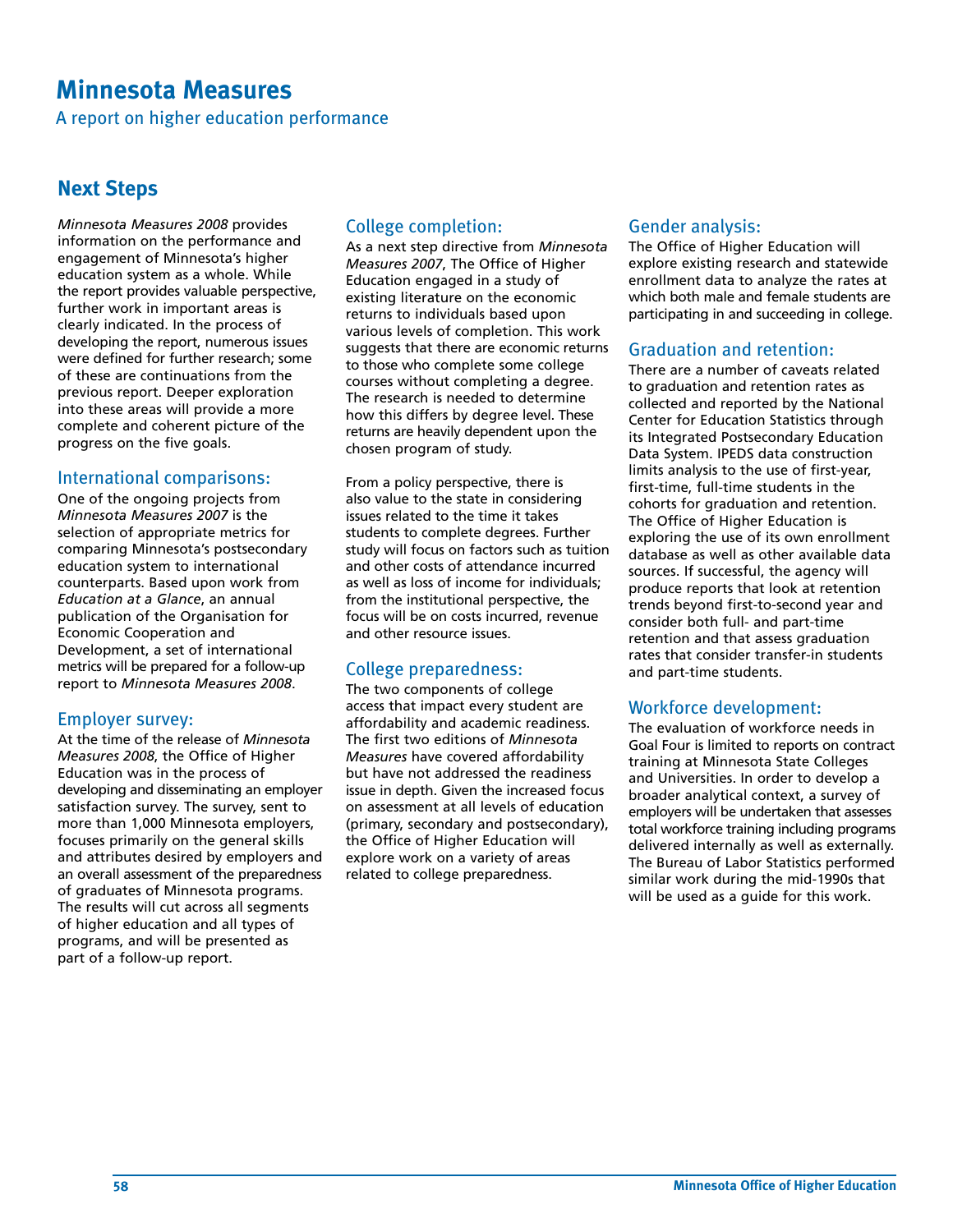## **End Notes**

- <sup>1</sup> The New Economy Index was developed by the Progressive Policy Institute in the past, but is now being maintained by Ewing Marion Kaufman Foundation, based on a series of economic criteria.
- <sup>2</sup> ACT has determined specific benchmark scores in each subject tested as the minimum scores needed in the subject area to have a 75 per cent chance of obtaining a C or higher in corresponding credit-bearing college courses.
- 3 For additional detail, visit www.ohe.state.mn.us/tPg.cfm?pageID=764.
- Computation of college participation rates is not an exact science. Three sources (NCES, NCHEMS and OECD) show three different national participation rates for the United States. The methodology used by NCHEMS most closely mirrors the methodology used by Minnesota in computing college participation numbers, so the NCHEMS data is used and referenced here. For more information, visit www.higheredinfo.org.
- 5 Iowa, Illinois, Indiana, Ohio, Pennsylvania, Michigan, Minnesota and Wisconsin. The peer states used for indicator 3B do not include Minnesota.
- 6 See the April 2006 issue of *Insight*, a newsletter published by the Office of Higher Education.
- 7 This is the case in 26 of 49 states. Wyoming does not have any private not-for-profit colleges.
- 8 At the time of this writing, much of the national data for the 2006-2007 academic year was not available.
- 9 National data for the Fall 2000 cohort was not readily available at the time of this writing.
- 10 Online providers (Capella, Phoenix and Walden) were excluded since they have few first-time, full-time, first-year students to form a graduation cohort.
- 11 Minnesota Transfer Curriculum information is available at www.mntransfer.org.
- 12 National data for the Fall 2003 cohort was not readily available at the time of this writing.
- $13$  A number of private, for-profit institutions have begun offering four-year degree programs, and are no longer reporting three-year graduation rate variables to the Integrated Postsecondary Education Data System. Other private, for-profit institutions (e.g., ITT Technical Institute) are not included because they have not been offering degrees in Minnesota long enough to establish a graduation rate cohort per the IPEDS definition.
- 14 In *Minnesota Measures 2007*, total enrollment was used as the denominator, and the effect of the large part-time enrollment on this measure was considerably greater.
- 15 According to the U.S. Census, Minnesota had a net migration of almost 35,000 degreed people from 1995 and 2000. For the same period, the state had a gross in-migration of degreed people of 43,000.
- 16 The American Community Survey does not seek information about certificates.
- 17 Continuing research by the Office of Higher Education suggests that the act of taking courses without completing a credential may have economic returns to the individual.
- 18 The denominator has been changed from 20 and over to 18-64 for two reasons. First, 18-64 more accurately represents the working population and allows this indicator to be a complement to 2A. Second, states with a significant population of senior citizens were profoundly affected by the original measure.
- <sup>19</sup> Education degrees are difficult to track since institutions count them differently. Someone pursuing a secondary math teaching degree might be classified as: a math major with an education minor, a math education major, a math major only or a double major in math and education.
- 20 A crosswalk table of occupational codes from the U.S. Office of Management and Budget was used to align the CIP classifications with occupational codes.
- 21 In their pilot project of measuring student learning outcomes, the Voluntary System of Accountability uses two modules of the CAAP—the Critical Thinking and Writing Essay tests—and two sub-scores of the MAAP—critical thinking and written communication. The third testing option used by the VSA is the complete Collegiate Learning Assessment test.
- 22 Kuh, G. D. (2001). The National Survey of Student Engagement: Conceptual framework and overview of psychometric properties. Bloomington, Indiana: Indiana University, Center for Postsecondary Research.
- 23 The National Survey of Student Engagement is administered by the Center for Postsecondary Research at Indiana University in Bloomington, Indiana, www.nsse.iub.edu.
- 24 For the 2007 survey cycle, first-year Minnesota students' ratings are below those of the peer states.
- 25 More information on the Community College Survey of Student Engagement is available at www.ccsse.org.
- 26 Students from private institutions make up 35 percent, 37 percent and 38 percent of the approximately 3,700 test takers in 2003, 2004 and 2005, respectively.
- 27 Arizona State University's online Center of American Research University Data provides a comprehensive set of data on more than 200 institutions. mup.asu.edu. This research was performed by The University of Florida in prior years.
- 28 The \$10,000 allowance was calculated by using U.S. Bureau of Labor Statistics data from the Consumer Expenditure Survey which analyzed interview data on expenditures of college students ages 18 to 22 who were enrolled on a full-time basis. The data was for the 1996-98 period. The data included expenses for food eaten at home, food eaten away from home, shelter and utilities, apparel and services, transportation, health care, entertainment and travel. Average total expenses for students were \$2,584 per quarter (three calendar months). This figure was multiplied by three to arrive at an estimate for the nine-month academic year. The result was adjusted from 1997 dollars to 2007 dollars using the Consumer Price Index.
- 29 For example, grants from private not-for-profit postsecondary institutions to undergraduates were 16 percent higher in Minnesota, on average, than the national average, so the national average institutional grant to students attending private not-for-profit institutions for each income category was multiplied by 1.16.
- 30 Federal Hope Tax Credits are available to taxpayers with students in their first and second years of postsecondary education. This calculation did not simulate the other federal higher education tax benefits: federal Lifetime Tax Credits and the deduction for postsecondary tuition.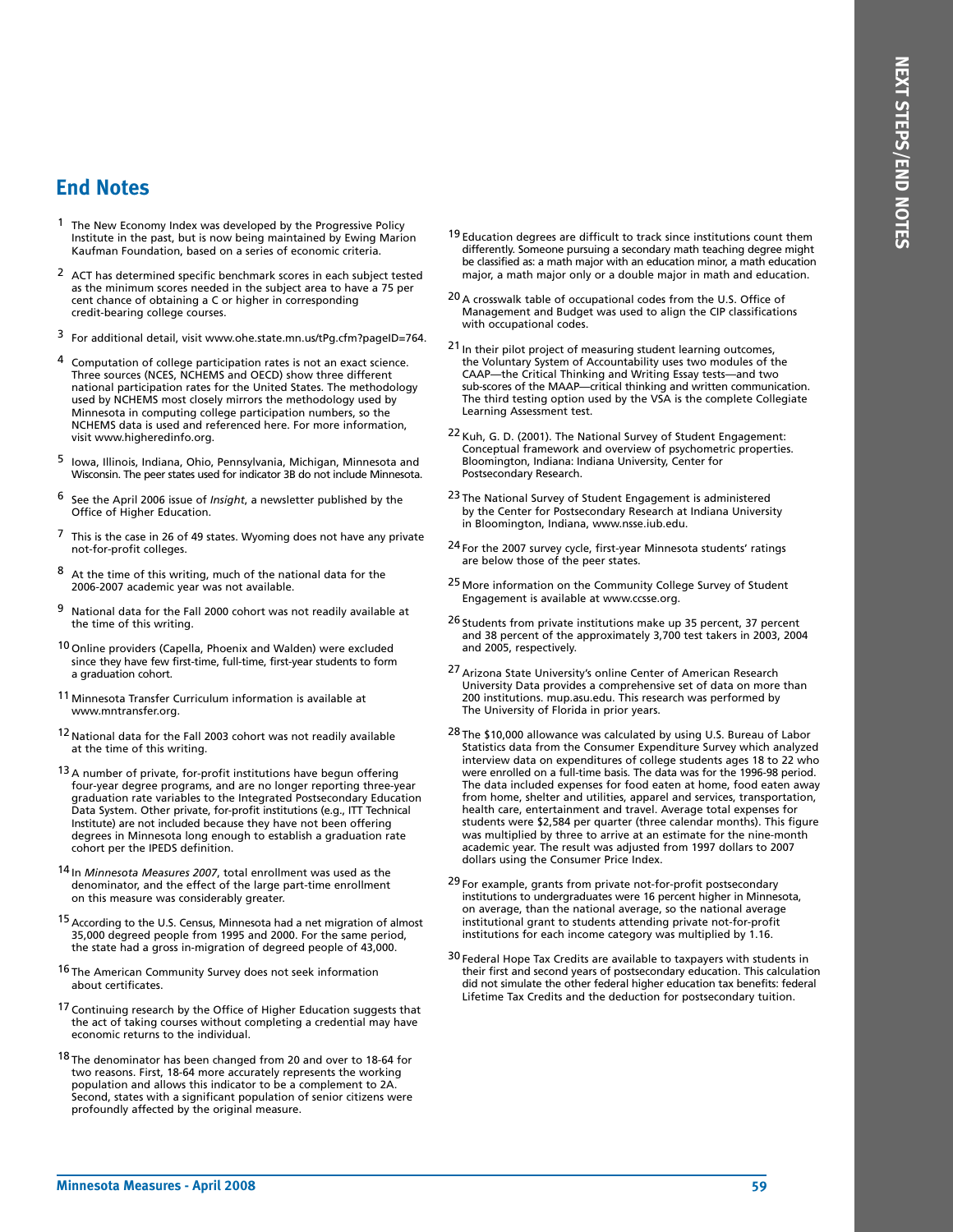# **Minnesota Measures**

A report on higher education performance

## **Appendix A**

## Definitions, Terms and Data Sources Used in the Report

## **Institutions:**

Four-year institutions: For purposes of this report, four-year institutions were all postsecondary institutions in Minnesota that offer bachelor's degrees as their primary undergraduate degree.

Two-year institutions: For purposes of this report, two-year institutions were all postsecondary institutions in Minnesota that offer associate degrees as their primary undergraduate degree.

University of Minnesota: References to the University of Minnesota included the state's land grant campus in the Twin Cities and its comprehensive regional institutions in Duluth, Morris and Crookston.

#### Minnesota State Colleges and Universities:

This state-supported system comprises seven state universities and 30 community and technical colleges across Minnesota.

Private colleges: These institutions were licensed or registered by the state, and their students are generally eligible to receive state and federal financial aid. Some colleges are church affiliated; others are independent. There were many different classifications within the private colleges:

- Not-for-profit, four-year institutions: These schools have a tax-exempt status and are typically church affiliated. Examples are St. Olaf College, Macalester College and Augsburg College.
- For-profit, two-year institutions: These for-profit schools award primarily associate degrees. Examples are Brown College and Rasmussen College.
- Private career schools: These schools do not offer associate degrees as their primary program type and are not included in this report. These are schools with a specific expertise such as cosmetology, truck driving, massage therapy or pet grooming.

## **Other terms used:**

Top three states: For several of the indicators, Minnesota's performance was compared to the three best performing states. In cases where trends over time were being evaluated, the best states were identified for the most recent year.

Student descriptions: Assessing the situations of students by race and ethnicity was sometimes limited due to constraints of data collection systems. Existing data do not recognize the breadth of diversity that exists within communities of color. Since most indicators draw data from the Integrated Postsecondary Education Data System, that system's terms were used throughout the report (Black, Asian or Pacific Islander, Hispanic, American Indian and white).

Per capita: This means of measuring outputs in relation to the population. For example, the number of health care degrees produced per 1,000 residents ages 18 to 64 were reported as a way to compare states with vastly different populations.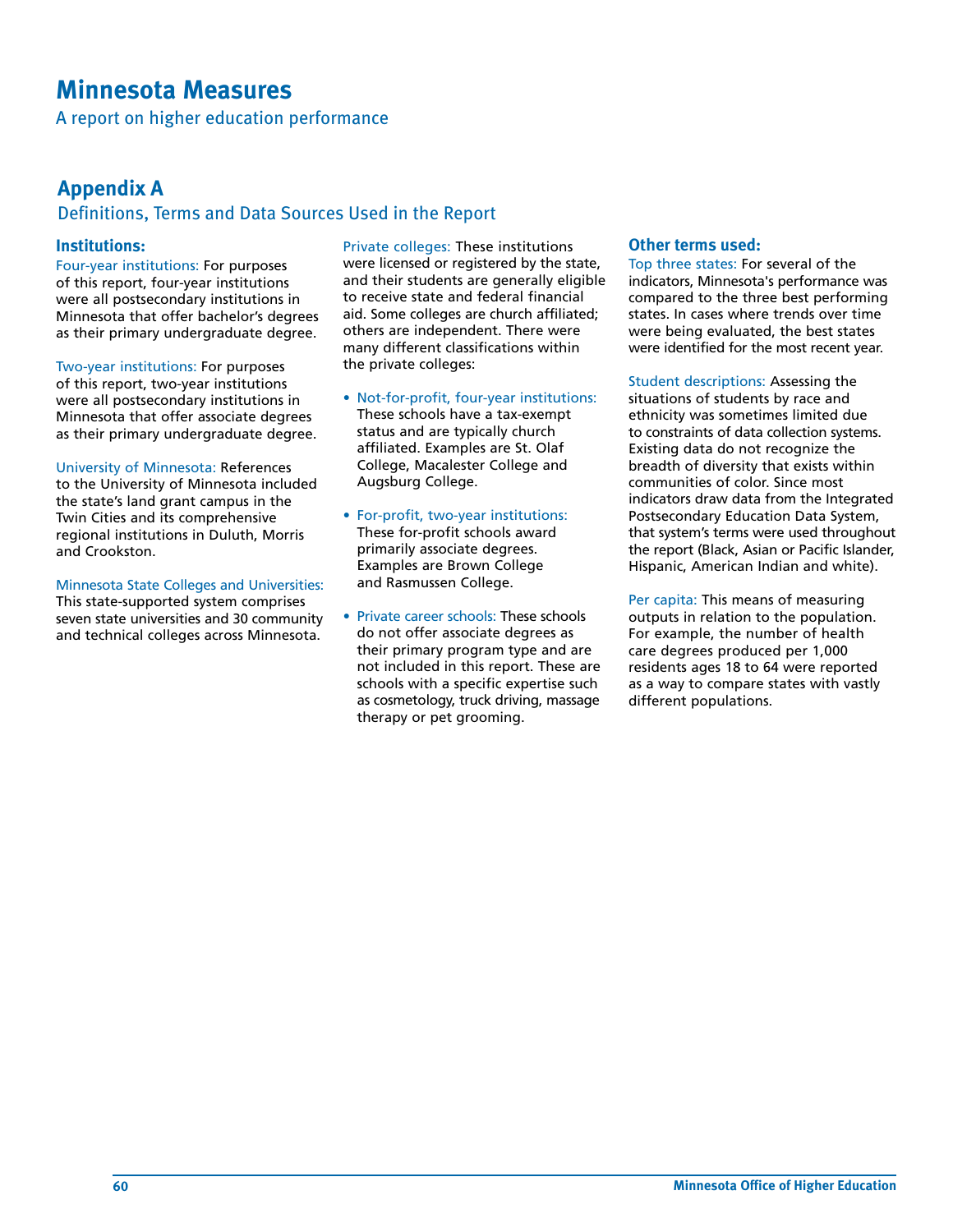#### **Sources:**

Exam data: The Office of Higher Education obtained data on various assessments and admissions exams completed by postsecondary students:

- ACT: (www.act.org), provided data on the ACT, contracted with the Office of Higher Education to provide data on the Collegiate Assessment of Academic Progress.
- Association of American Medical Colleges: (www.aamc.org), contracted with the Office of Higher Education to provide data on the Medical College Admissions Test.
- Community College Survey of Student Engagement: (www.ccsse.org), data is publicly available at the Web site.
- Educational Testing Services: (www.ets.org), provided data on the Graduate Record Exam and the Measure of Academic Progress and Proficiency.
- Law School Admissions Council: (www.lsac.org), contracted with the Office of Higher Education to provide Minnesota and national data on the Law School Admissions Test.
- Minnesota Department of Education: (www.education.state.mn.us), provided data on the Minnesota Comprehensive Assessment Series, an integral part of the state's No Child Left Behind compliance.
- Minnesota State Board of Nursing: (www.state.mn.us/portal/mn/jsp/ home.do?agency=NursingBoard) publishes pass-rate statistics on NCLEX, the exam used for nursing certification nationwide.
- National Association of State Boards of Accountancy: (www.nasba.org), publishes yearly reports on the Uniform Certified Public Accountant exam.
- National Survey of Student Engagement: (www.nsse.iub.edu), contracted with the Office of Higher Education to provide both Minnesota and national data on NSSE.
- U.S. Department of Education: data on Praxis pass rates for Minnesota teacher education students is publicly available.

#### Minnesota Department of Employment and Economic Development: This state agency's labor statistics staff provided employment projections for fields analyzed in Goal Two.

#### National Center for Education

Statistics: This is a division of the U.S. Department of Education which manages the Integrated Postsecondary Education Data System.

#### National Science Foundation:

This is the branch of the federal government that collects information on research and development across the United States. It is recognized by higher education institutions and research agencies as the primary and official source of this data.

#### Office of Higher Education Student Enrollment Record Database:

The Office of Higher Education's student enrollment record database contains unit records for students enrolled during the fall term in Minnesota's public and private postsecondary education institutions. Institutions eligible to participate in a Minnesota-funded student financial aid program are required to report their student enrollment data.

#### Organization for Economic

Cooperation and Development: This is a group of 30 countries committed to democratic government and the market economy. The OECD publication, *Education at a Glance*, provides data on a variety of measures.

#### U.S. Census Bureau: This is the

source for the *American Community Survey* data. The survey is conducted annually by the Census Bureau. The latest incarnation of the ACS includes those living in group quarters.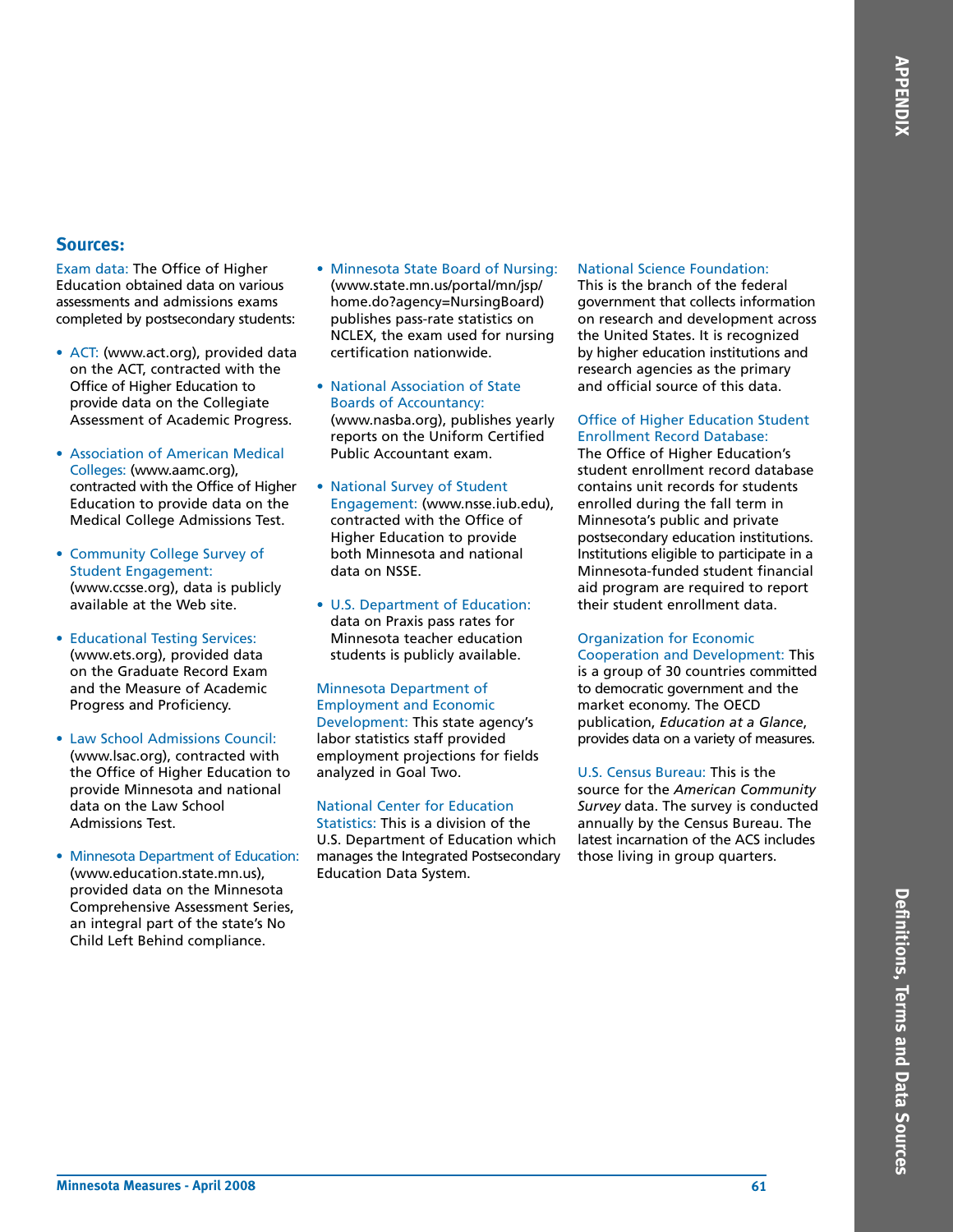# **Minnesota Measures**

A report on higher education performance

## **Appendix B**

Minnesota Rankings

## **Degrees Earned per 1,000 People Aged 18 – 64**

| Area                                                   | <b>2006 National Rank</b> |
|--------------------------------------------------------|---------------------------|
| Certificates, diplomas and associate degrees           | 13                        |
| <b>Bachelor's degrees</b>                              | 16                        |
| Master's degrees                                       | 6                         |
| Doctoral degrees                                       | 8                         |
| <b>Total degrees</b>                                   | 8                         |
| Certificates, diplomas and associate degrees in health | 6                         |
| Bachelor's degrees in health                           | 33                        |
| Master's degrees in health                             | 15                        |
| Doctoral degrees in health                             | 11                        |
| Total degrees in health                                | 8                         |
| Certificates, diplomas and associate degrees in STEM   | 22                        |
| Bachelor's degrees in STEM                             | 14                        |
| Master's degrees in STEM                               | 26                        |
| Doctoral degrees in STEM                               | 20                        |
| Total degrees in STEM                                  | 19                        |

Source: Integrated Postsecondary Education Data System and American Community Survey

#### **Rates and Ratios**

| Indicator                                                              | 2005 National Rank |
|------------------------------------------------------------------------|--------------------|
| Bachelor's degrees as a proportion of FTE                              | 23                 |
| Certificates, diplomas and associate degrees as a proportion of FTE    | 16                 |
| First- to second-year retention at 2-year colleges                     | 33                 |
| First- to second-year retention at 4-year colleges                     | 16                 |
| Six-year graduation rates (4-year colleges)                            | 21                 |
| Four-year graduation rates (4-year colleges)                           | 18                 |
| Three-year graduation rates (2-year colleges)                          | 24                 |
| Participation rate (high school graduates to college within 12 months) | 5                  |

Source: Integrated Postsecondary Education Data System

## **Awards Conferred in Health and STEM Fields as a Proportion of All Awards Conferred at Each Degree Level**

| Indicator                                                     | 2006 National Rank |
|---------------------------------------------------------------|--------------------|
| Certificates, diplomas and associate degrees in health fields | 11                 |
| Bachelor's degrees in health fields                           | 41                 |
| Master's degrees in health fields                             | 40                 |
| Doctoral degrees in health fields                             | 42                 |
| Certificates, diplomas and associate degrees in STEM fields   | 38                 |
| Bachelor's degrees in STEM fields                             | 18                 |
| Master's degrees in STEM fields                               | 48                 |
| Doctoral degrees in STEM fields                               | 39                 |
|                                                               |                    |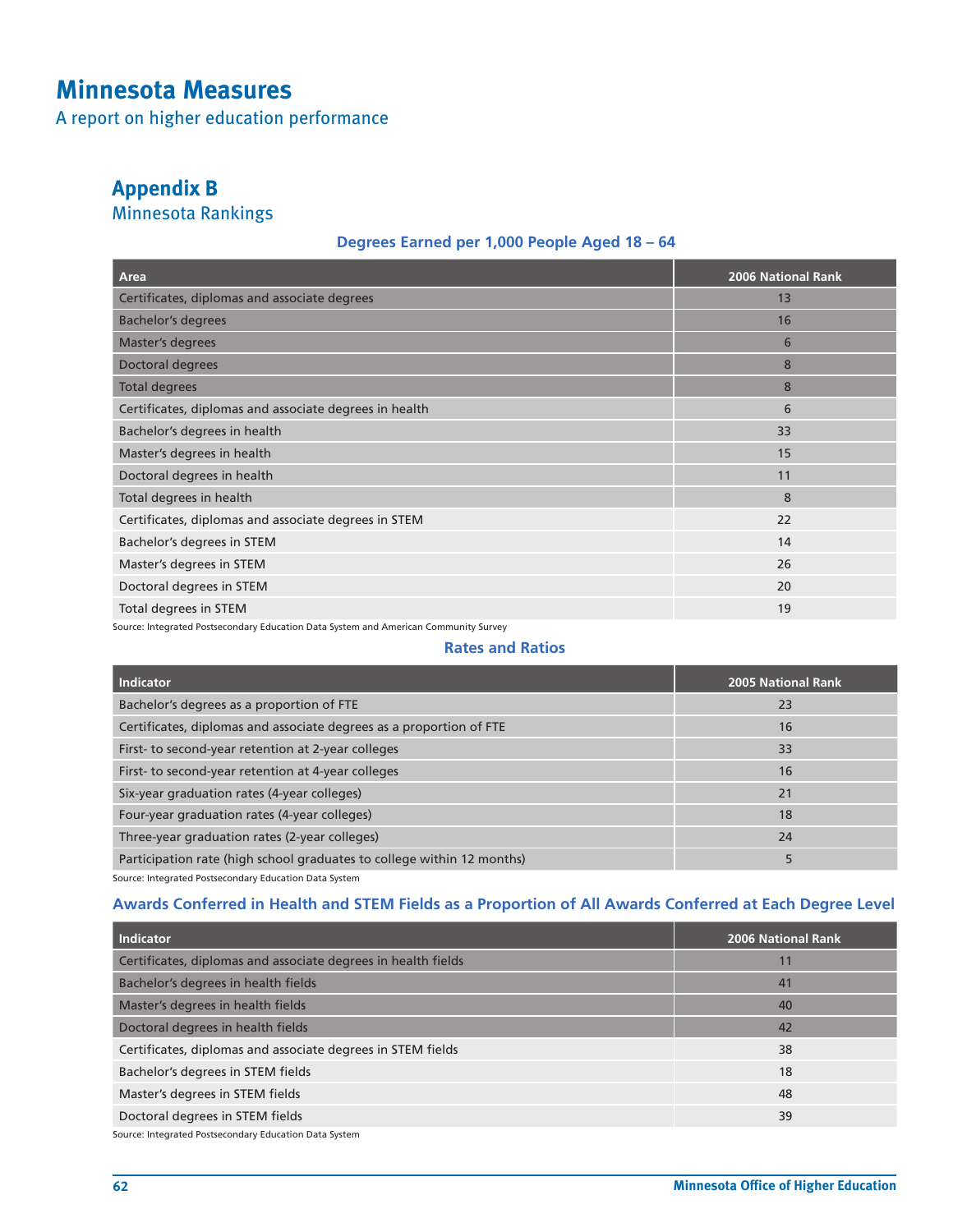# **Appendix C** Enrollment and Degrees Granted

## **Undergraduate 2-year Institutions 2005 – 2006**

|                                               |                  | <b>Enrollment</b> | <b>Degrees Granted</b>       |                                                   |                                    |
|-----------------------------------------------|------------------|-------------------|------------------------------|---------------------------------------------------|------------------------------------|
| <b>Institution</b>                            | <b>Full-time</b> | <b>Part-time</b>  | Non-degree<br><b>Seeking</b> | <b>Less than</b><br>2-year<br><b>Certificates</b> | <b>Associate</b><br><b>Degrees</b> |
| Alexandria Technical College                  | 1,515            | 220               | 381                          | 404                                               | 387                                |
| Anoka Technical College                       | 1,043            | 710               | 486                          | 300                                               | 143                                |
| <b>Anoka-Ramsey Community College</b>         | 2,677            | 3,248             | 1,368                        | 45                                                | 720                                |
| <b>Central Lakes College</b>                  | 1,684            | 797               | 394                          | 297                                               | 413                                |
| <b>Century College</b>                        | 3,656            | 3,998             | 952                          | 248                                               | 763                                |
| Dakota County Technical College               | 1,467            | 901               | 737                          | 675                                               | 291                                |
| Fond du Lac Tribal and Community College      | 651              | 285               | 1,045                        | 127                                               | 177                                |
| Hennepin Technical College                    | 2,085            | 2,666             | 751                          | 775                                               | 526                                |
| <b>Hibbing Community College</b>              | 917              | 368               | 75                           | 118                                               | 220                                |
| <b>Inver Hills Community College</b>          | 1,975            | 2,485             | 775                          | 250                                               | 488                                |
| <b>Itasca Community College</b>               | 758              | 210               | 232                          | 143                                               | 218                                |
| Lake Superior College                         | 2,170            | 1,123             | 1,661                        | 657                                               | 569                                |
| Leech Lake Tribal College                     | 135              | 47                | $\overline{7}$               |                                                   | 12                                 |
| Mesabi Range Community & Technical College    | 705              | 221               | 569                          | 110                                               | 141                                |
| Minneapolis Community & Technical College     | 3,107            | 3,984             | 636                          | 1,001                                             | 544                                |
| Minnesota State College-Southeast Technical   | 1,166            | 651               | 178                          | 435                                               | 162                                |
| Minnesota State Community & Technical College | 3,450            | 1,173             | 1,008                        | 577                                               | 852                                |
| Minnesota West Community & Technical College  | 1,386            | 802               | 597                          | 870                                               | 254                                |
| Normandale Community College                  | 3,853            | 3,751             | 657                          | 174                                               | 790                                |
| North Hennepin Community College              | 2,080            | 3,599             | 703                          | 487                                               | 758                                |
| Northland Community & Technical College       | 1,965            | 1,343             | 346                          | 451                                               | 500                                |
| Northwest Technical College                   | 562              | 233               | 90                           | 130                                               | 80                                 |
| <b>Pine Technical College</b>                 | 204              | 215               | 325                          | 137                                               | 23                                 |
| Rainy River Community College                 | 249              | 76                | 86                           | 52                                                | 63                                 |
| <b>Ridgewater College</b>                     | 2,276            | 1,081             | 558                          | 888                                               | 398                                |
| <b>Riverland Community College</b>            | 1,349            | 1,579             | 678                          | 346                                               | 349                                |
| Rochester Community and Technical College     | 3,040            | 2.193             | 766                          | 321                                               | 812                                |
| Saint Cloud Technical College                 | 2,135            | 908               | 478                          | 416                                               | 435                                |
| Saint Paul College                            | 1,548            | 2,454             | 698                          | 656                                               | 260                                |
| South Central College                         | 1,485            | 1,239             | 442                          | 251                                               | 367                                |
| <b>Vermilion Community College</b>            | 501              | 38                | 234                          | 36                                                | 122                                |
| <b>Total, public 2-year</b>                   | 51,794           | 42,598            | 17,913                       | 11,377                                            | 11,837                             |
| Dunwoody College of Technology                | 1,292            | 111               | $\overline{\phantom{a}}$     | 75                                                | 369                                |
| White Earth Tribal and Community College      | 13               | 35                | 13                           |                                                   | 3                                  |
| Total, private not-for-profit, 2-year         | 1,305            | 146               | 13                           | 75                                                | 372                                |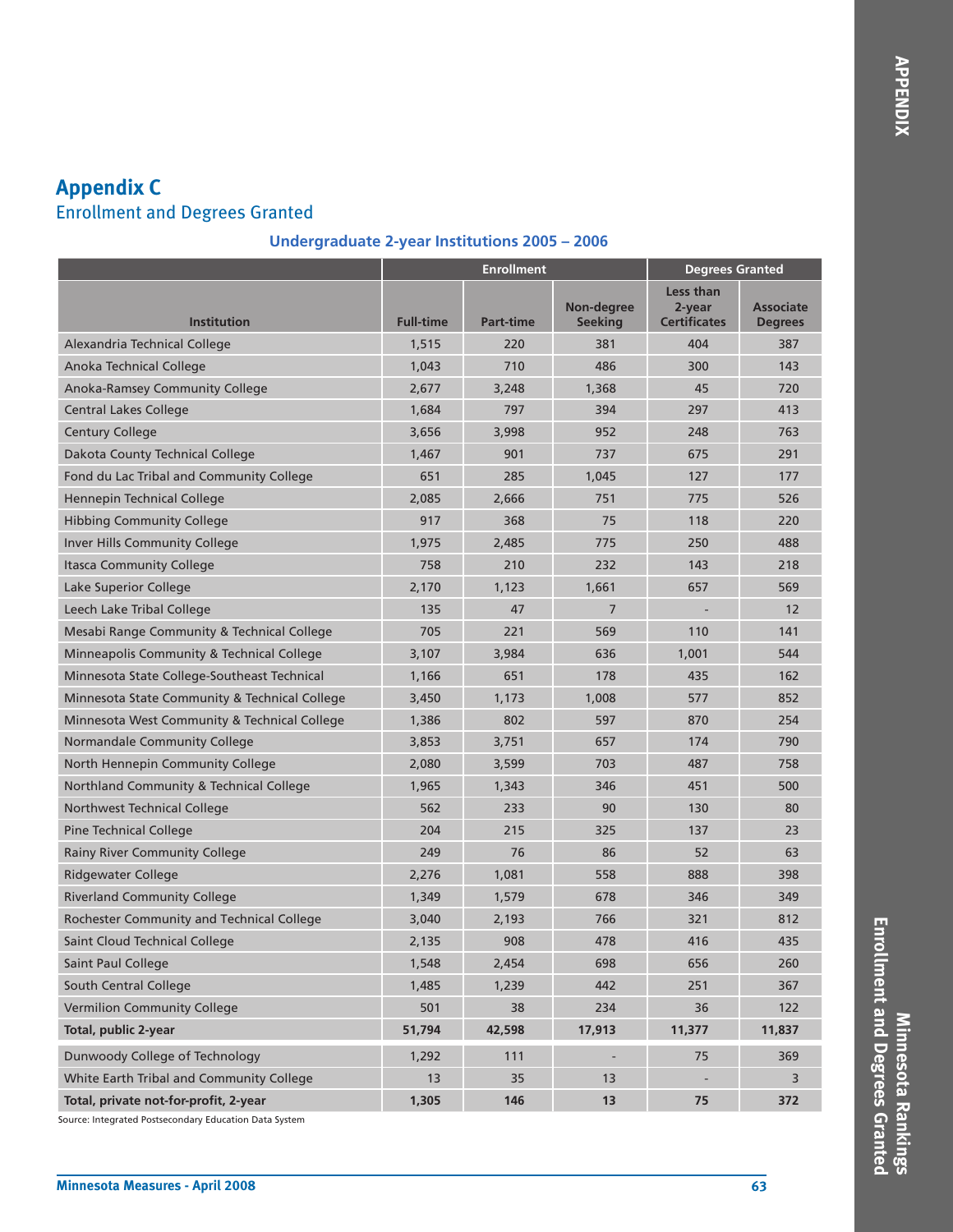# **Minnesota Measures**

A report on higher education performance

## Appendix C: Enrollment and Degrees Granted continued

|                                         |                  | <b>Enrollment</b>        | <b>Degrees Granted</b>       |                                            |                             |
|-----------------------------------------|------------------|--------------------------|------------------------------|--------------------------------------------|-----------------------------|
| <b>Institution</b>                      | <b>Full-time</b> | Part-time                | Non-degree<br><b>Seeking</b> | Less than<br>2-year<br><b>Certificates</b> | Associate<br><b>Degrees</b> |
| <b>Duluth Business University</b>       | 242              | 54                       |                              | 83                                         | 55                          |
| High-Tech Institute-Minneapolis         | 795              | $\overline{\phantom{a}}$ |                              | 21                                         | 297                         |
| Le Cordon Bleu College of Culinary Arts | 379              | $\overline{\phantom{a}}$ |                              | $\overline{\phantom{a}}$                   | 52                          |
| <b>Minneapolis Business College</b>     | 445              | $\overline{\phantom{a}}$ |                              | 129                                        | 89                          |
| Northwest Technical Institute           | 89               | $\overline{\phantom{a}}$ |                              | $\overline{\phantom{a}}$                   | 70                          |
| Rasmussen College-Brooklyn Park         | 150              | 60                       |                              | 8                                          |                             |
| Rasmussen College-Eagan                 | 204              | 247                      |                              | 62                                         | 72                          |
| Rasmussen College-Eden Prairie          | 126              | 145                      |                              | 57                                         | 77                          |
| Rasmussen College-Mankato               | 285              | 188                      |                              | 36                                         | 88                          |
| Rasmussen College-St Cloud              | 201              | 251                      |                              | 36                                         | 154                         |
| Total, private for-profit, 2-year       | 2,963            | 945                      |                              | 448                                        | 954                         |

## **Undergraduate 2-year Institutions 2005 – 2006 continued**

Source: Integrated Postsecondary Education Data System

## **Undergraduate 4-year Institutions 2005 – 2006**

|                                       | <b>Enrollment</b> |           |                              | <b>Degrees Granted</b>                  |                                    |                                     |
|---------------------------------------|-------------------|-----------|------------------------------|-----------------------------------------|------------------------------------|-------------------------------------|
| <b>Institution</b>                    | <b>Full-time</b>  | Part-time | Non-degree<br><b>Seeking</b> | Less than 2-year<br><b>Certificates</b> | <b>Associate</b><br><b>Degrees</b> | <b>Bachelor's</b><br><b>Degrees</b> |
| Bemidji State University              | 2,614             | 1,503     | 9                            |                                         | 32                                 | 928                                 |
| <b>Metropolitan State University</b>  | 1,974             | 3,495     | 475                          | 29                                      |                                    | 1,122                               |
| Minnesota State University-Mankato    | 11,260            | 984       | 439                          | 11                                      | 99                                 | 2,259                               |
| Minnesota State University-Moorhead   | 6,112             | 742       | 388                          | 24                                      | 32                                 | 1,381                               |
| Saint Cloud State University          | 11,382            | 1,761     | 1,353                        | $\overline{7}$                          | 104                                | 2,470                               |
| Southwest Minnesota State University  | 2,307             | 333       | 2,965                        |                                         | 11                                 | 545                                 |
| <b>Winona State University</b>        | 6,721             | 591       | 135                          |                                         | 18                                 | 1,479                               |
| <b>Total, MnSCU 4-year</b>            | 42,370            | 9,409     | 5,764                        | 71                                      | 296                                | 10,184                              |
| University of Minnesota-Crookston     | 851               | 202       | 1,081                        |                                         | 29                                 | 227                                 |
| University of Minnesota-Duluth        | 8,488             | 443       | 557                          | 29                                      |                                    | 1,710                               |
| University of Minnesota-Morris        | 1,487             | 46        | 151                          | ٠                                       | $\overline{\phantom{a}}$           | 479                                 |
| University of Minnesota-Twin Cities   | 26,189            | 2,768     | 3,860                        | 77                                      |                                    | 6,921                               |
| <b>Total, University of Minnesota</b> | 37,015            | 3,459     | 5.649                        | 106                                     | 29                                 | 9,337                               |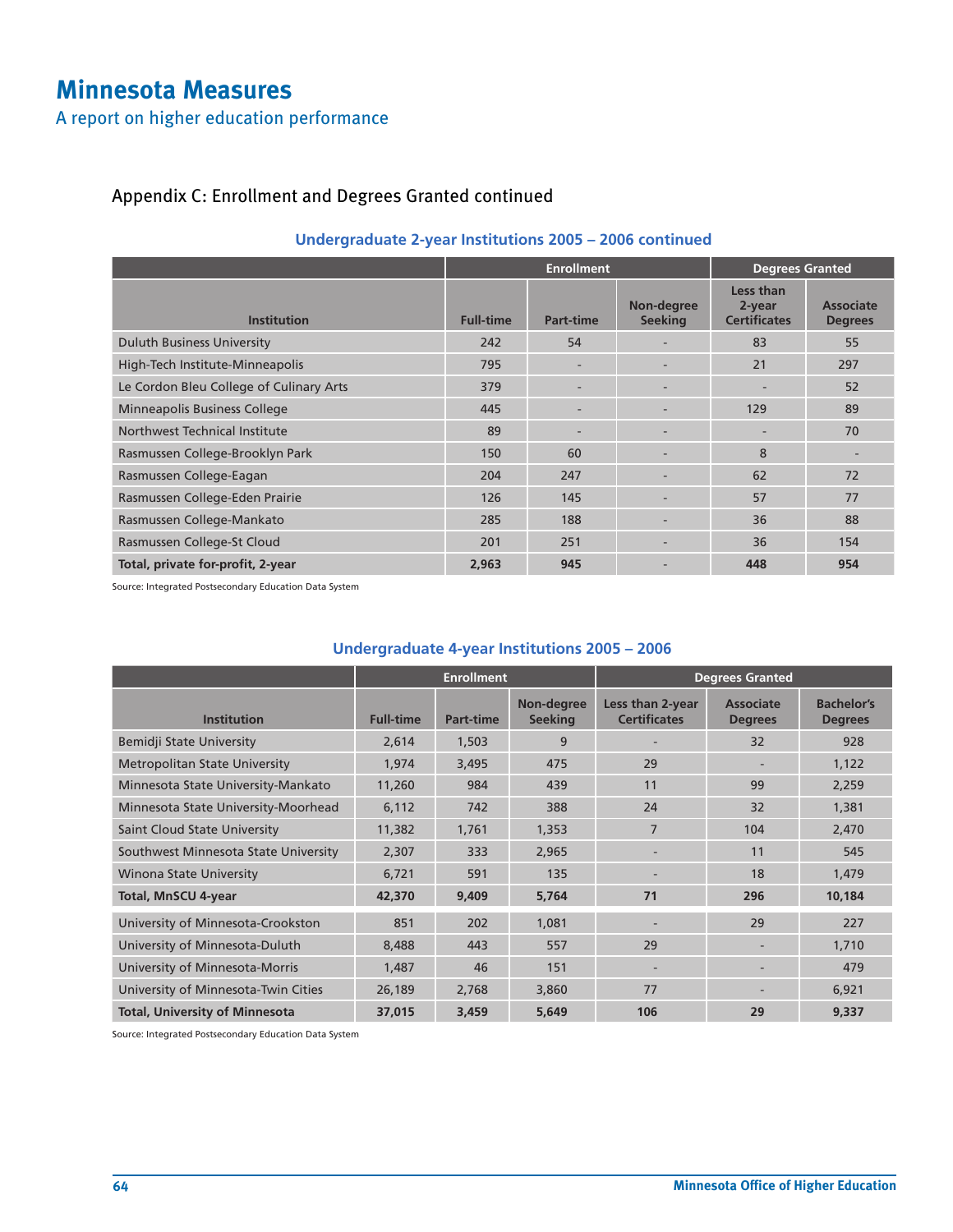|                                         | <b>Enrollment</b> |                  |                              | <b>Degrees Granted</b>                  |                                    |                                     |  |
|-----------------------------------------|-------------------|------------------|------------------------------|-----------------------------------------|------------------------------------|-------------------------------------|--|
| <b>Institution</b>                      | <b>Full-time</b>  | <b>Part-time</b> | Non-degree<br><b>Seeking</b> | Less than 2-year<br><b>Certificates</b> | <b>Associate</b><br><b>Degrees</b> | <b>Bachelor's</b><br><b>Degrees</b> |  |
| Apostolic Bible Institute Inc.          | 58                | 6                |                              |                                         | 16                                 | 9                                   |  |
| <b>Augsburg College</b>                 | 2,174             | 492              | 140                          |                                         |                                    | 533                                 |  |
| <b>Bethany Lutheran College</b>         | 515               | 48               | 21                           |                                         |                                    | 93                                  |  |
| <b>Bethel University</b>                | 2,860             | 312              | 25                           |                                         | 6                                  | 803                                 |  |
| <b>Carleton College</b>                 | 1,936             |                  | $\overline{\phantom{a}}$     |                                         |                                    | 499                                 |  |
| <b>College of Saint Benedict</b>        | 1,993             | 52               |                              |                                         |                                    | 508                                 |  |
| College of St. Catherine                | 2,358             | 1,153            | 94                           | 36                                      | 172                                | 510                                 |  |
| College of Saint Scholastica            | 2,272             | 276              | 65                           |                                         |                                    | 690                                 |  |
| <b>College of Visual Arts</b>           | 171               | 19               |                              |                                         |                                    | 44                                  |  |
| Concordia College-Moorhead              | 2,669             | 33               | 57                           |                                         |                                    | 722                                 |  |
| Concordia University-Saint Paul         | 1,445             | 149              | 142                          |                                         | 9                                  | 545                                 |  |
| <b>Crossroads College</b>               | 150               | 19               | $\overline{4}$               |                                         | 8                                  | 16                                  |  |
| Crown College                           | 796               | 258              | 134                          | 18                                      | 31                                 | 234                                 |  |
| <b>Gustavus Adolphus College</b>        | 2,505             | 32               |                              |                                         |                                    | 689                                 |  |
| <b>Hamline University</b>               | 1,933             | 41               | 72                           |                                         |                                    | 570                                 |  |
| <b>Macalester College</b>               | 1,822             | 21               | 26                           |                                         |                                    | 518                                 |  |
| <b>Martin Luther College</b>            | 800               | 46               | 8                            | 29                                      |                                    | 259                                 |  |
| Mayo School of Health Sciences          | 197               |                  |                              | 38                                      |                                    |                                     |  |
| Minneapolis College of Art and Design   | 620               | 45               |                              |                                         |                                    | 136                                 |  |
| <b>North Central University</b>         | 1,135             | 84               | $\overline{7}$               |                                         | 5                                  | 175                                 |  |
| Northwestern College                    | 1,949             | 414              | 563                          | 8                                       | 19                                 | 744                                 |  |
| Northwestern Health Sciences University | 87                | 19               |                              | 65                                      |                                    | 65                                  |  |
| Oak Hills Christian College             | 153               | 14               |                              | $\overline{2}$                          | 9                                  | 6                                   |  |
| Pillsbury Baptist Bible College         | 169               | 13               | 11                           |                                         | 6                                  | 42                                  |  |
| Saint John's University                 | 1,845             | 30               |                              |                                         |                                    | 420                                 |  |
| Saint Mary's University of Minnesota    | 1,269             | 366              | 45                           | 30                                      |                                    | 393                                 |  |
| St. Olaf College                        | 2,992             | 15               | 51                           |                                         |                                    | 962                                 |  |
| University of St. Thomas                | 5,132             | 310              | 142                          |                                         |                                    | 1,303                               |  |
| Total, not-for-profit, 4-year and above | 42,005            | 4,267            | 1.607                        | 226                                     | 281                                | 11,488                              |  |

## **Undergraduate 4-year Institutions 2005 – 2006 continued**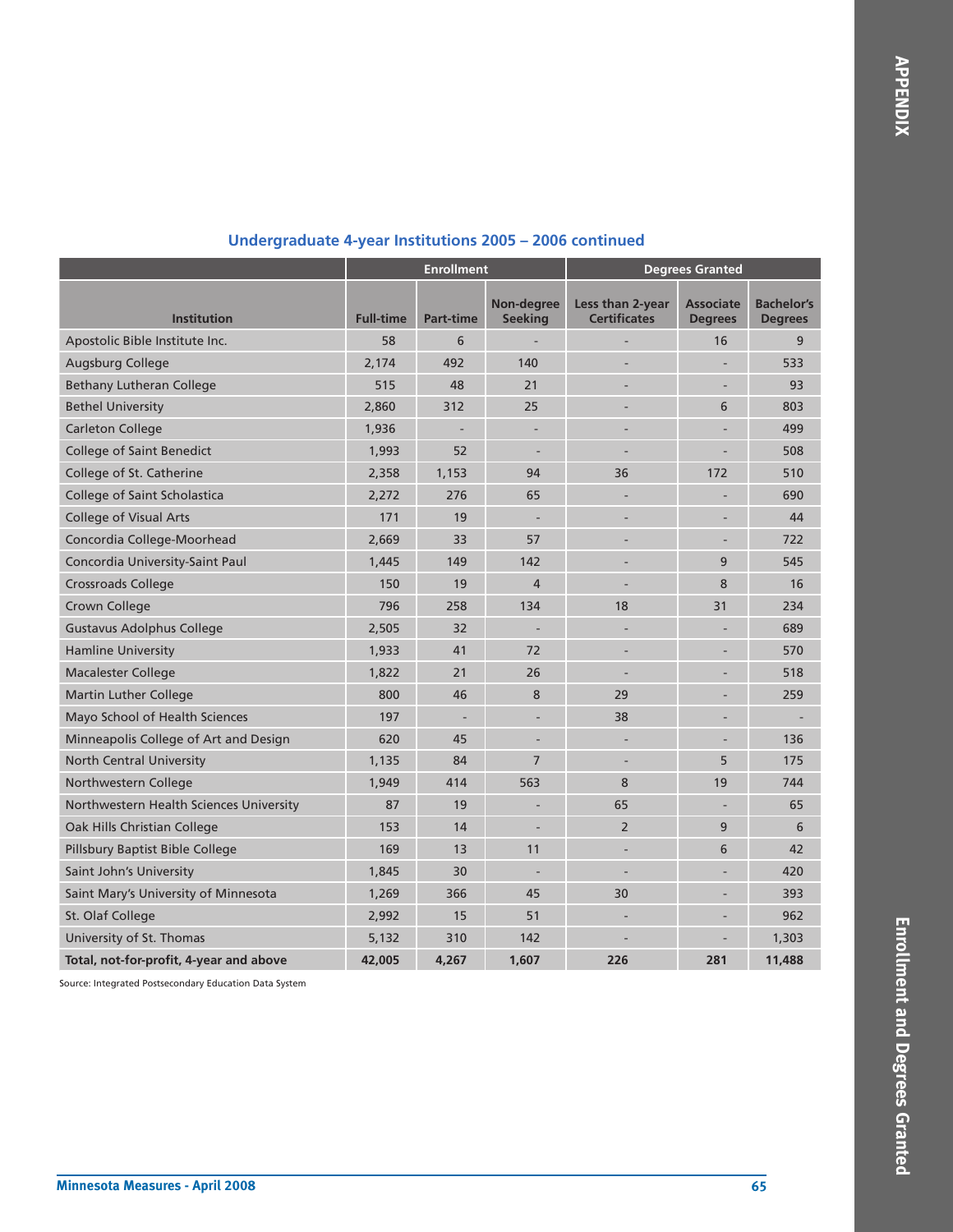# **Minnesota Measures**

A report on higher education performance

## Appendix C: Enrollment and Degrees Granted continued

|                                              | <b>Enrollment</b> |                  |                              |                                         | <b>Degrees Granted</b>             |                                     |
|----------------------------------------------|-------------------|------------------|------------------------------|-----------------------------------------|------------------------------------|-------------------------------------|
| <b>Institution</b>                           | <b>Full-time</b>  | <b>Part-time</b> | Non-degree<br><b>Seeking</b> | Less than 2-year<br><b>Certificates</b> | <b>Associate</b><br><b>Degrees</b> | <b>Bachelor's</b><br><b>Degrees</b> |
| <b>Academy College</b>                       | 193               | 58               |                              | 30                                      | 45                                 | 22                                  |
| <b>Argosy University-Twin Cities</b>         | 738               | 413              |                              |                                         | 304                                | 18                                  |
| The Art Institutes International Minnesota   | 1,277             | 319              | $\overline{\phantom{a}}$     | 26                                      | 103                                | 151                                 |
| <b>Brown College</b>                         | 1.891             | 163              |                              | 46                                      | 363                                | 145                                 |
| Capella University                           | 589               | 1,488            | 17                           | 20                                      |                                    | 271                                 |
| DeVry University-Minnesota                   | 35                | 72               |                              |                                         |                                    | 9                                   |
| Globe College                                | 533               | 312              | 26                           | 58                                      | 136                                | 9                                   |
| <b>Herzing College</b>                       | 185               | 156              |                              | 141                                     | 41                                 | 4                                   |
| <b>ITT Technical Institute</b>               | 234               | 51               | $\overline{\phantom{a}}$     |                                         | 15                                 |                                     |
| McNally Smith College of Music               | 378               | 93               | $\overline{\phantom{a}}$     | 19                                      | 124                                | 3                                   |
| Minnesota School of Business-Brooklyn Center | 478               | 283              | 14                           | 44                                      | 102                                | 23                                  |
| Minnesota School of Business-Plymouth        | 370               | 272              | $\overline{\phantom{a}}$     | 48                                      | 120                                | 20                                  |
| Minnesota School of Business-Richfield       | 409               | 459              | 25                           | 56                                      | 143                                | 37                                  |
| Minnesota School of Business-Shakopee        | 146               | 158              | 5                            | 22                                      | 23                                 |                                     |
| Minnesota School of Business-Waite Park      | 269               | 149              | 11                           | 78                                      | 28                                 | $\mathbf{1}$                        |
| National American University-Bloomington     | 98                | 115              | $\mathbf{1}$                 | $\mathbf{1}$                            | 10                                 | 24                                  |
| National American University-Brooklyn Center | 89                | 105              |                              |                                         | 20                                 | 17                                  |
| National American University-Roseville       | 102               | 97               |                              |                                         | 17                                 | 19                                  |
| University of Phoenix-Minneapolis/St. Paul   | 387               |                  |                              |                                         |                                    | 4                                   |
| <b>Walden University</b>                     | 55                | 1,174            |                              |                                         |                                    | 78                                  |
| Total, for-profit, 4-year and above          | 8,456             | 5,937            | 99                           | 589                                     | 1,594                              | 855                                 |

## **Undergraduate 4-year Institutions 2005 – 2006 continued**

Source: Integrated Postsecondary Education Data System

#### **Graduate Level 2005 – 2006**

|                                       | <b>Enrollment</b>                   |                                     |                            | <b>Degrees Granted</b>                                     |  |
|---------------------------------------|-------------------------------------|-------------------------------------|----------------------------|------------------------------------------------------------|--|
| <b>Institution</b>                    | <b>Full-time</b><br><b>Graduate</b> | <b>Part-time</b><br><b>Graduate</b> | Master's<br><b>Degrees</b> | <b>Doctoral &amp; First</b><br><b>Professional Degrees</b> |  |
| Bemidji State University              | 65                                  | 283                                 | 52                         |                                                            |  |
| <b>Metropolitan State University</b>  | 233                                 | 320                                 | 168                        |                                                            |  |
| Minnesota State University-Mankato    | 602                                 | 1,048                               | 419                        |                                                            |  |
| Minnesota State University-Moorhead   | 113                                 | 297                                 | 90                         |                                                            |  |
| <b>Saint Cloud State University</b>   | 469                                 | 989                                 | 408                        |                                                            |  |
| Southwest Minnesota State University  | 224                                 | 297                                 | 218                        |                                                            |  |
| <b>Winona State University</b>        | 111                                 | 465                                 | 162                        |                                                            |  |
| <b>Total, MnSCU 4-year</b>            | 1,817                               | 3,699                               | 1,517                      |                                                            |  |
| University of Minnesota-Duluth        | 510                                 | 498                                 | 214                        | $\overline{\phantom{a}}$                                   |  |
| University of Minnesota-Twin Cities   | 9,006                               | 9,352                               | 2,962                      | 1,536                                                      |  |
| <b>Total, University of Minnesota</b> | 9,516                               | 9,850                               | 3,176                      | 1,536                                                      |  |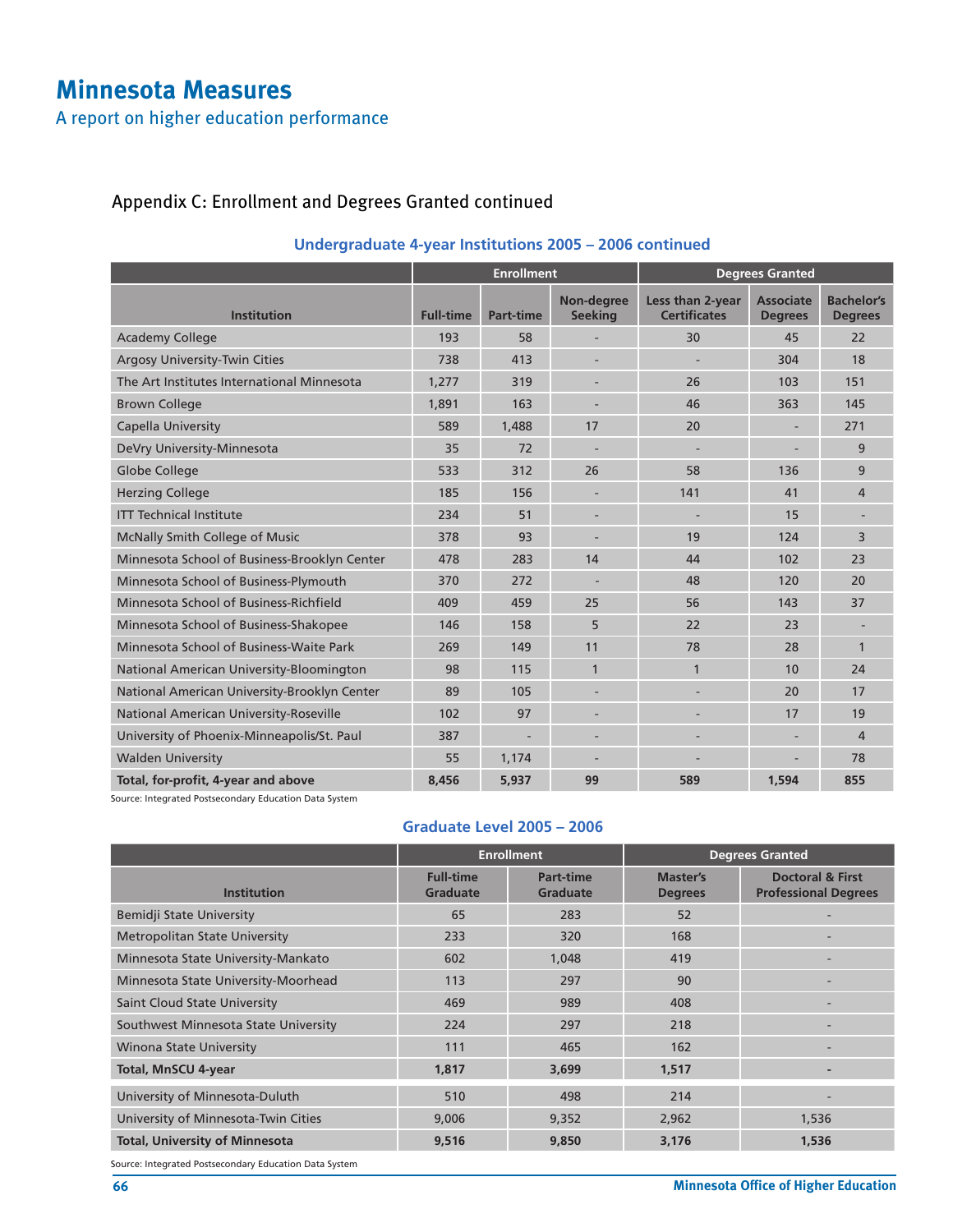|                                                     | <b>Enrollment</b>                   |                                     | <b>Degrees Granted</b>            |                                                            |
|-----------------------------------------------------|-------------------------------------|-------------------------------------|-----------------------------------|------------------------------------------------------------|
| <b>Institution</b>                                  | <b>Full-time</b><br><b>Graduate</b> | <b>Part-time</b><br><b>Graduate</b> | <b>Master's</b><br><b>Degrees</b> | <b>Doctoral &amp; First</b><br><b>Professional Degrees</b> |
| <b>Adler Graduate School</b>                        |                                     | 180                                 | 45                                |                                                            |
| <b>Augsburg College</b>                             | 428                                 | 245                                 | 94                                |                                                            |
| <b>Bethel Seminary</b>                              | 482                                 | 337                                 | 86                                | 59                                                         |
| <b>Bethel University</b>                            | 374                                 | 286                                 | 149                               | $\overline{\phantom{a}}$                                   |
| College of St. Catherine                            | 707                                 | 595                                 | 224                               | 37                                                         |
| College of St. Scholastica                          | 366                                 | 259                                 | 157                               |                                                            |
| Concordia University-Saint Paul                     | 292                                 | 41                                  | 153                               |                                                            |
| Crown College                                       | 81                                  | 35                                  | 18                                |                                                            |
| <b>Hamline University</b>                           | 1,033                               | 1,471                               | 285                               | 192                                                        |
| <b>Luther Seminary</b>                              | 633                                 | 186                                 | 50                                | 86                                                         |
| Mayo Graduate School                                | 220                                 | 82                                  | 24                                | 16                                                         |
| <b>Mayo Medical School</b>                          | 166                                 |                                     |                                   | 40                                                         |
| Mayo School of Health Sciences                      | 138                                 | 4                                   | 48                                |                                                            |
| Minneapolis College of Art and Design               | 39                                  | 8                                   | 18                                |                                                            |
| Northwestern Health Sciences University             | 751                                 | 42                                  | 34                                | 172                                                        |
| Saint John's University                             | 37                                  | 84                                  | 12                                | 3                                                          |
| Saint Mary's University of Minnesota                | 675                                 | 2,867                               | 1,199                             | 13                                                         |
| United Theological Seminary                         | 84                                  | 132                                 | 8                                 | 17                                                         |
| University of St. Thomas                            | 1,038                               | 4,019                               | 1,303                             | 157                                                        |
| William Mitchell College of Law                     | 732                                 | 382                                 |                                   | 322                                                        |
| Total, not-for-profit, 4-year and above             | 8,276                               | 11,255                              | 3,907                             | 1,114                                                      |
| American Academy of Acupuncture & Oriental Medicine | 70                                  | 29                                  | 6                                 |                                                            |
| Argosy University-Twin Cities                       | 413                                 | 155                                 | 88                                | 52                                                         |
| <b>Capella University</b>                           | 1,091                               | 10,722                              | 5,264                             | 499                                                        |
| DeVry University-Minnesota                          | 11                                  | 54                                  | $\mathbf{1}$                      |                                                            |
| University of Phoenix-Minneapolis/St. Paul          | 138                                 |                                     | 14                                | $\overline{\phantom{a}}$                                   |
| <b>Walden University</b>                            | 15,976                              | 4,963                               | 5,264                             | 156                                                        |
| Total, for-profit, 4-year and above                 | 17,699                              | 15,923                              | 6,613                             | 707                                                        |
| <b>Total graduate enrollment and degrees</b>        | 37,308                              | 40,727                              | 15,213                            | 3.357                                                      |

#### **Graduate Level 2005 – 2006 continued**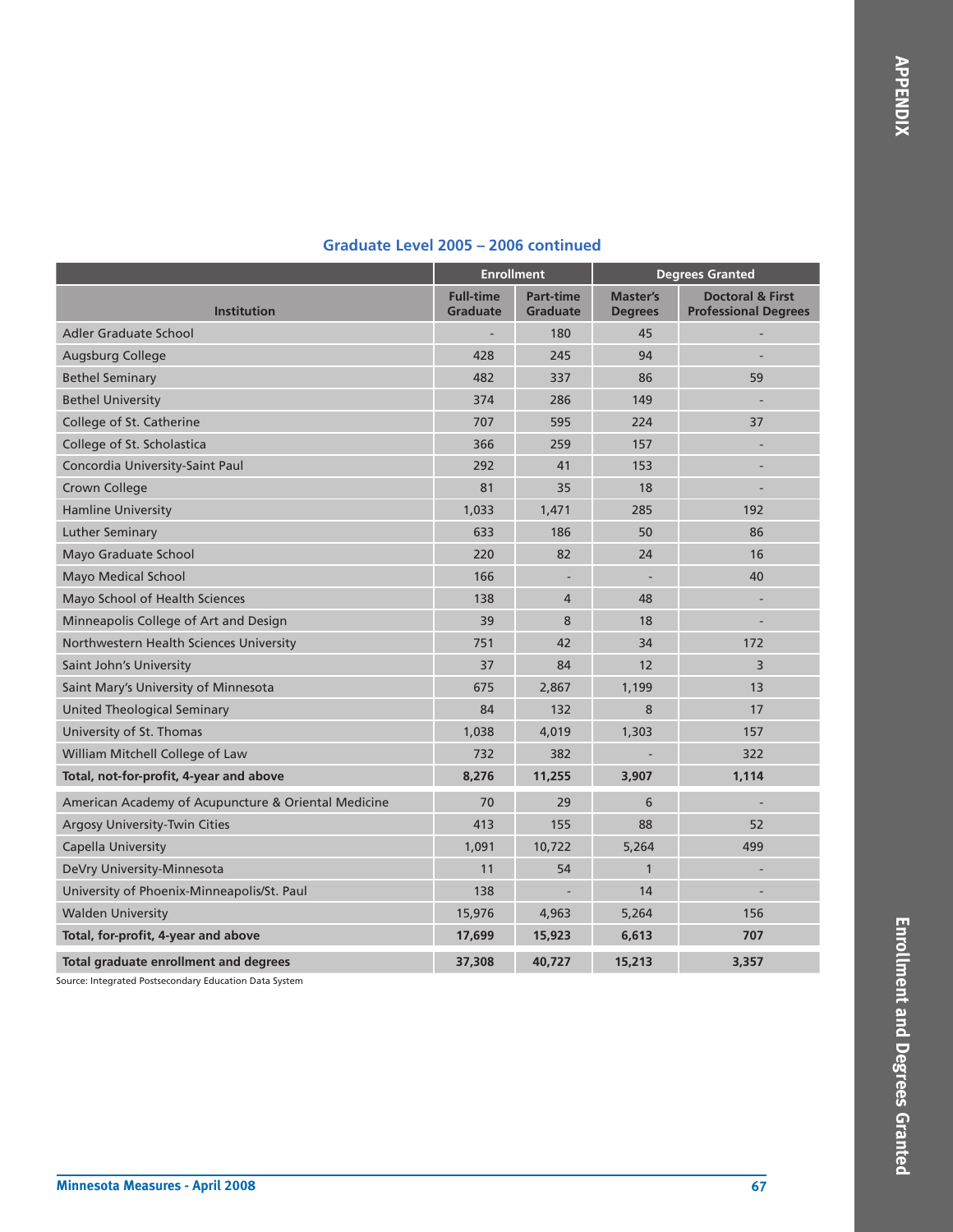**Notes**

l,

 $\overline{\phantom{a}}$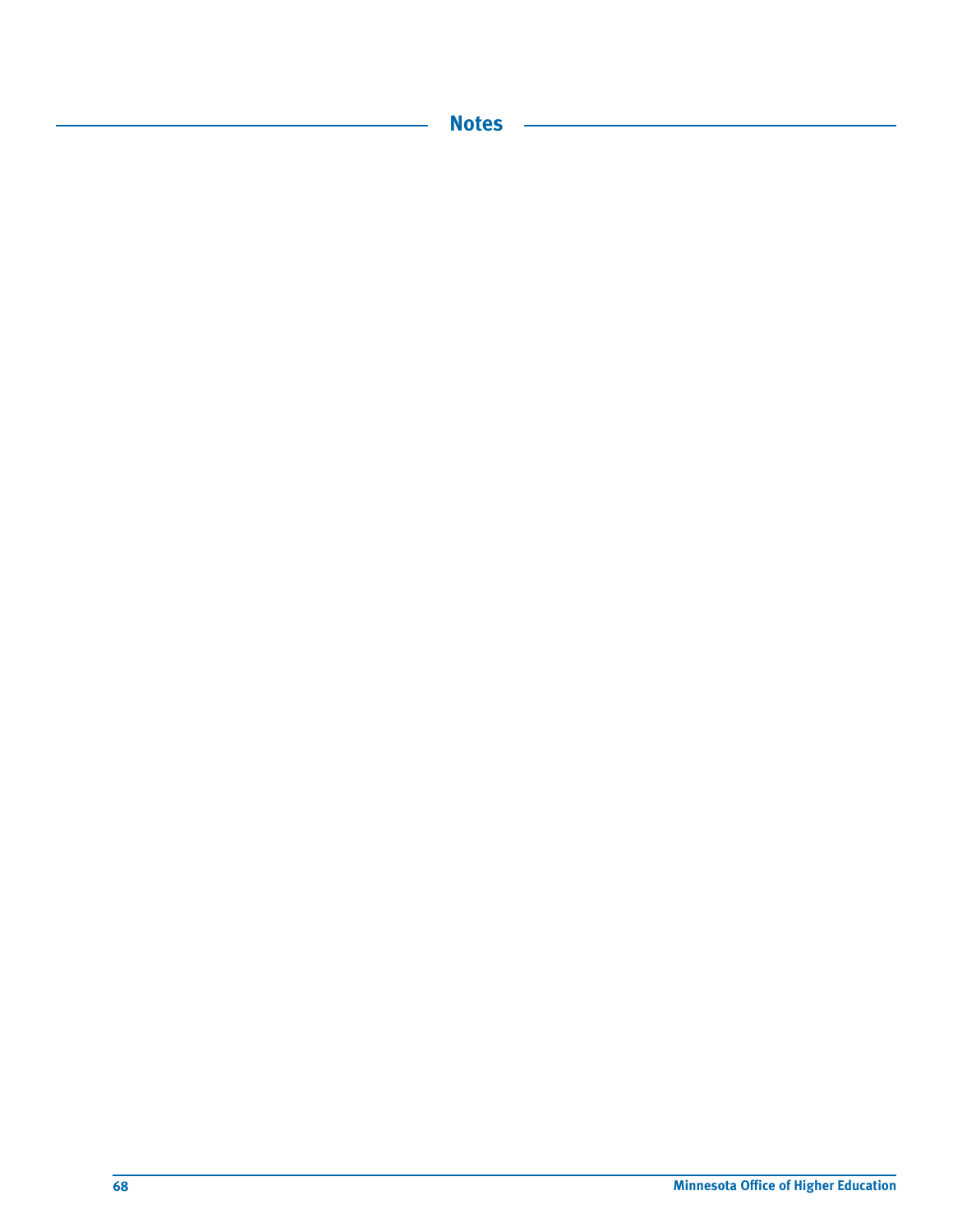## **About the Minnesota Office of Higher Education**

The Minnesota Office of Higher Education is a cabinet-level state agency providing students with financial aid programs and information to help them gain access to postsecondary education. The agency serves as the state's clearinghouse for data, research and analysis on postsecondary enrollment, financial aid, finance and trends.

#### **Authors**

#### **Jim Bohy, Ed.D.** Associate Director of Higher Education Accountability Office of Higher Education jim.bohy@state.mn.us

**Tricia Grimes** Research & Policy Analyst Office of Higher Education tricia.grimes@state.mn.us **Lesley Lydell** Research & Policy Analyst Office of Higher Education lesley.lydell@state.mn.us

**Mark Misukanis, Ph.D.** Director of Fiscal Policy and Research Office of Higher Education mark.misukanis@state.mn.us